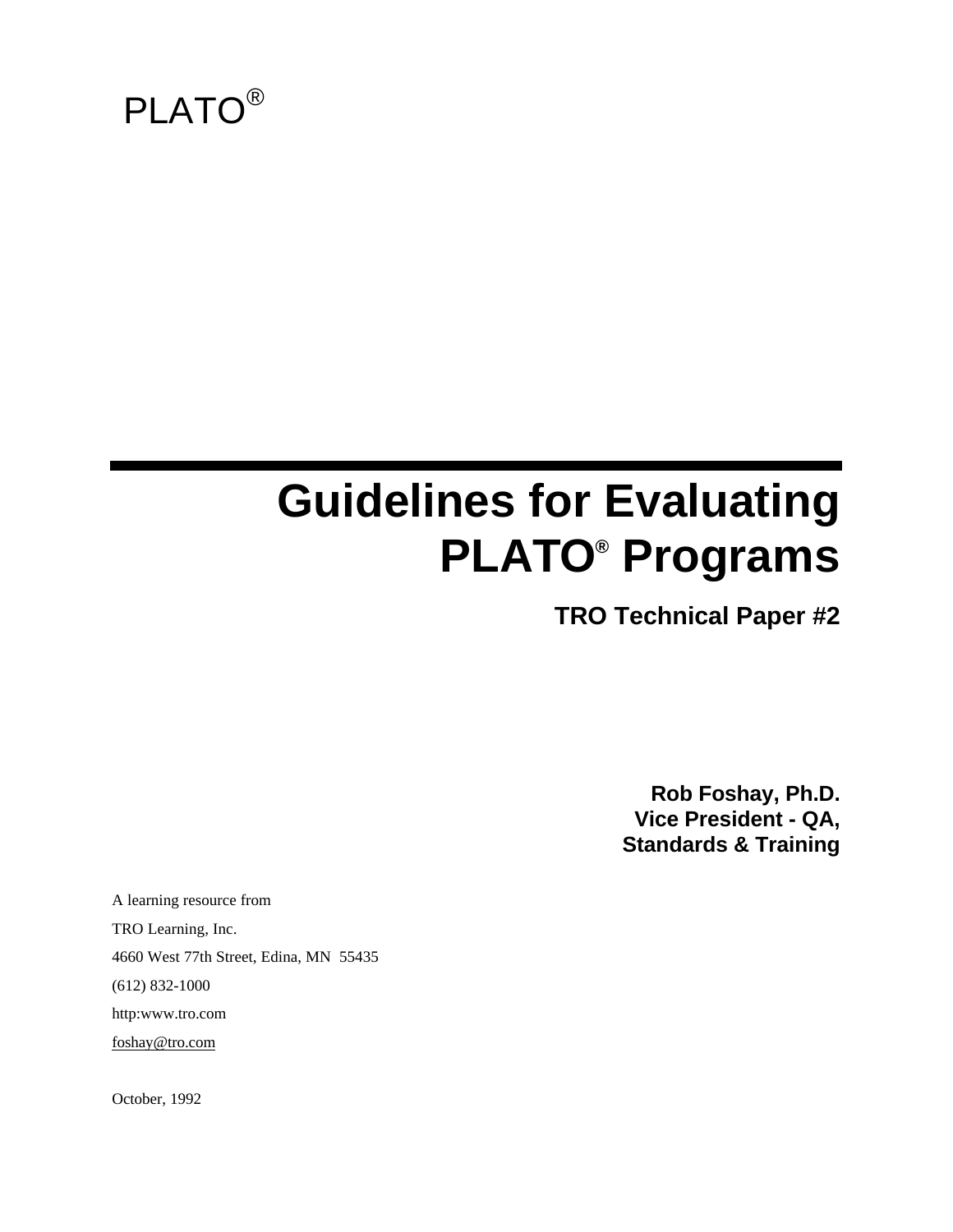## **Table of Contents**

| <b>Introduction</b>                            | 4  |
|------------------------------------------------|----|
| <b>Mastery-Based Program Effectiveness</b>     | 6  |
|                                                |    |
|                                                |    |
|                                                |    |
|                                                |    |
| <b>Non-Mastery-Based Program Effectiveness</b> | 11 |
|                                                |    |
|                                                |    |
|                                                |    |
|                                                |    |
| <b>Affective Outcomes</b>                      | 17 |
|                                                |    |
|                                                |    |
|                                                |    |
|                                                |    |
| <b>Case Studies/Qualitative Studies</b>        | 21 |
|                                                |    |
|                                                |    |
|                                                |    |
|                                                |    |
| <b>Program Comparison</b>                      | 26 |
|                                                |    |
|                                                |    |
|                                                |    |
|                                                |    |
| <b>Cost Analyses</b>                           | 31 |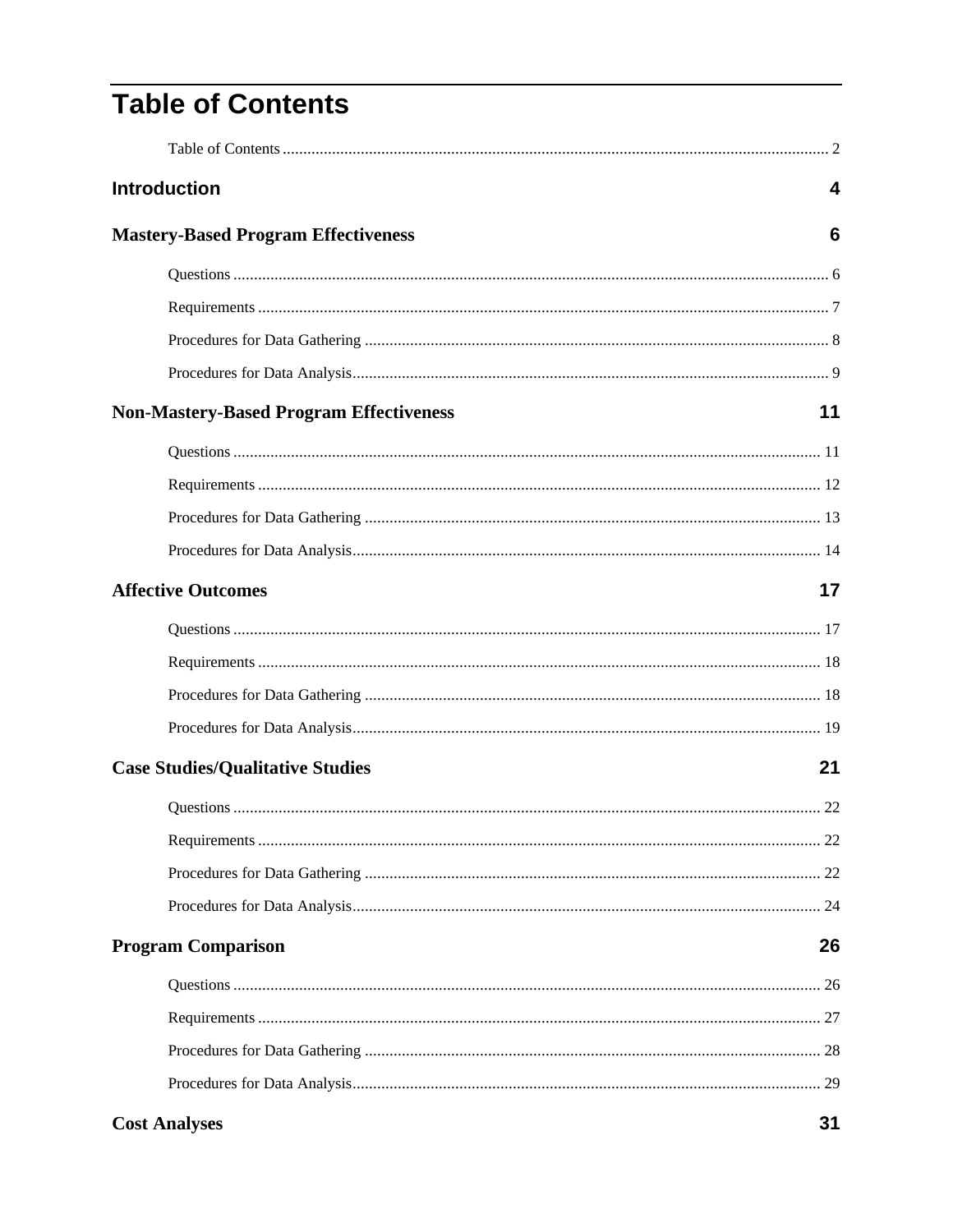| <b>Evaluation Procedures Summary</b>  | 35 |
|---------------------------------------|----|
|                                       |    |
|                                       |    |
|                                       |    |
| <b>Writing Your Evaluation Report</b> | 39 |
| <b>Appendices</b>                     | 41 |
|                                       |    |
|                                       |    |
|                                       |    |
|                                       |    |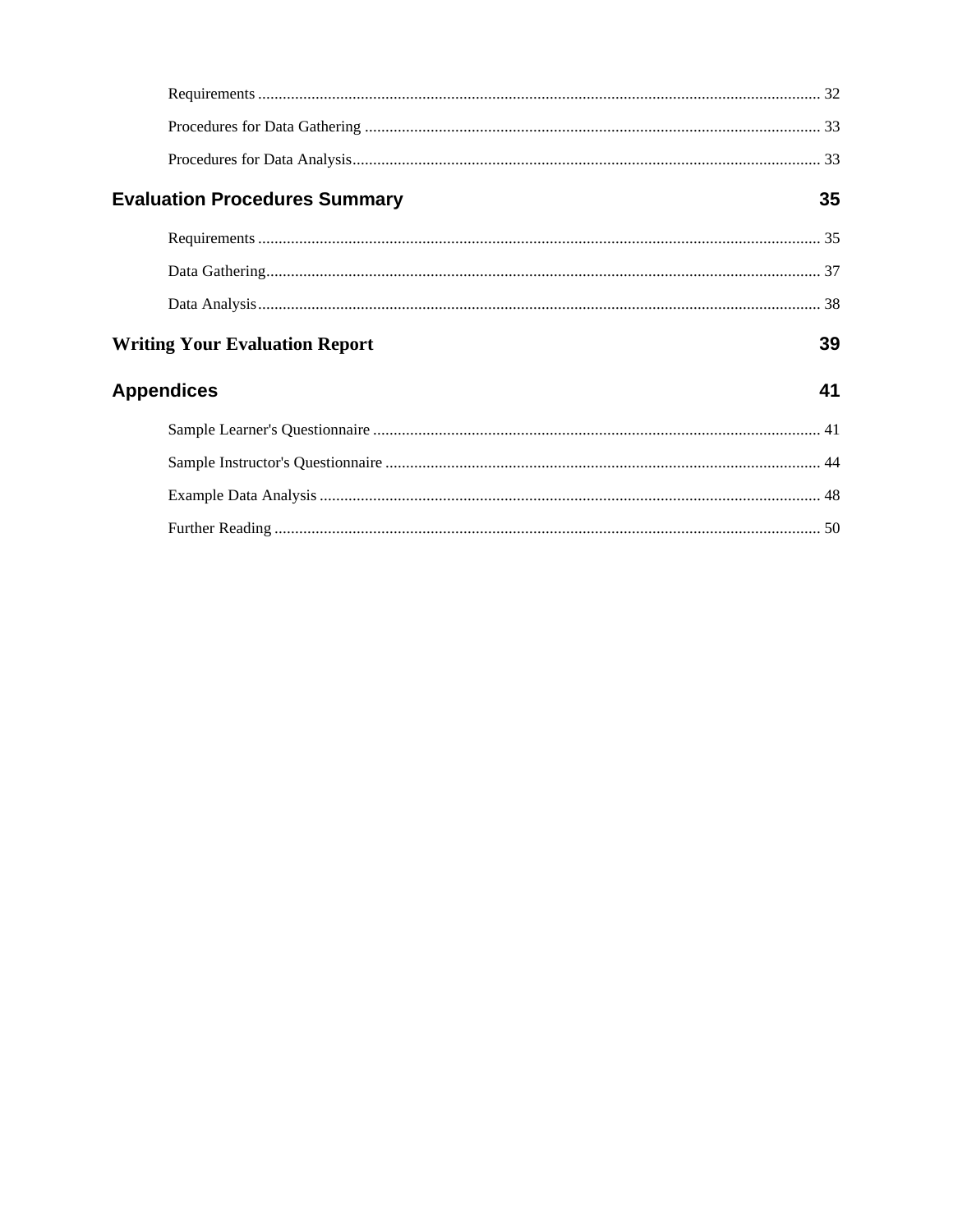## **Introduction**

The PLATO® system gives you a powerful tool to improve learning. The system can be used in many ways, for many different purposes. It is sound educational practice to evaluate the effectiveness of any instructional program, including PLATO implementations. But it's important to use an evaluation design that is appropriate to the way in which you are using PLATO, and to your needs for decision-making. When evaluations are inconclusive, it's often the case that an inappropriate evaluation design was used, and the desired result *could not* have emerged from the evaluation.

This paper will outline six basic evaluation designs. For each, we'll describe the type of PLATO application for which it is appropriate, the questions the evaluation design can answer, the requirements for successful evaluation, the procedures for data gathering, and the procedures for data analysis. The six evaluation designs are:

- Mastery-Based Program Effectiveness
- Non-Mastery-Based Program Effectiveness
- Affective Outcomes
- Case Studies / Qualitative Assessments
- Program Comparison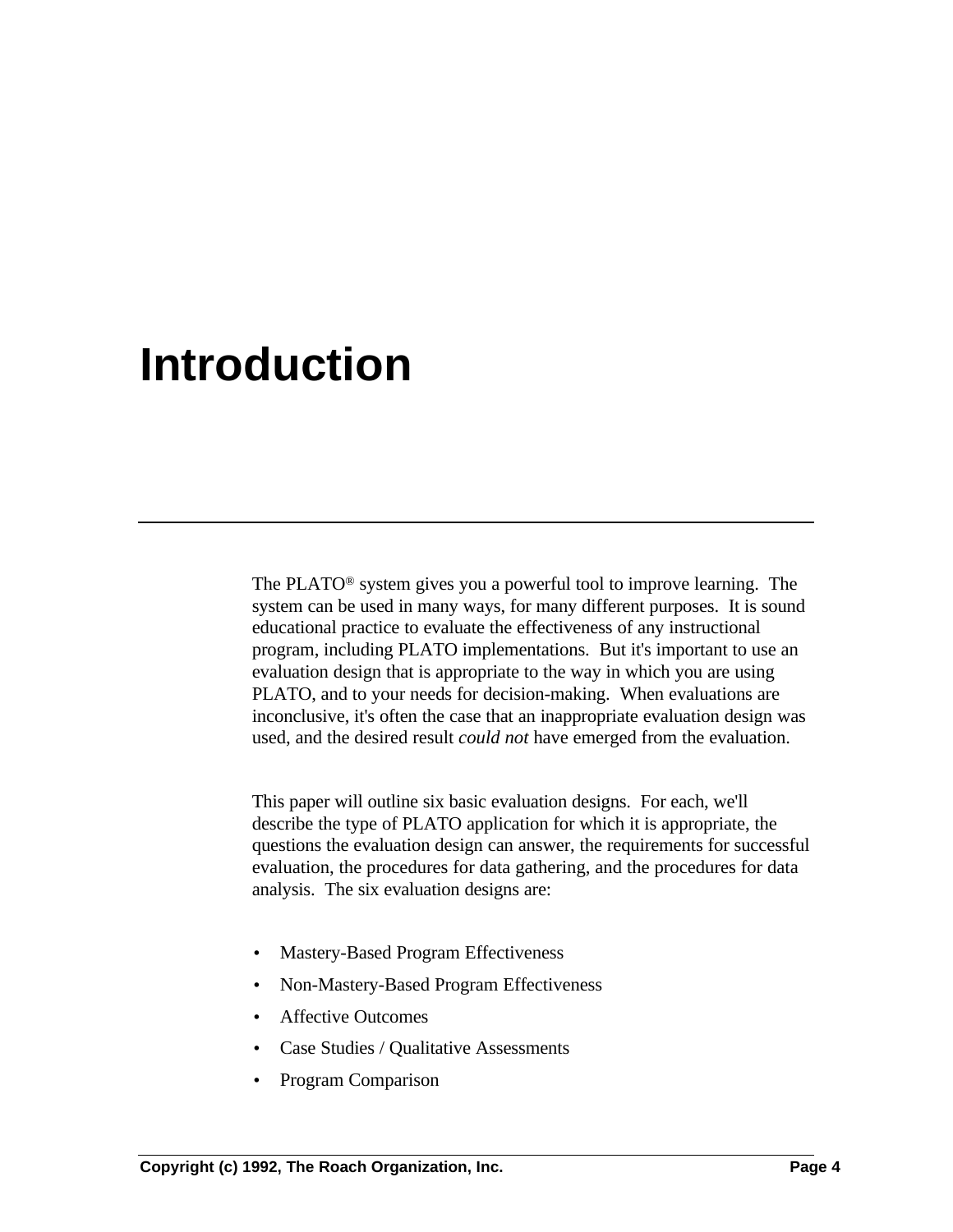• Cost Comparisons

At the end are a summary table of evaluation procedures and some guidelines for writing the evaluation report. The Appendices include a sample data analysis and sample user questionnaires.

To decide what kind of evaluation to do, you must first know who will use the evaluation results and what decisions they need to make. You can then combine and adapt these basic designs to meet your program's needs. Look at the "Questions" and "Requirements" sections for each evaluation design to identify the one(s) closest to your situation. Please feel free to contact TRO to discuss your evaluation plan.

You may want to assemble an "evaluation task force" to help you plan and execute the evaluation. Members should include:

- Key decision makers who will use the conclusions from the evaluation
- Instructors involved in the study
- The evaluator
- TRO support personnel
- Your PLATO lab manager

The group should meet at least once during evaluation planning, periodically during the evaluation, and again when the preliminary findings are ready for discussion.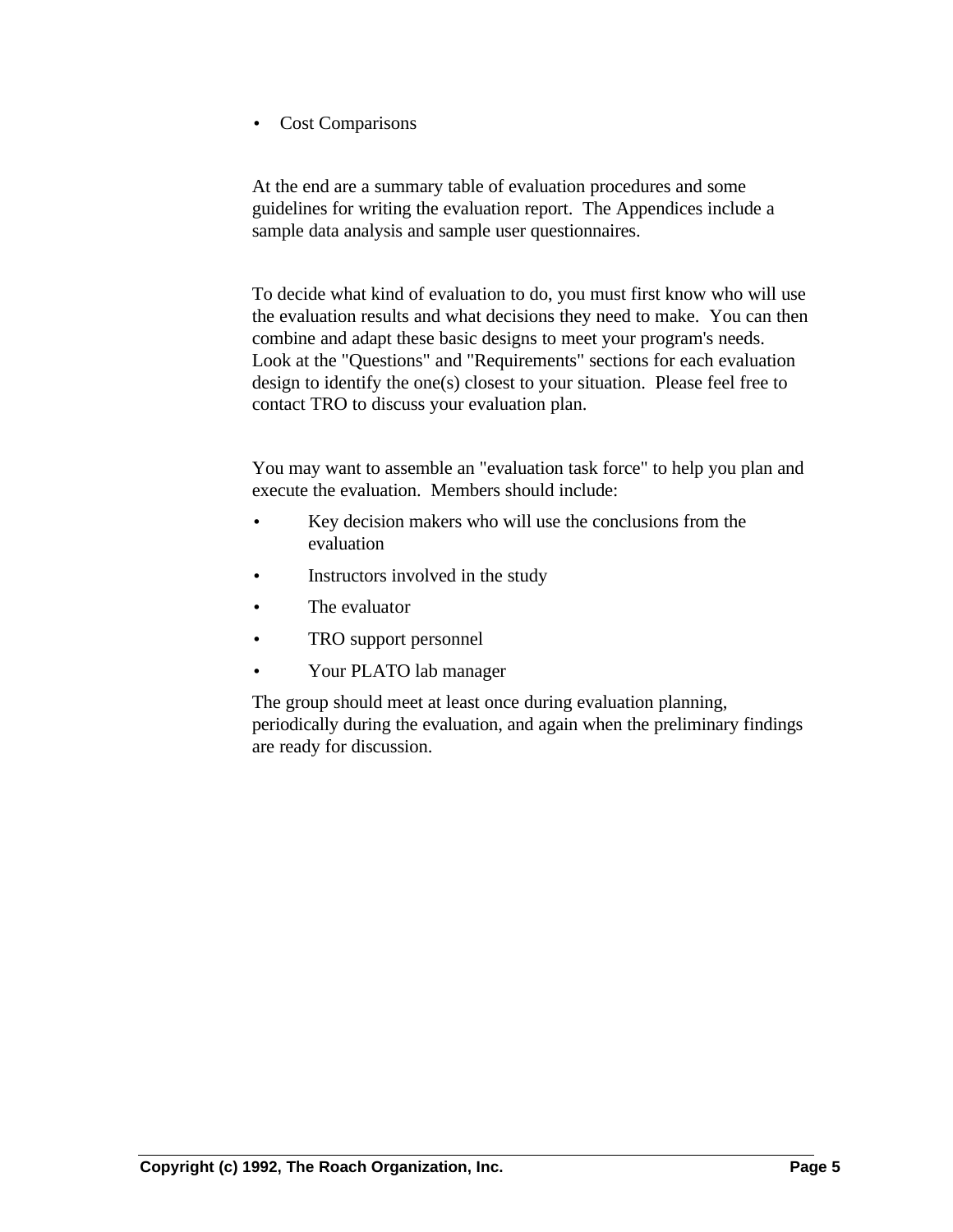# **Mastery-Based Program Effectiveness**

In most mastery-based programs, PLATO is the primary means of initial instruction, and learners are managed so that learners begin a learning activity only when they are ready for it, and they continue to study the activity until they have fully mastered it. Thus, in contrast to a conventional instructor-led classroom, achievement is fixed but instructional time varies. As an example, mastery-based instruction is typical of GED programs.

### **Questions**

Use this design when you want to find out:

- How well are the learners progressing due to PLATO?
- What is the longest, shortest, and average time to mastery?
- What proportion of learners master the skills taught at the required level?
- What proportion of learners do not complete or drop out?

If PLATO is the primary instructional mode in a mastery-based program, learning outcomes can be attributed mostly to PLATO.

In addition to these questions, people sometimes wish to know about longterm retention of what's learned. Unfortunately, research on long-term retention indicates that it begins as a product of initial level of mastery and the way in which topics are taught, but that by far the biggest single factor influencing long-term retention is whether the learner has an opportunity to use what's been learned. Consequently, there is no simple way to evaluate long-term retention due to PLATO or any other type of instruction.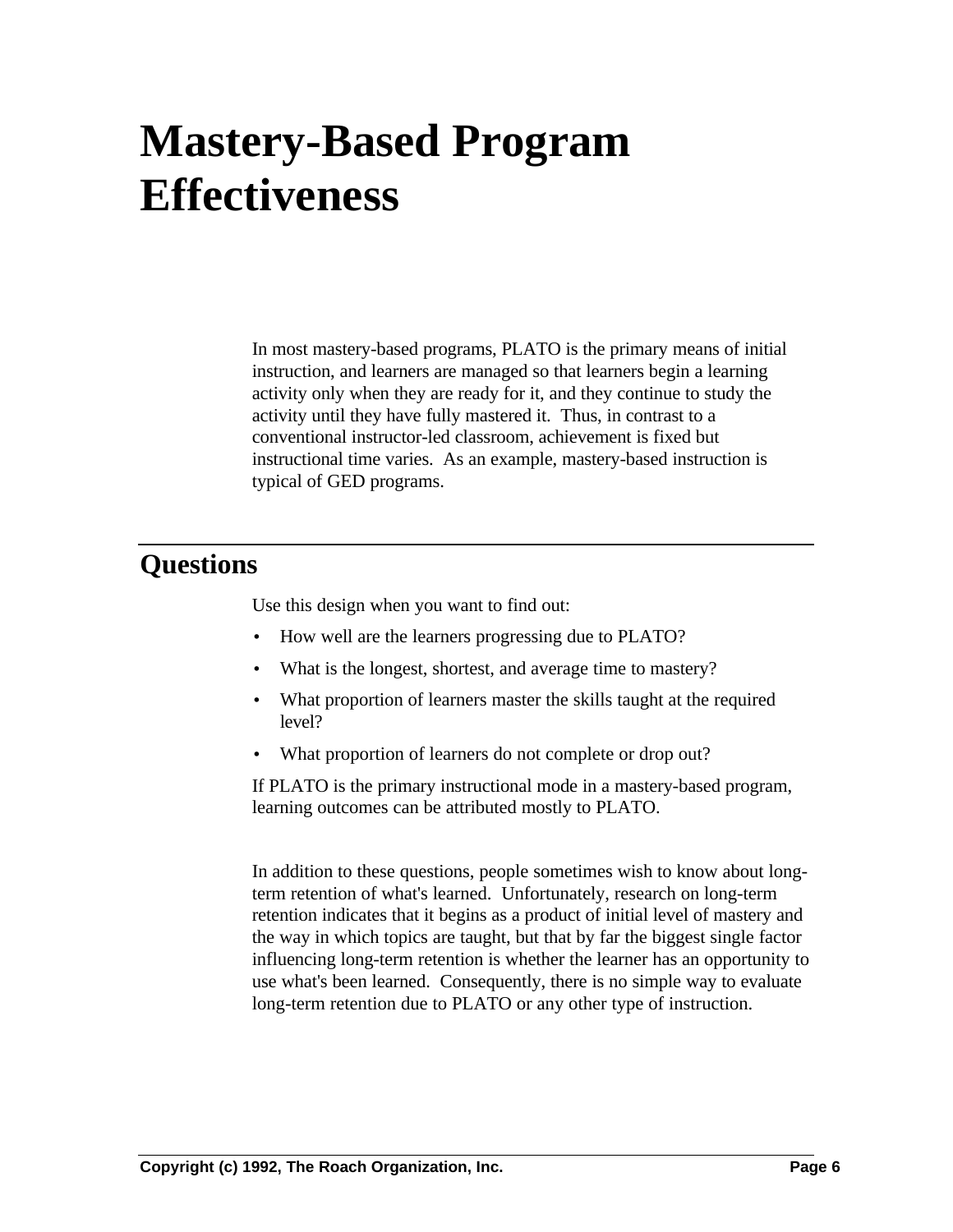### **Requirements**

The program must be a true mastery model program with these features:

- Learners match the PLATO target population profile:
	- Young adult or adult
	- 3d grade minimum reading level
	- No major learning disabilities
	- General intelligence within normal limits
- Learners have virtually unlimited access to PLATO.
- Learners are placed at appropriate starting points using the assessment tests, module mastery tests, *FASTRACK* or an external normreferenced test to which PLATO has been successfully aligned (for example, CTB-McGraw-Hill's TABE).
- Each learner receives an individual prescription which is reflected in his or her routing activity. Prescriptions may be manual or may be generated automatically via *FASTRACK* or *PLATO 2000 S.T.A.R*.
- Learners work individually at their own pace, undistracted.
- 1-1 peer tutoring is encouraged, at the instructor's discretion.
- Learners can use the module pretests to "place out" of a module and go on.
- Learners must pass each module's mastery test before going on.
- If a non-PLATO norm-referenced test such as TABE is used upon completion, it must:
	- be a parallel form of the same test used for placement (to allow reporting of gains)
	- be successfully aligned to the PLATO curriculum
	- be administered within three days of program completion
- All non-PLATO instructional activities (such as tutoring, small-group activities, off-line reading or assignments) are synchronized with the corresponding PLATO module, so that the learner participates only when he or she is studying that topic. (This requirement usually precludes large-group instruction.)
- All non-PLATO instructional activities are aligned for content with the appropriate PLATO modules. This includes using identical or complementary objectives, and compatible explanations of skills (particularly in math).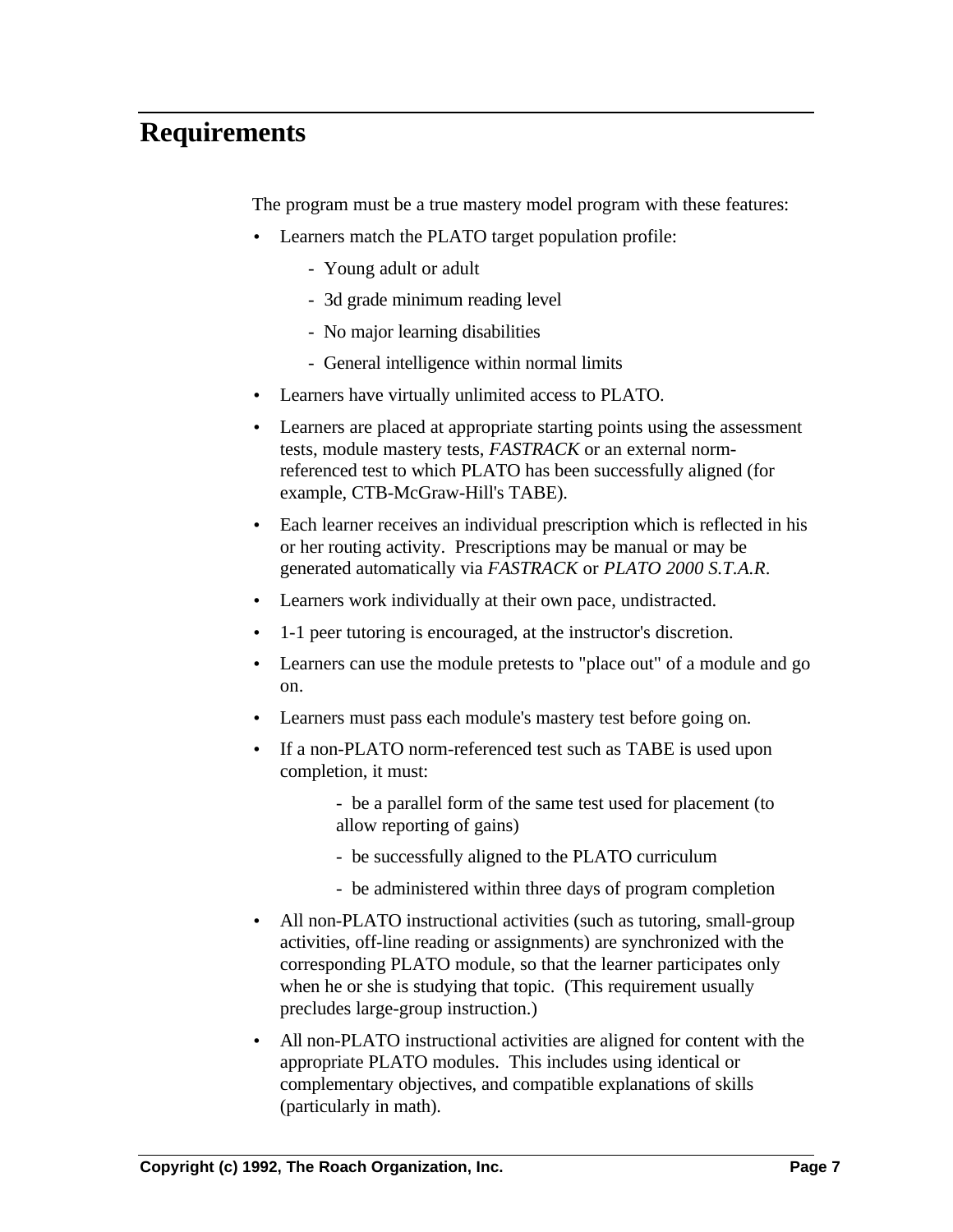- (Recommended) Tutors are available regularly during PLATO study time to answer questions and monitor individual progress by using the available reports.
- (Recommended) Learners receive individual progress summaries periodically.

For valid statistics, complete data must be obtained for at least 25 learners. Data may be combined across times or sites, if it is acceptable to state conclusions in terms of the program as a whole but not individual times or sites.

### **Procedures for Data Gathering**

WHEN BEGINNING the evaluation:

1. Give each learner a unique name or logon ID and use it on all data collection, on-line and off-line.

2. Administer the placement test (using a norm-referenced test such as TABE) and save the results in raw score form if available. *Note:* if you use FASTRACK for placement, you still must use the mastery tests or an external test for pretest scores.

3. Monitor implementation of the program to verify that all of the conditions of a mastery program are in fact being met. Problems commonly occur in areas such as:

- Equipment or installation difficulties/delays
- Grading policy
- Instructor training
- Instructor scheduling, availability and participation
- Alignments
- Prescriptions
- Saving data in correct form
- Learner scheduling or availability/transfers
- Learner profile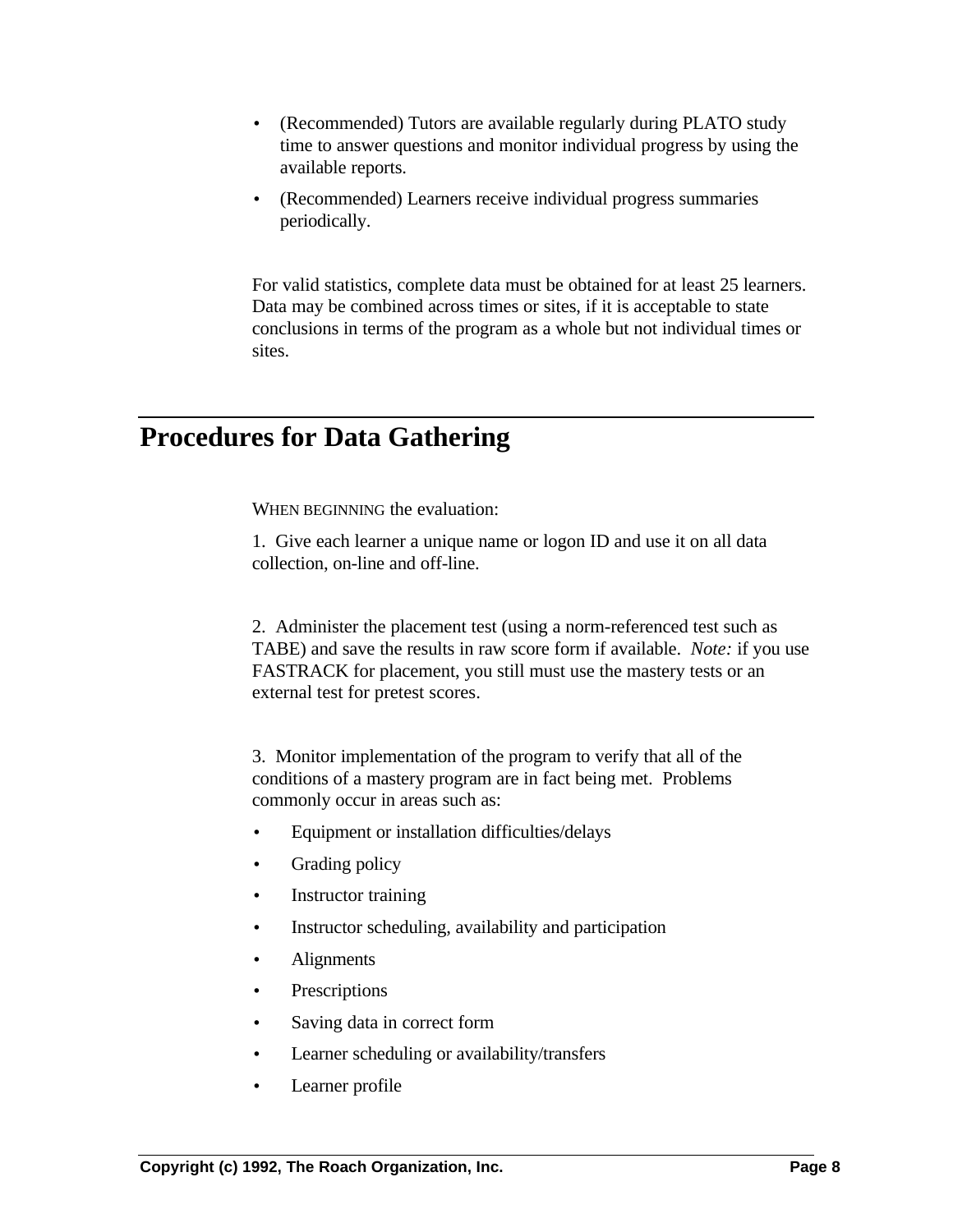- Disincentives to succeed
- Timely post-testing

If you observe problems in any of these areas, note them for later use in interpreting the outcomes.

#### AS EACH LEARNER COMPLETES the program:

4. Print out CMI reports on each learner's mastery status, number of tries, and time on task for each course.

5. Administer the post-test, if any, within three days of completion.

### **Procedures for Data Analysis**

(See the Appendix for an example of this analysis.)

IF YOU ARE USING AN EXTERNAL TEST:

1. Record beginning and ending raw test scores separately for each learner in each curriculum (reading, language arts, math).

2. If you are using a norm-referenced test, convert each score into percentiles, stanines or grade level equivalents.

3. Compute a gain score by subtracting each pretest from each post-test score (after conversion, if any).

4. Sort and then regroup the data into not more than 10 ranges, so that the average range has at least 5 learners in it.

5. Plot three paired-bar graphs for math, reading and language arts. Each graph should compare number of learners showing pre- and post-test scores in each range.

6. If required, compute the average (mean) gain.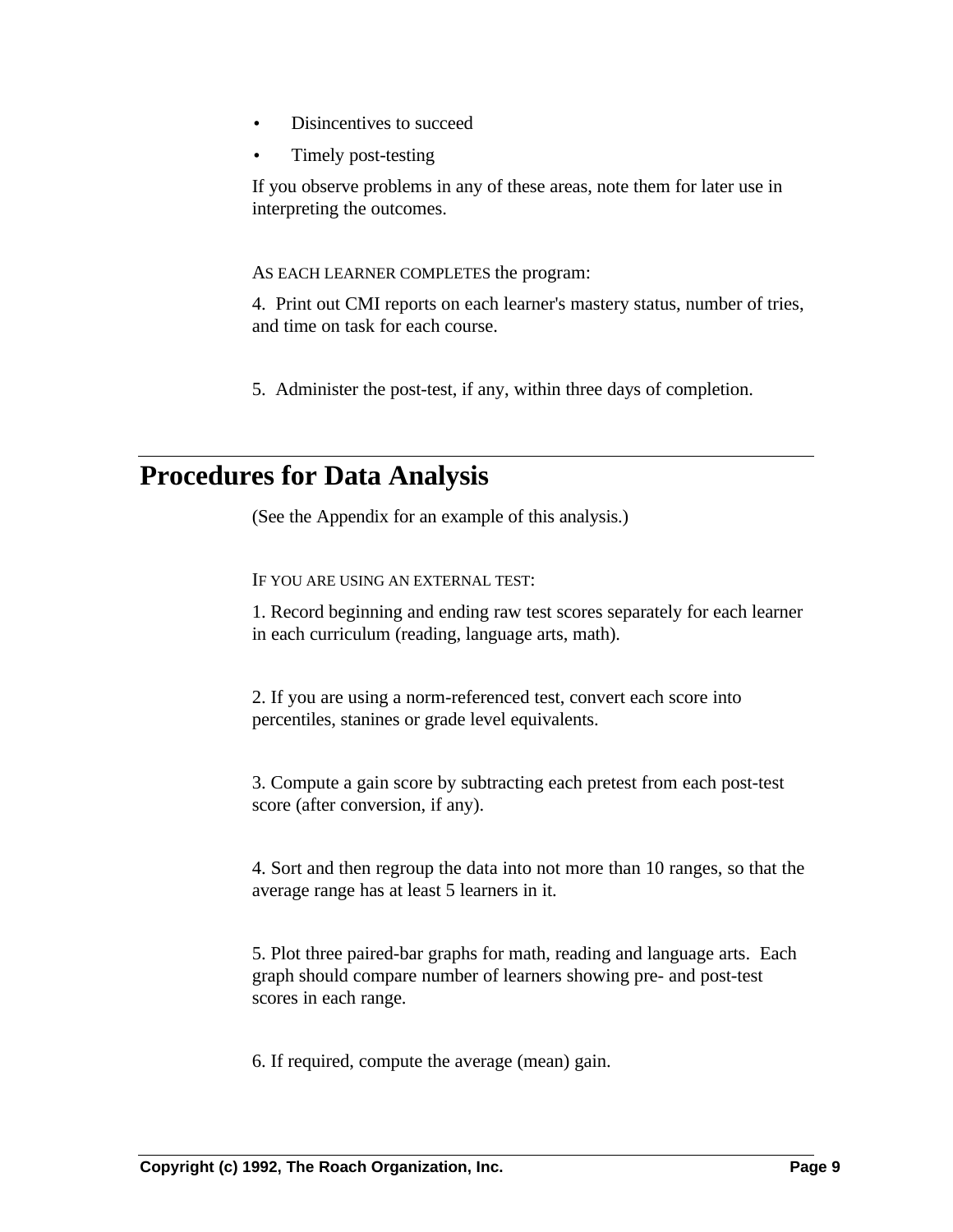7. If required, perform a *t*-test of statistical significance to compare the average gain against the null hypothesis of no gain.

IF YOU ARE USING PLATO'S INTERNAL COMPETENCY-BASED MASTERY TESTS ONLY:

1. Record mastery status for each learner in each course.

2. Compute an average percentage of learners who master across each curriculum.

3. Plot three bar graphs showing percent who mastered in each course in each curriculum. Superimpose a horizontal line showing the curriculumwide average.

4. Using the completion data, add another bar next to each of the course mastery bars you drew in Step 3. The bars you add should show percent in the corresponding achievement bar who completed the course.

5. Prepare another set of bar graphs showing time on task for each course, ranging the data so that an average of at least 5 learners are in each bar.

6. Separate learners who mastered from those who did not. Then repeat step 5 to compare the two groups by preparing a paired-bar graph comparing time on task for each group. Range the data so there is an average of 5 learners per bar.

If you prefer, you can draw line graphs instead which compare time on task with gain or mastery status.

7. On the graph you drew in Step 5, mark the longest, shortest and average time to mastery.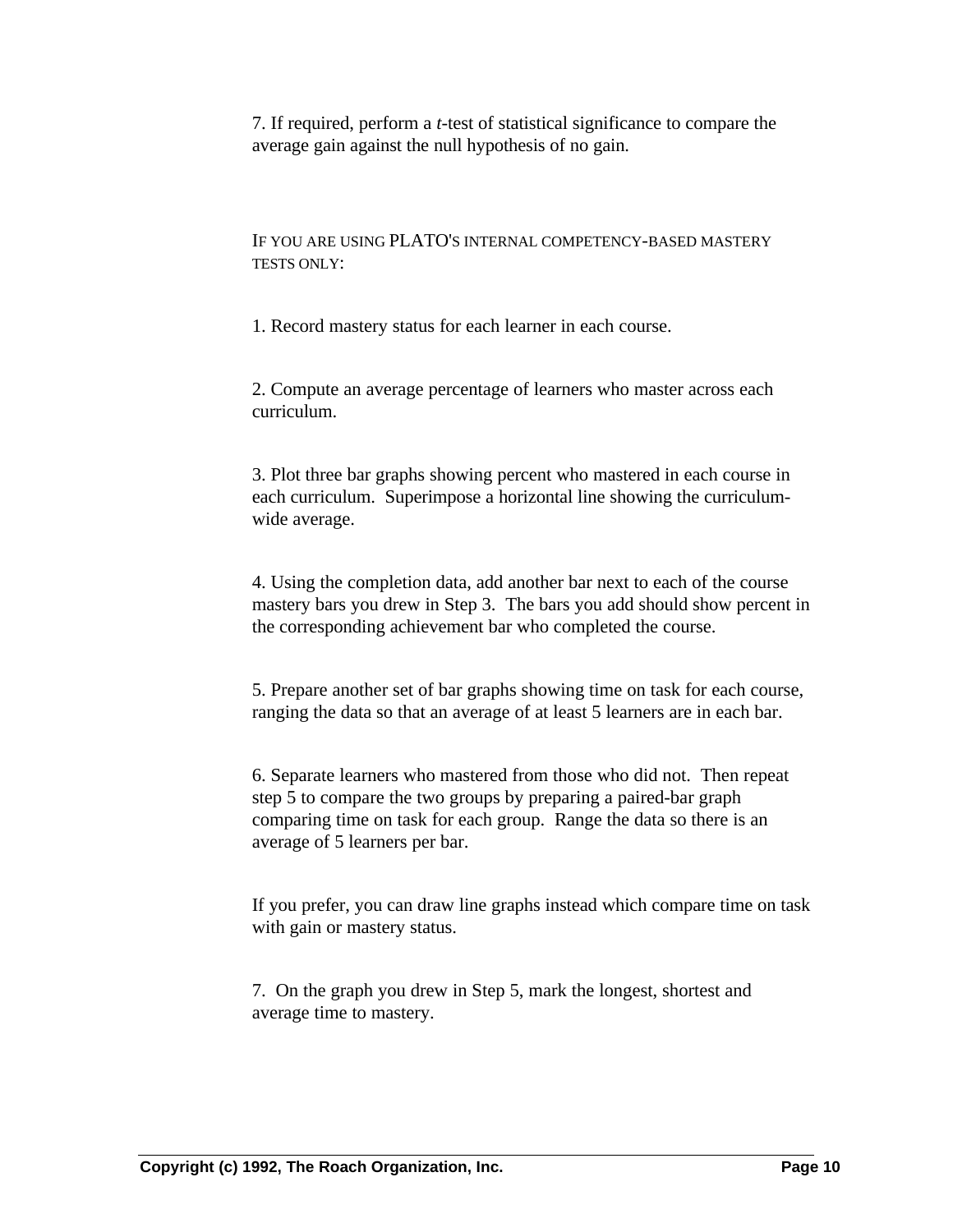## **Non-Mastery-Based Program Effectiveness**

In a non-mastery program, instructor-led classes typically are the primary means of initial instruction. Although PLATO could serve in this role, it is more common for PLATO to be used in a complementary or supplementary way. Learners are managed so that instructional time (pacing) is fixed and achievement varies.

*Note: intermixture of self-paced PLATO and fixed-paced classroom instruction is not recommended and will produce an uninterpretable evaluation outcome.*

#### **Questions**

Use this design when you want to find out:

- How well are the learners progressing in the program as a whole?
- What is the longest, shortest, and average time on PLATO?
- What proportion of learners master skills at the required level?
- What proportion of learners do not complete or drop out?

Note that since this kind of program mixes PLATO and other instructional modes, the effects of PLATO cannot be easily separated and identified using this evaluation design. Therefore, any conclusions you draw must be about the program as a whole, not about PLATO in particular. If you want to draw quantitative conclusions specifically about PLATO vs. other instructional methods, see the "Program Comparison" design, below. You may also wish to use the "Case Study/ Qualitative" design, below, to gain a better understanding of how PLATO interacts with the non-PLATO parts of the curriculum.

In addition to these questions, people sometimes wish to know about longterm retention of what's learned. Unfortunately, research on long-term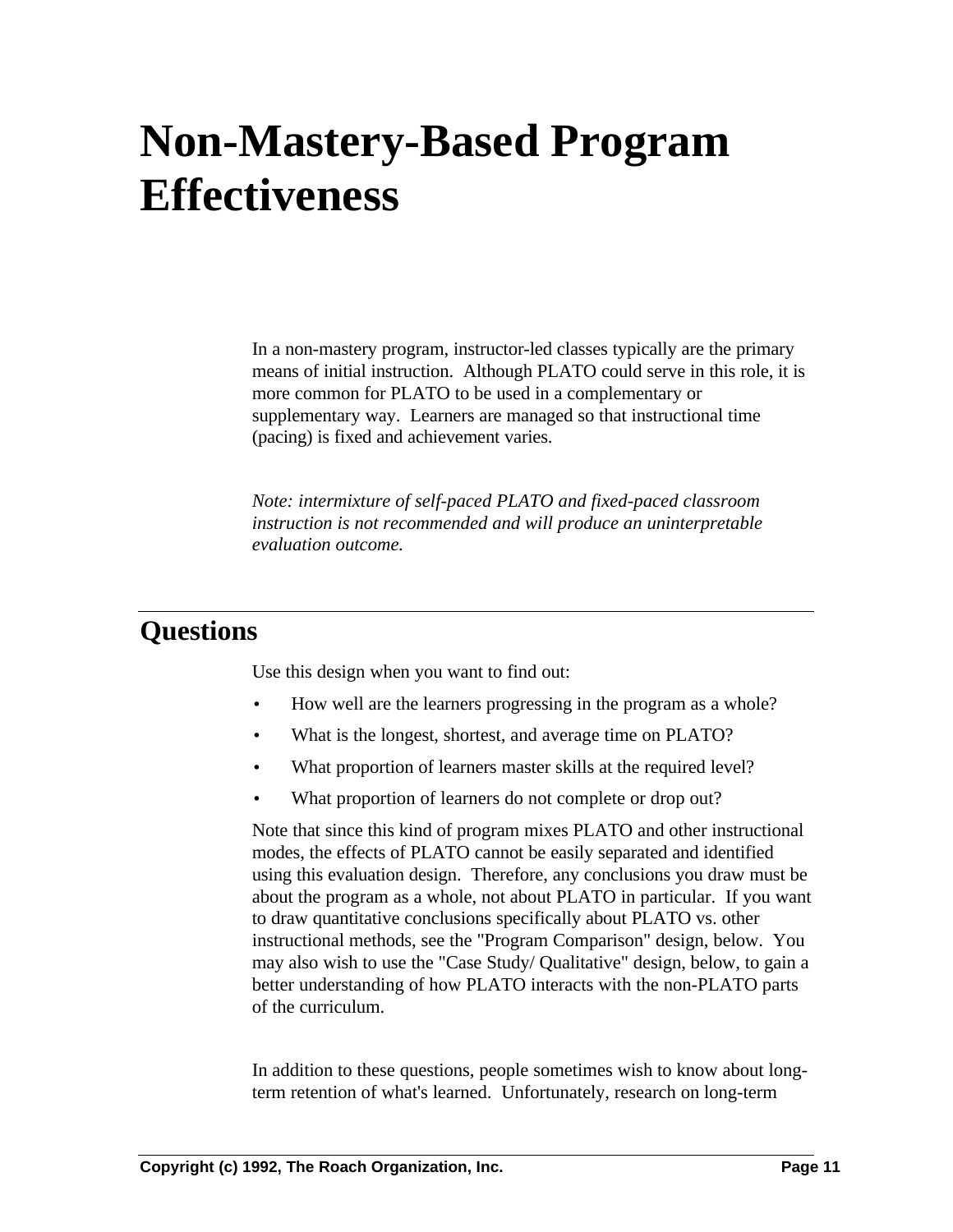retention indicates that it begins as a product of initial level of mastery and the way in which topics are taught, but that by far the biggest single factor influencing long-term retention is whether the learner uses what's been learned in the interim. Consequently, there is no simple way to evaluate long-term retention due to PLATO or any other type of instruction.

#### **Requirements**

The program can be any instructor-led (fixed paced) program with these features:

- Learners match the PLATO target population profile:
	- Young adult or adult
	- 3d grade minimum reading level
	- No major learning disabilities
	- General intelligence within normal limits
- Learners have regular scheduled access to PLATO (at least 3-4 hours/week is recommended).
- (Recommended in most situations) all learners use the same routing activity.
- Learners work individually and undistracted, but all work on the same PLATO module at once, in synchrony with the non-PLATO (classroom) activities. Learners should be allowed whatever time they need to finish the PLATO module. If they finish early, they can leave or be assigned an unrelated "enrichment" activity such as a PLATO life skills lesson, a computer game, or an off-line activity not related to the basic curriculum.
- (Recommended) 1-1 peer tutoring is encouraged at the instructor's discretion.
- (Recommended) Learners can use the module pre/post tests to "place out" of a module and go on.
- Learners must pass each module's mastery test before going on.
- If you use a non-PLATO norm-referenced test such as TABE upon completion, it must be:

- a parallel form of the same test used for placement (to allow reporting of gains)

- successfully aligned to the curriculum, including PLATO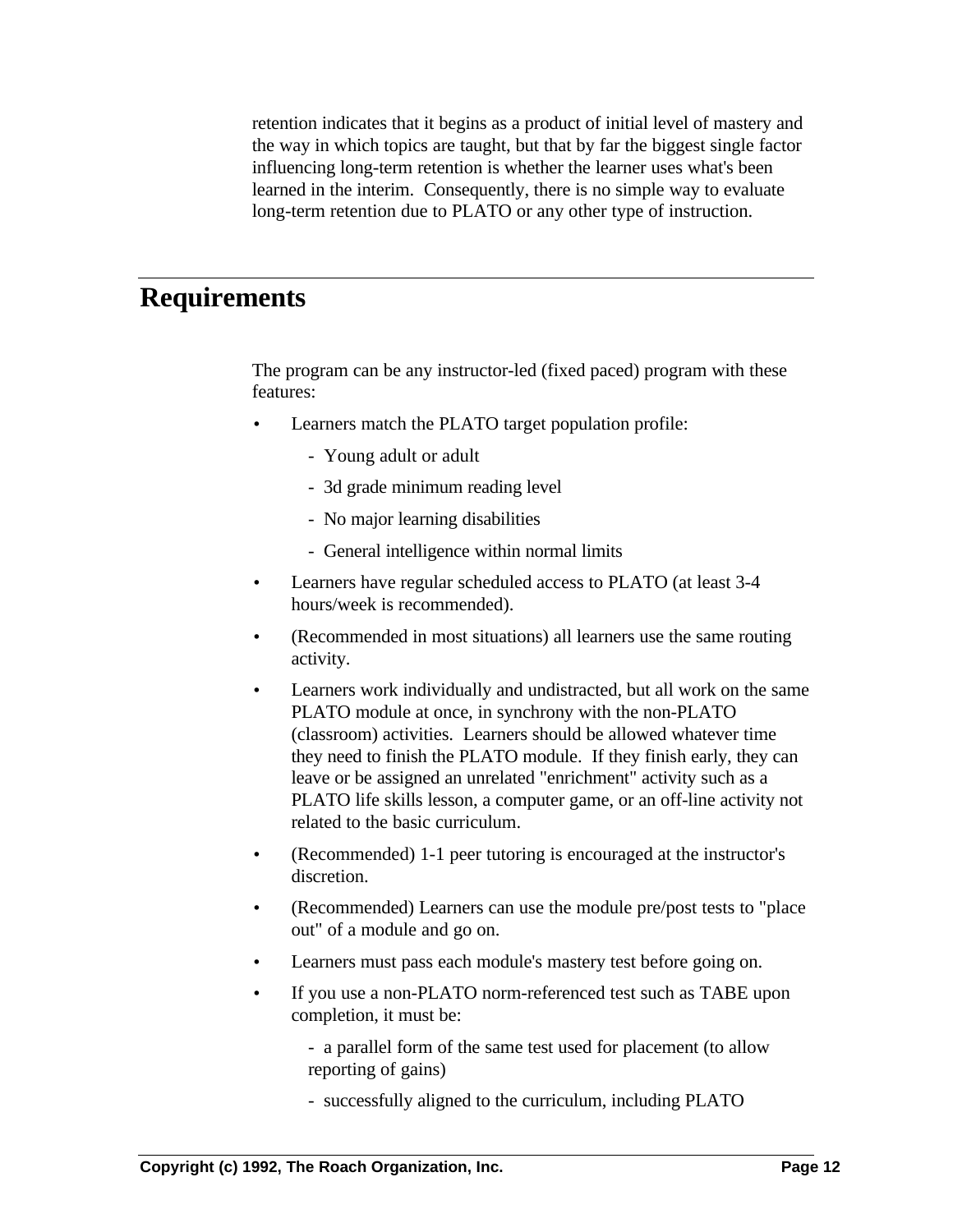- administered within three days of program completion
- All non-PLATO instructional activities are synchronized with the corresponding PLATO module, so that the learner participates only when he or she is studying that topic.
- All non-PLATO instructional activities are aligned for content with the appropriate PLATO modules. This includes using identical or complementary objectives, and compatible explanations of skills (particularly in math).
- (Recommended) Tutors are available regularly during PLATO study time to answer questions and monitor individual progress by using the available reports.
- (Recommended) Learners receive individual progress summaries periodically.

For valid statistics, complete data must be obtained for at least 25 learners. Data may be combined across times or sites, if it is acceptable to state conclusions in terms of the program as a whole but not individual times or sites.

### **Procedures for Data Gathering**

WHEN BEGINNING the evaluation:

1. Give each learner a unique name or logon ID and use it on *all* data collection, on-line and off-line.

2. Administer the pre-test (using a norm-referenced test such as TABE) and save the results in raw score form if available.

*Note*: You may prefer to use a criterion-referenced test, such as a state test of skill levels, instead. However, this will prevent you from showing grade-level gains.

3. Monitor implementation of the program to verify that all of the conditions for successful program implementation are in fact being met. Problems commonly occur in areas such as:

- Equipment or installation difficulties/delays
- Grading policy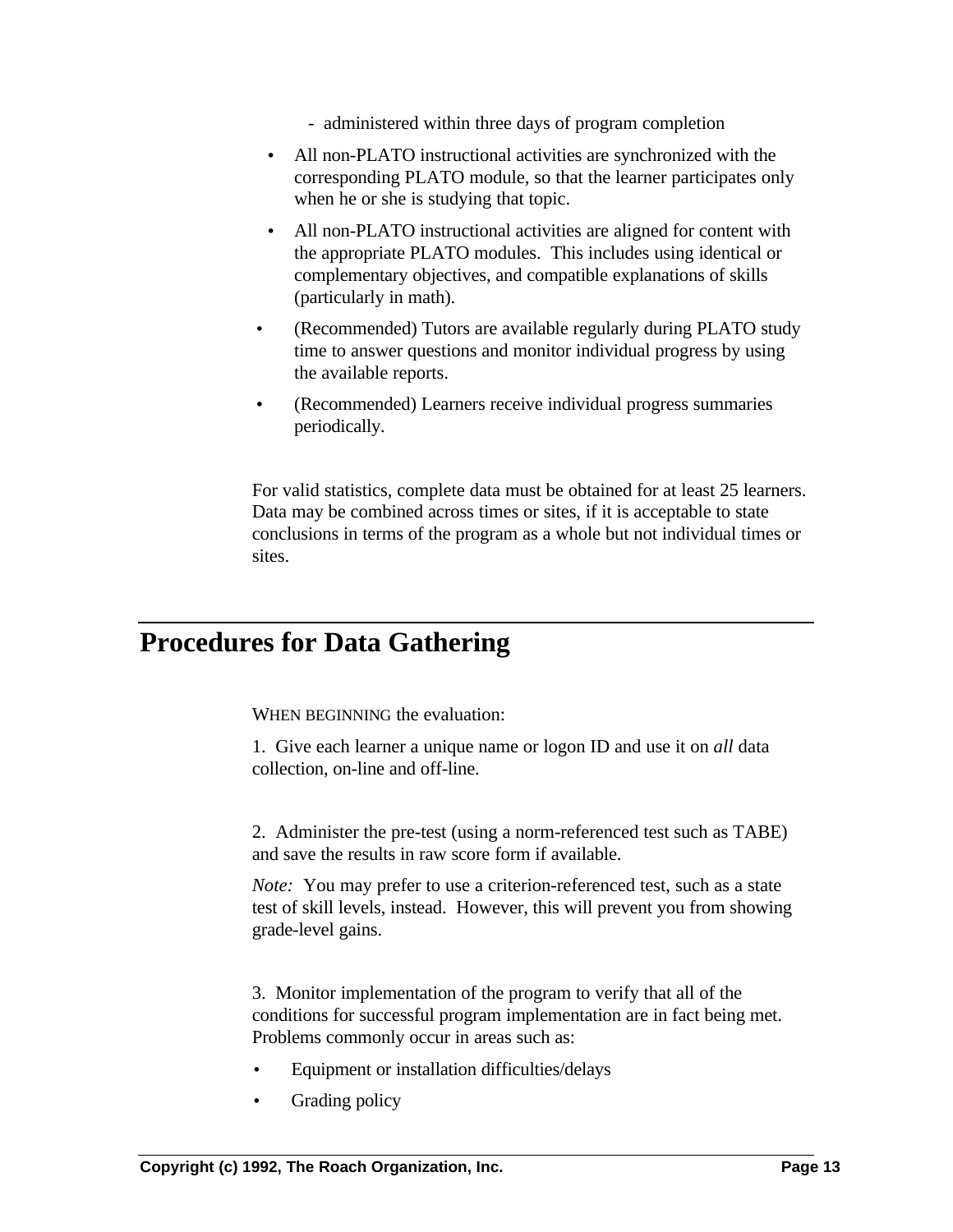- Instructor training
- Instructor scheduling, availability and participation
- Alignments, especially of PLATO and non-PLATO activities
- Saving data in correct form
- Learner scheduling or availability/transfers
- Learner profile
- Disincentives to succeed

If you observe problems in any of these areas, note them for later use in interpreting the outcomes.

#### AS THE CLASS COMPLETES the program:

4. Print out CMI reports on each learner's mastery/completion status, number of tries, and time on task for each course.

5. List the learners who completed and who dropped out or did not complete the course as a whole.

6. Administer the post-test, if any, within three days of completion.

### **Procedures for Data Analysis**

(See the Appendix for an example of this analysis.)

A. IF YOU ARE USING AN EXTERNAL NORM-REFERENCED TEST:

1. Record beginning and ending raw test scores separately for each learner in each curriculum (reading, language arts, math).

2. Convert each score into percentiles, stanines or grade level equivalents.

3. Compute a gain score by subtracting each pretest from each post-test converted score.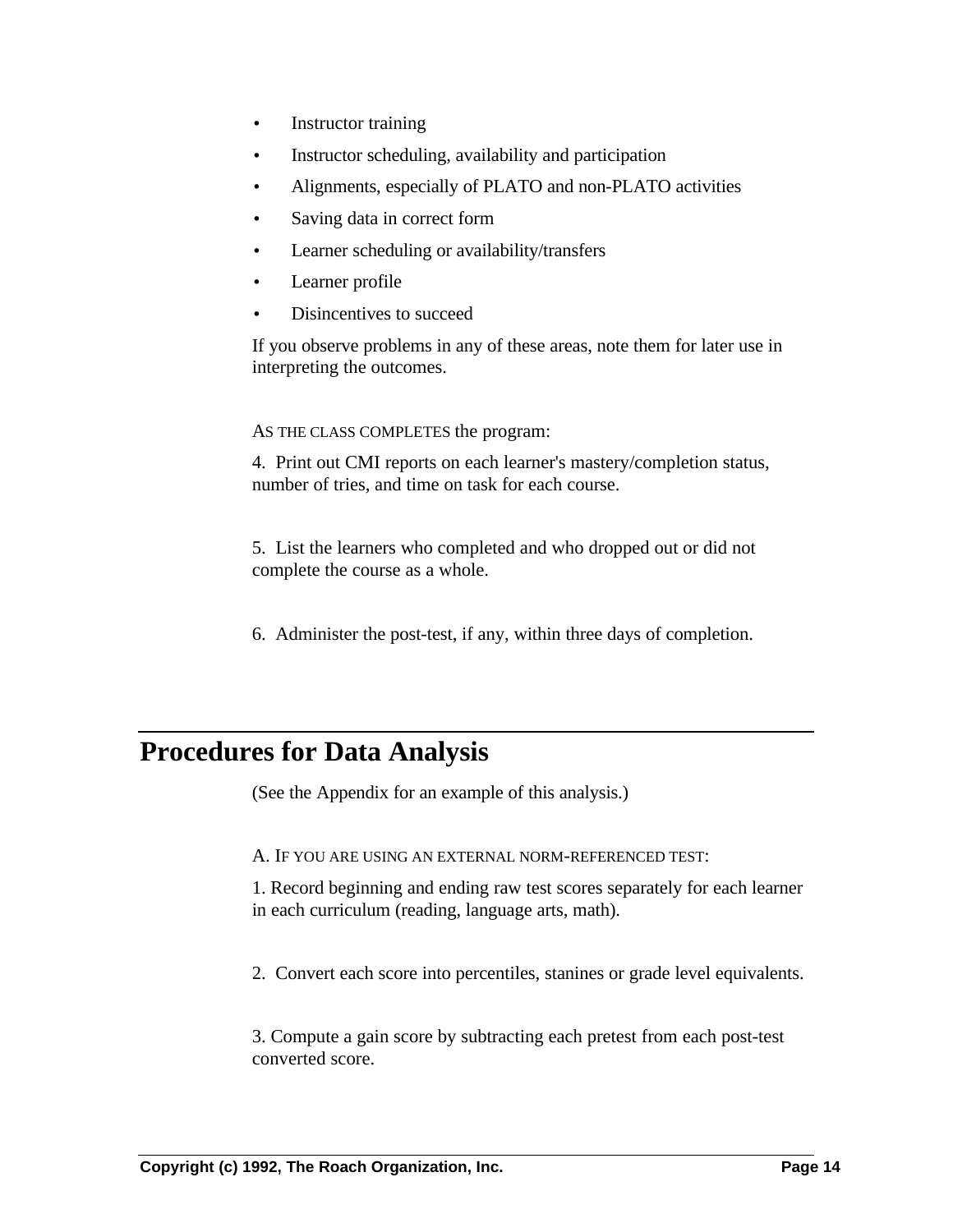4. Regroup the data into not more than 10 ranges, so that the average range has at least 5 learners in it.

5. Plot three paired-bar graphs for math, reading and language arts. Each graph should compare number of learners showing pre- and post-test scores in each range.

6. If required, compute the average gain.

7. If required, perform a *t*-test of statistical significance to compare the average gain against the null hypothesis of no gain.

Be sure to phrase all conclusions so they apply to the program as a whole, and NOT to individual components such as PLATO.

#### B. IF YOU ARE USING COMPETENCY-BASED MASTERY TESTS ONLY, SUCH AS PLATO'S INTERNAL MASTERY TESTS OR MOST STATE COMPETENCY TESTS:

1. Record mastery status for each learner in each course.

2. Compute an average mastery percentage across each curriculum.

3. Plot three bar graphs showing percent mastered in each course in each curriculum. Superimpose a horizontal line showing the curriculum-wide average.

Be sure to phrase all conclusions so they apply to the program as a whole, and NOT to individual components such as PLATO.

C. FOR ALL STUDIES:

1. Using the course completion data, prepare another set of bar graphs like A.5 or B.3. above, but with another bar next to each of the achievement bars which shows percent in the corresponding achievement bar who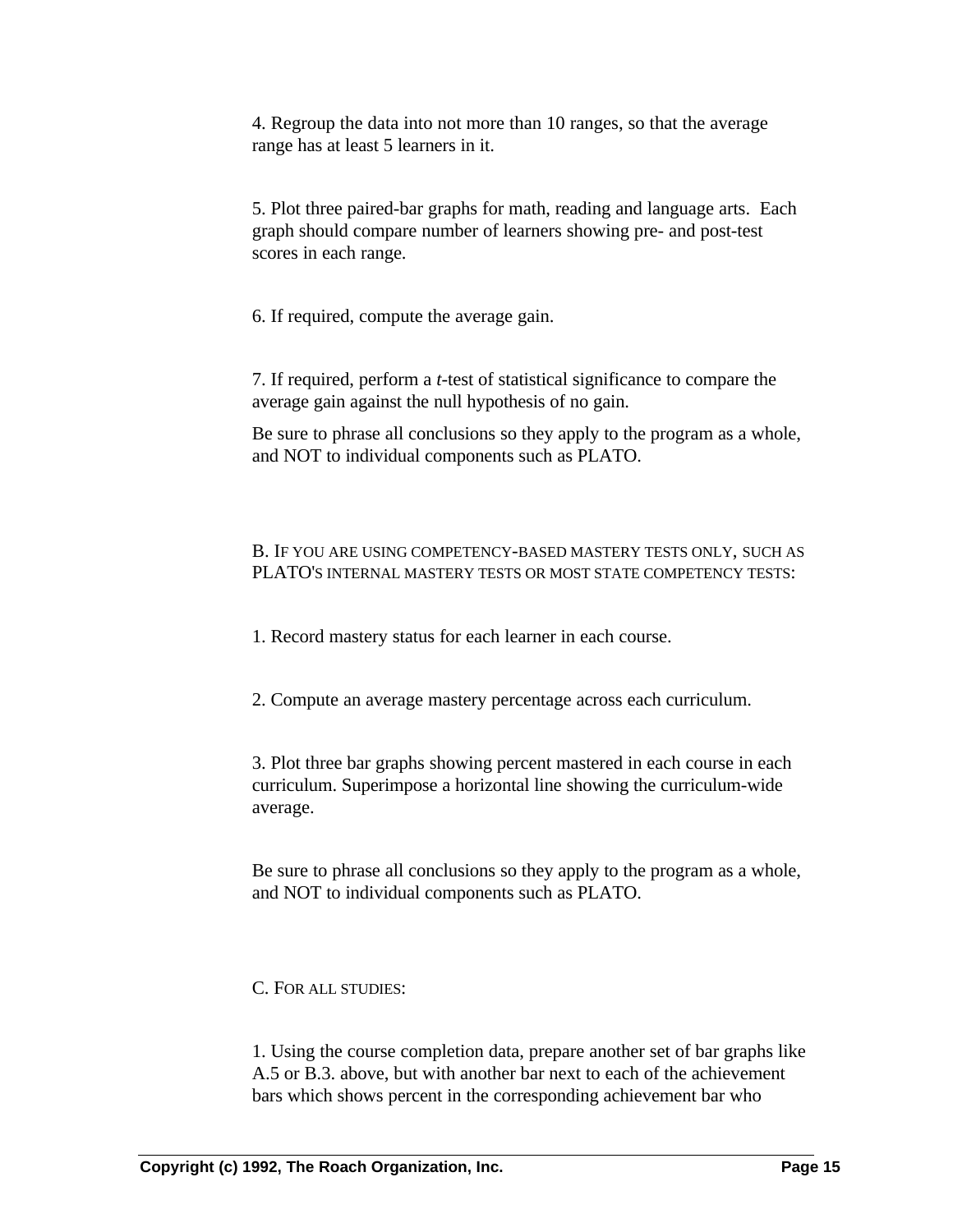completed (did not drop out) of the course as a whole. Report the PLATO completion statistics separately only if they are of interest.

2. Prepare another set of bar graphs showing time on task for each PLATO course, ranging the data so that an average of at least 5 learners are in each bar. Note that in programs of this type, there should not be much variation in time on task. Major variations may indicate an implementation problem and should be reported. Otherwise there is no need to report this.

3. If you used a competency-based test, separate learners who mastered from those who did not. Then repeat step 5 to compare the two groups by preparing a paired-bar graph comparing time on task for each group. Range the data so there is an average of 5 learners per bar.

If you prefer, you can draw line graphs instead which compare time on task with gain or mastery status.

4. On the graph you drew in Step C.3, mark the longest, shortest and average time to mastery.

5. Separate learners who mastered from those who did not, and prepare a bar graph comparing course completion for each group, ranging the data so there is an average of 5 learners per bar.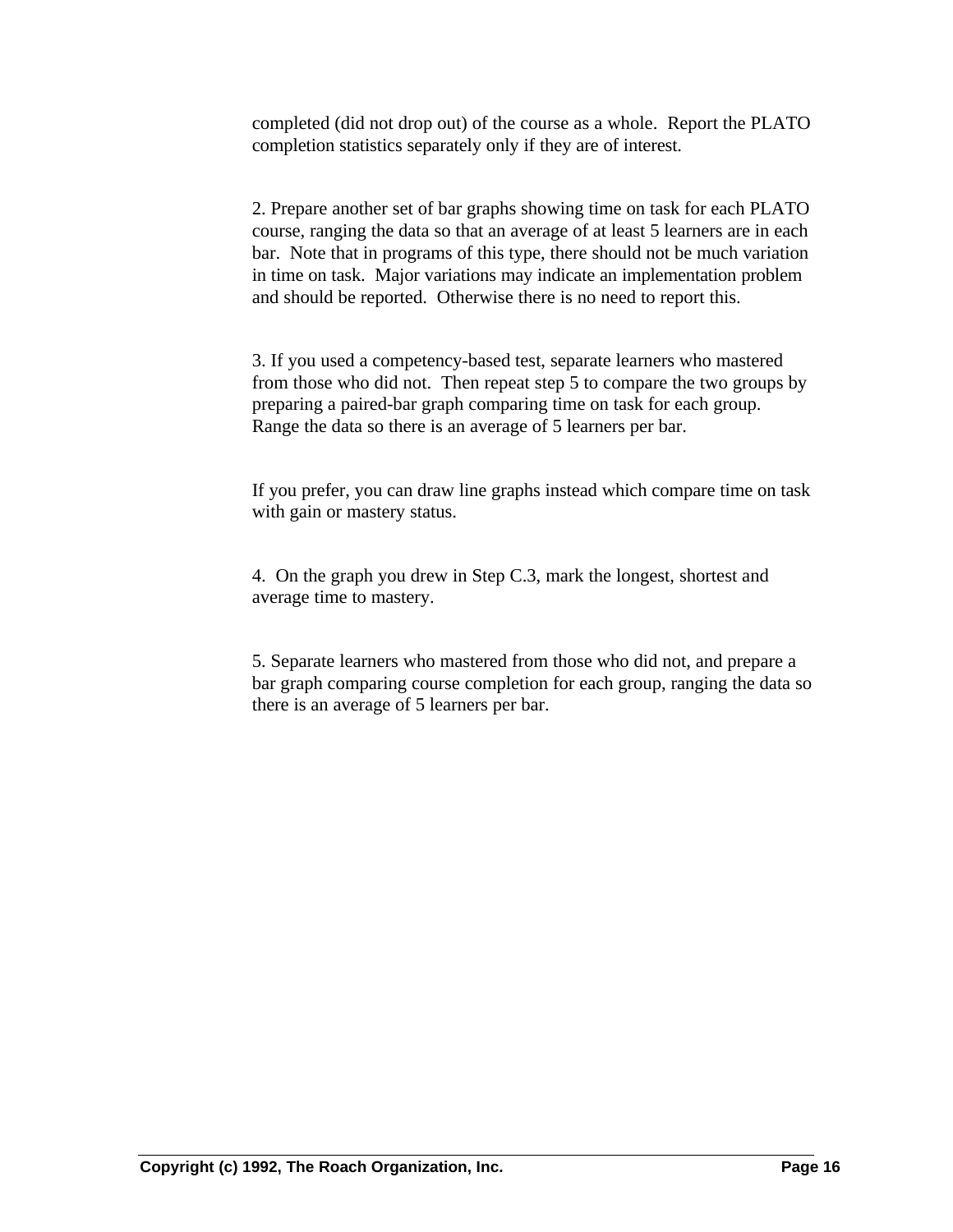## **Affective Outcomes**

In any PLATO evaluation, it's common to be interested in how learners and instructors felt about their use of the system, their confidence and their role in the instructional process.

Research has shown that affective outcomes are largely independent of actual learning. Thus, asking learners how they felt about the value of a course or whether they achieved its objectives *is not* an adequate substitute for measuring learning using either of the two "program effectiveness" evaluation designs above.

### **Questions**

Use this evaluation design when you want to find out if learners using PLATO generally feel...

- good about their experience?
- unembarrassed by wrong answers?
- in control of their learning?
- rushed?
- the system is relevant to their needs?
- the system accommodates their preferred learning style?
- confident of their ability to succeed?
- more goal-oriented?
- motivated to use the system effectively?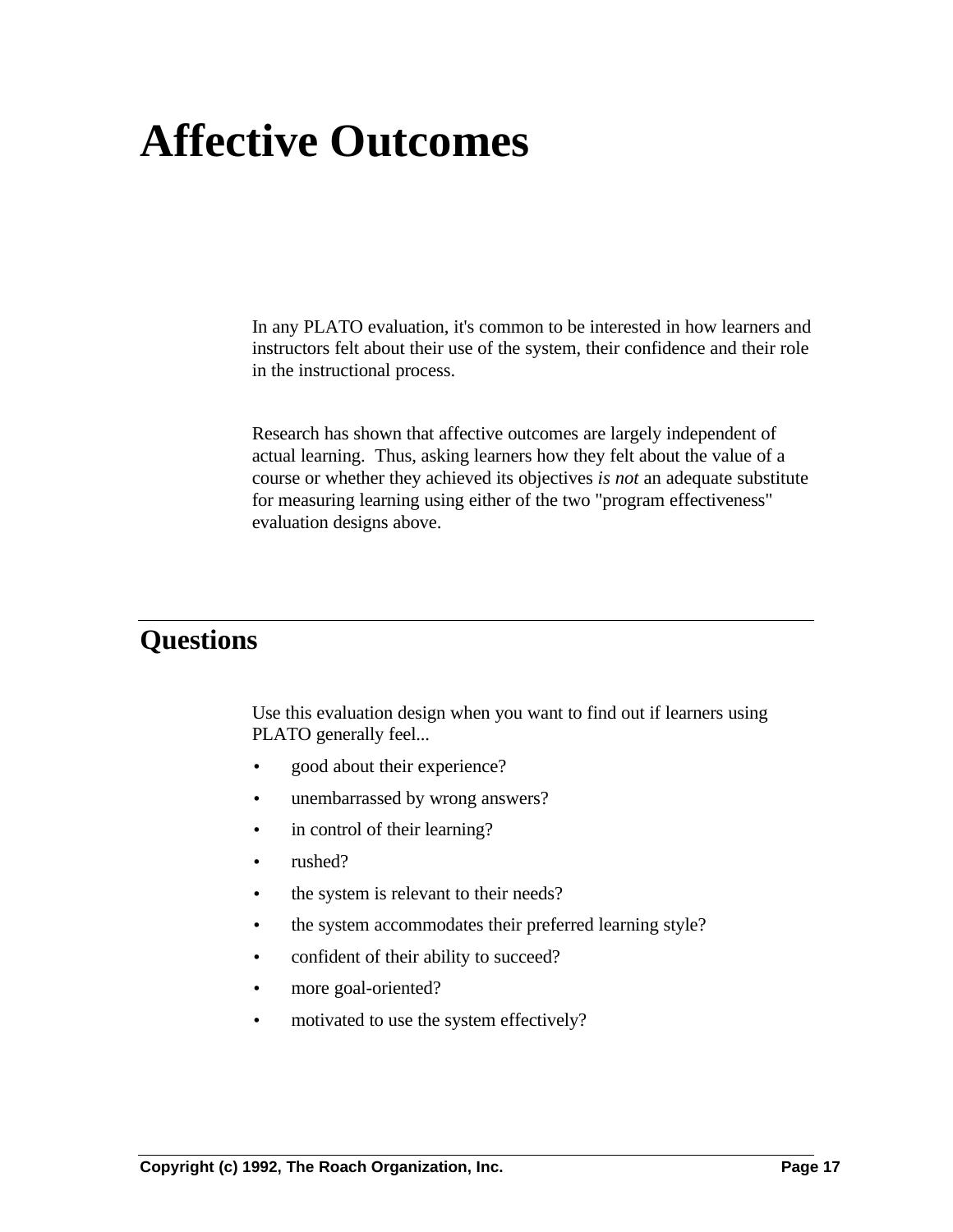And, if instructors using PLATO generally feel...

- good about their experience?
- able to spend more time 1-on-1 with learners?
- in control of the instruction?
- a generally good understanding of what PLATO teaches (and does not)?
- well prepared for the changes?
- adequate time to use the system effectively?
- adequately trained to use the system effectively?
- motivated to use the system effectively?

You can answer these questions at the end of the program, or you can do a "before and after" comparison in which you measure expectations and current attitudes ("before") against actual feelings at the end of the program.

### **Requirements**

Any PLATO implementation can gather this information. This evaluation may be combined with either of the above designs.

### **Procedures for Data Gathering**

You can choose either an interview or a questionnaire format, and you can collect data "before and after" if you want to compare changes in attitudes due to the program, or just "after" if you are only interested in outcomes. Interviews are time-consuming to schedule and complete, but they get more in-depth (richer) information. Questionnaires are more efficient to deliver, but they get only one word or check-off answers to the questions asked (experience has shown that only a handful of highly motivated people will write even a sentence on a questionnaire).

1. Decide whether to use interview or questionnaire format.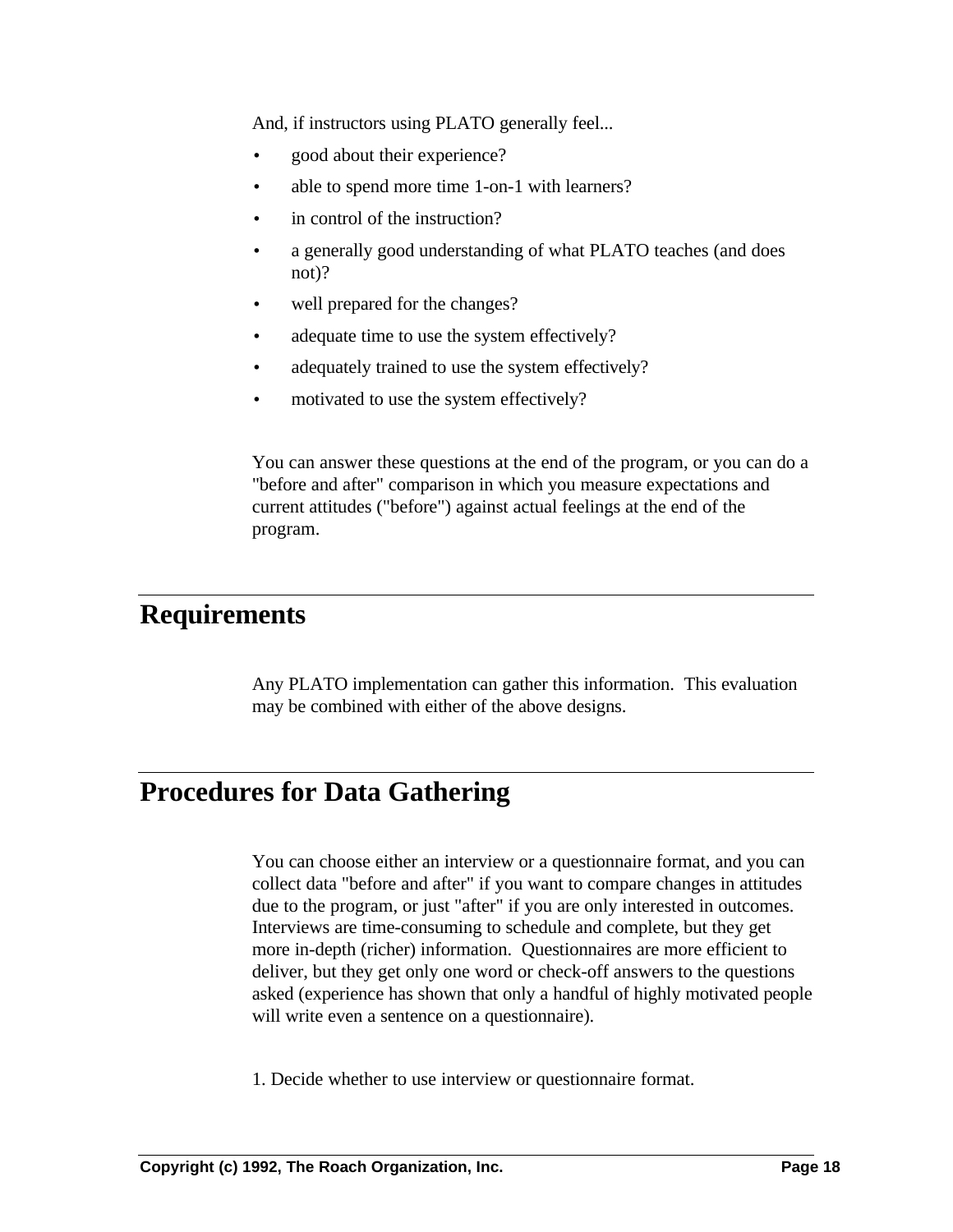2. If you are using questionnaire format, design at least two questionnaires by using or adapting the prototypes available from TRO, such as the ones in the Appendix. One questionnaire form should be for instructors and another for learners. You may need additional variations for training managers, lab administrators, or unique groups of learners.

3. If you are using an interview format, script the interview to include appropriate introductions, context-setting statements, and questions (contact TRO for sample scripts). Again, you may need two or more separate scripts.

4. Validate each questionnaire or script by trying it out on 3-5 respondents. Correct ambiguities and omissions so that each question means what you intended.

5. If you intend to look for changes in attitudes, administer the questionnaires or interviews before training on PLATO, or use of the system, begins. For interviews, be especially careful to stick to the exact wording in your script and record answers verbatim by hand or with a tape recorder.

6. To measure outcomes, administer the questionnaires or interviews within three days of completion of the program.

### **Procedures for Data Analysis**

IF YOU ARE USING QUESTIONNAIRES:

Produce one bar graph for each question showing the number of people who "strongly agree," "agree," and so on. Be sure to show how many people did not answer the question. If you are studying change in attitudinal components, use a paired-bar plot with the "before" and "after" results side by side.

IF YOU ARE USING INTERVIEW PROTOCOLS:

1) copy each answer to each question verbatim.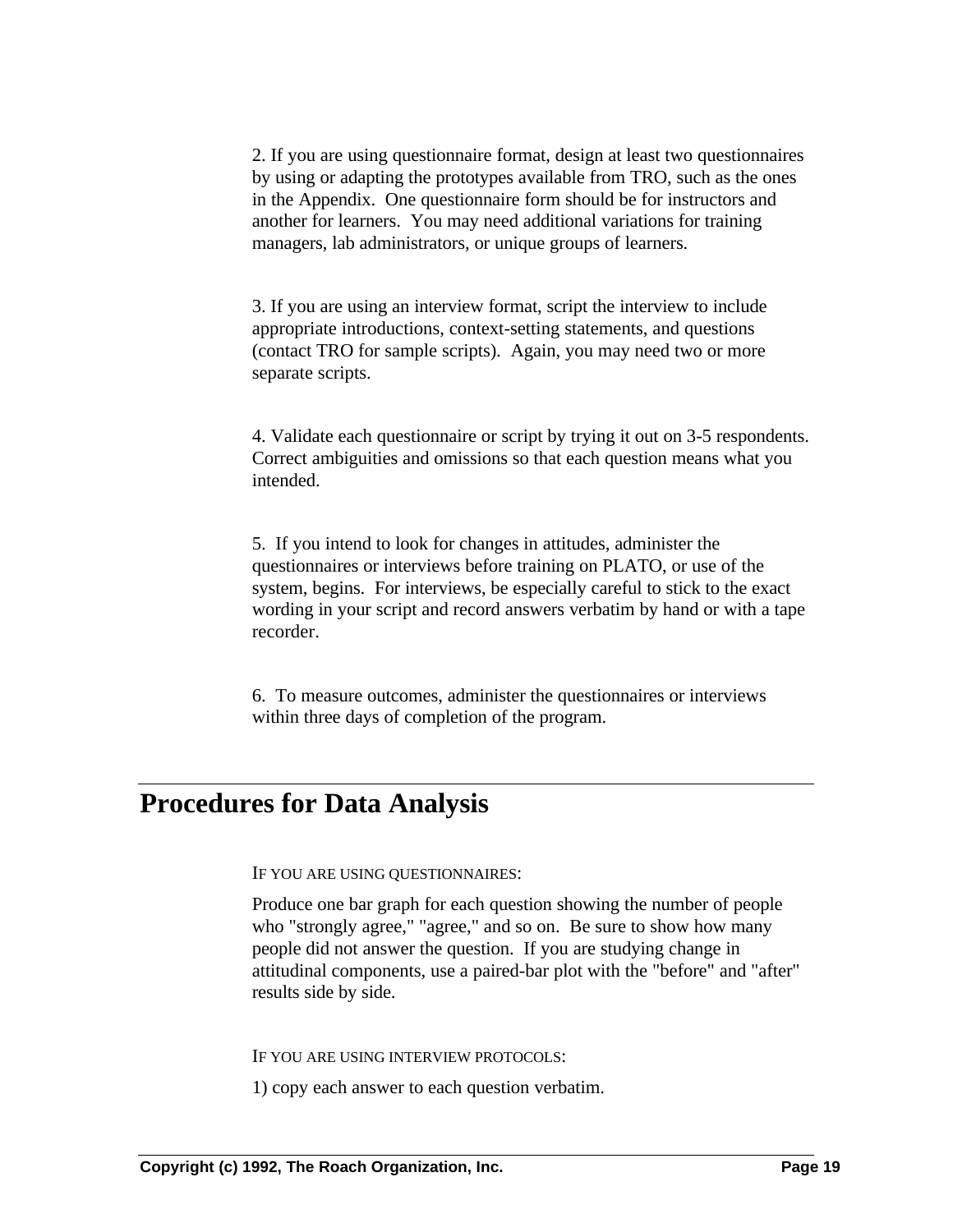2) group answers which are similar and note how many respondents were in each group.

3) for each question, write a summary of phrases taken from the interviews.

If you are doing a "before" and "after" comparison with an interview protocol, use a two-column format to associate comparable answers in each group.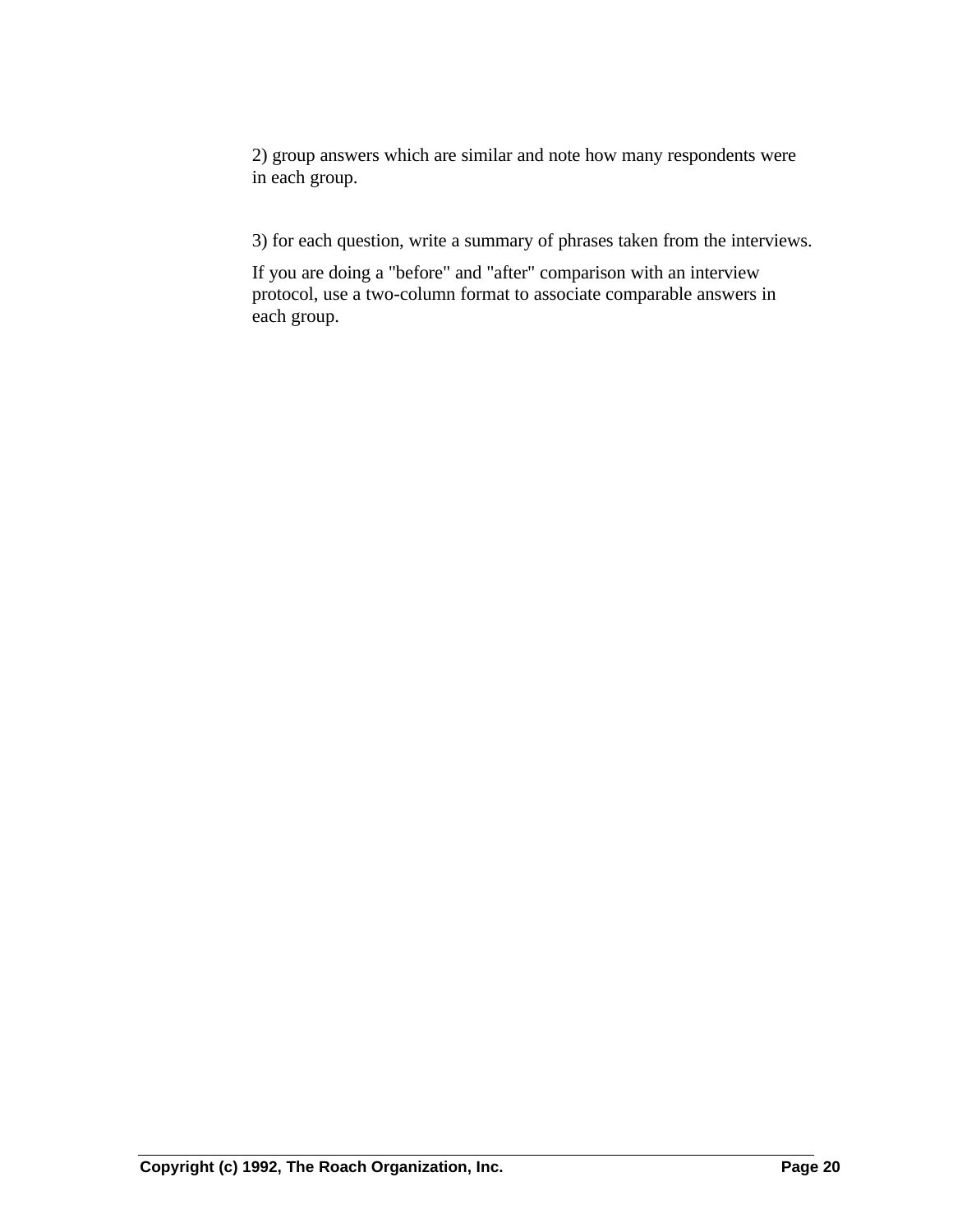# **Case Studies/Qualitative Studies**

Decision-makers often have difficulty drawing appropriate conclusions from purely numerical evaluation studies. Some decision-makers have an overt distrust for quantitative studies: "figures lie and liars figure." In addition, evaluations which summarize results for an entire group require considerable effort to do, and often aren't available until long after completion of the program. In non-mastery-based classrooms where PLATO is the only instructional element, it may not be possible to use a quantitative design to study the effects of PLATO. Finally, many people find numerical evaluations too abstract to say what's really important.

A case study (qualitative) evaluation is an alternative which addresses these criticisms. In general, a qualitative evaluation can:

- Serve as a useful complement to a numerical evaluation, and "put a human face on the numbers."
- Carry more "face validity" than a numerical study, and thus have more impact with some decision-makers.
- Be prepared quickly and at low cost if the number of learners is small.
- Contain "narrow but deep" descriptions of one or more experiences with the program, rather than "wide but shallow" generalizations common of numerical evaluations.

Among the limitations of qualitative studies are:

- Observations are true only of the learners interviewed and may not be generally true.
- Data collection is less objective than numerical studies.
- Including the learner in the study may be an added motivator not available to most learners. This can lead to biased conclusions.
- Data collection and interpretation is costly unless numbers of participants is very small.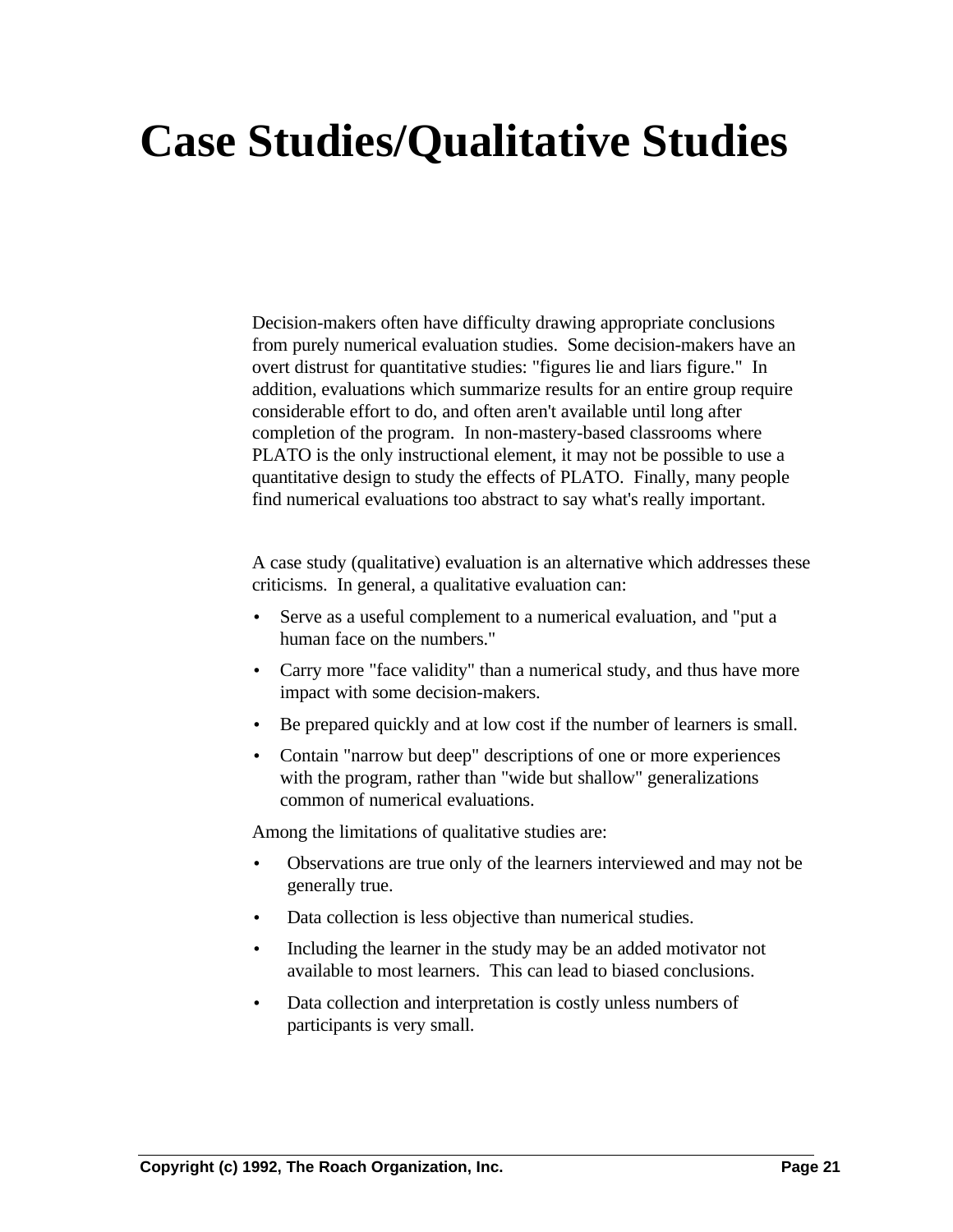A qualitative evaluation can be used instead of or in addition to a more conventional numerical evaluation.

### **Questions**

Use this design when you want to ask:

- What are the needs of the learner?
- What is the motivation and the goals of the learner?
- What is the learner's pattern of PLATO usage?
- How has the learner integrated PLATO with other learning experiences to achieve the class' learning goals?
- In learning from PLATO, what facilitators and obstacles were encountered?
- How has PLATO usage affected the learner's confidence?
- What have been the learning outcomes for that learner?

### **Requirements**

A qualitative methodology can be used with any program.

### **Procedures for Data Gathering**

You can gather data using any combination of 1-on-1 interviews, focus groups, or learner journals and writing logs.

1. Within the first few weeks of the program, identify at least 3-5 learners from each group of learners who may differ in their needs, usage patterns or outcomes.

A. FOR 1-ON-1 INTERVIEWS:

1. If possible, schedule bi-weekly, 20-minute interviews separately with each learner and instructor. Phone or send each participant a letter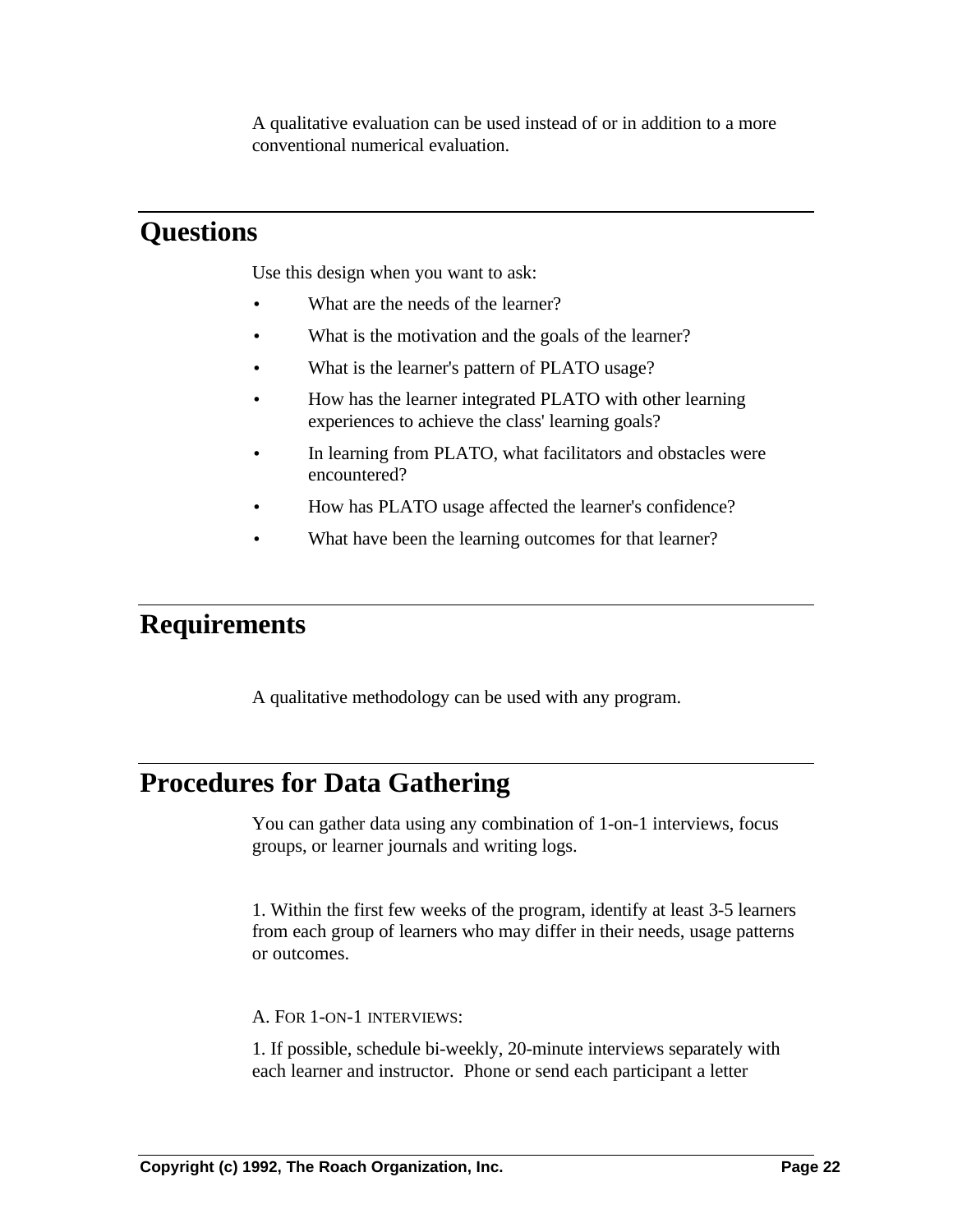explaining the purpose of the interviews, emphasizing confidentiality, and asking for participation.

If this is not possible, schedule longer interviews on a less frequent basis, any time up to one week after completion of the program.

2. Plan a series of 6-8 open-ended questions which will elicit comments on any of the questions listed above which are of interest. Test the questions for clarity and lack of bias on 3-5 "trial" interviewees.

You may wish to obtain completion/mastery status information and time on task information for each learner before each interview, and use that information as a way of prompting the learner to explain his or her experience with the system since the last interview.

3. Conduct the interviews and write down responses verbatim or tape record them. Use non-directive probes to clarify and elicit explanations. Interviews may be by phone, but are better done in person.

#### B. FOR FOCUS GROUPS:

1. Schedule each group of 3-5 learners and/or instructors for a 45-minute "debriefing" discussion of their experience with PLATO. You can schedule the interviews immediately at the end of the course or at both the beginning and the end if you want to compare expectations and outcomes. If the course is long (more than 2-3 months), you may wish to schedule intermediate interviews every 4-6 weeks.

2. Plan a series of 6-8 open-ended questions which will elicit comments on any of the questions listed above which are of interest. Test the questions for clarity and lack of bias on 3-5 "trial" interviewees.

3. Conduct the interviews and write down responses verbatim or tape record them. Use non-directive probes to clarify and elicit explanations. The focus group should be done with the group sitting in a circle or around a table.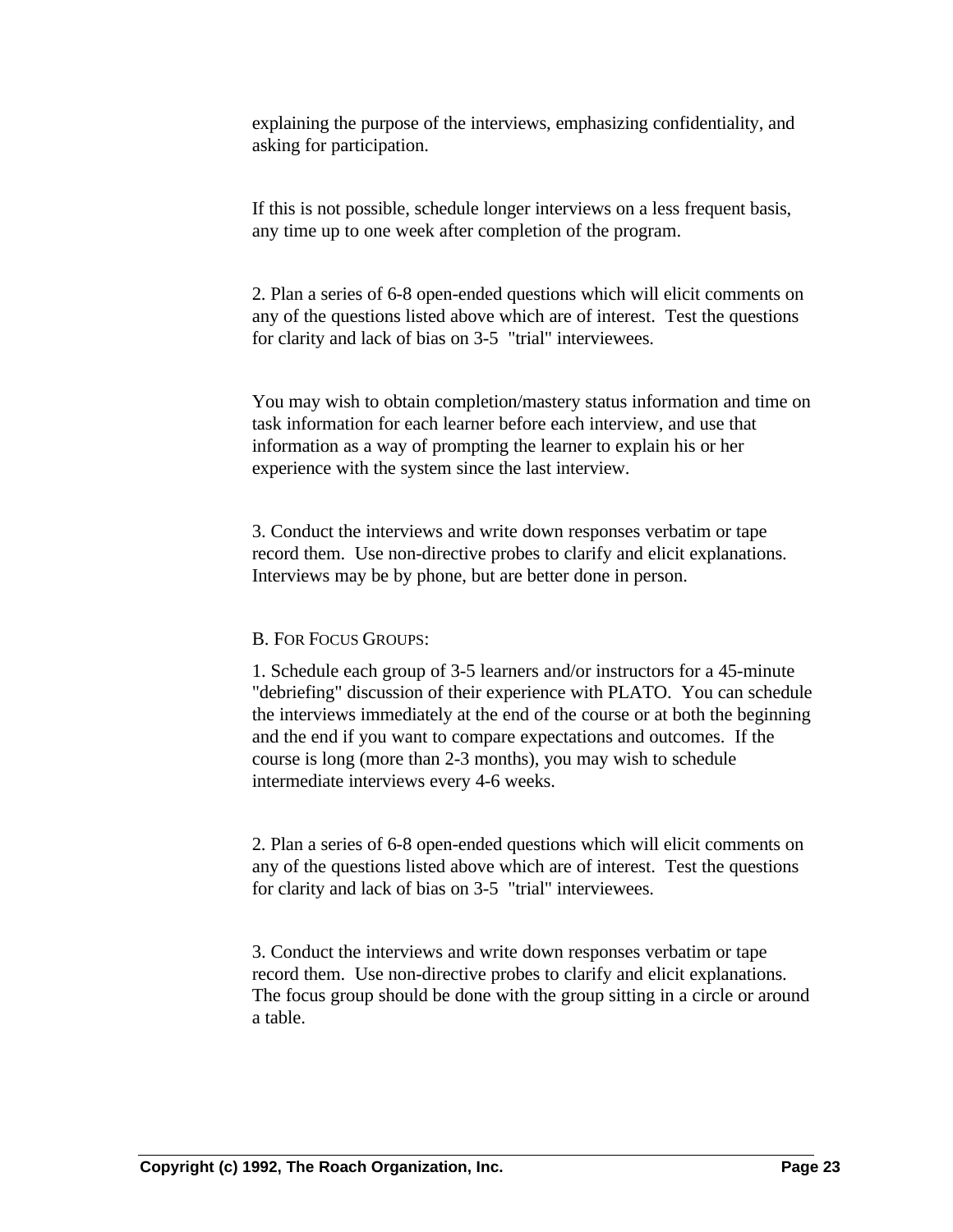#### C. LEARNER JOURNALS AND WRITING LOGS

1. Before the beginning of the class, make arrangements with the instructor to have the learners write down their thoughts about their experiences on PLATO as they work. A *journal* typically is a daily written or tape recorded diary. A *writing log* typically is a more lengthy openended writing (or tape recorded) assignment done less often.

If you and the instructor agree on a journal, have the instructor schedule 10 minutes writing time daily after completion of the time on PLATO. Learners may also write in their journals while working on PLATO.

If you and the instructor agree on a writing log, have the instructor schedule 30-minute writing (taping) periods, perhaps once per week, for the purpose of recording subjective reaction to PLATO.

If class time can't be devoted to the journals and logs, you can ask for them as out-of-class assignments, and perhaps arrange a weekly reward for those who successfully complete the assignment and turn in their work.

D. FOR ALL STUDIES:

1. If possible, when each learner has completed the program, obtain the PLATO system's data for that learner on completion/mastery status and total time on task.

### **Procedures for Data Analysis**

Begin by transcribing all comments from the learners from your notes or tape recordings. Then group all transcribed and written comments by the "starter" questions you asked in focus groups or interviews and by topic within those questions. You're likely to discover major issues which emerged in discussion but were not directly relevant to the questions you asked. If you do, group comments related to these topics separately. If possible, note how many people made similar comments.

For each group of comments, write one or more general statements which seem to capture the meaning or significance of the comments. Follow each statement with its supporting verbatim comments.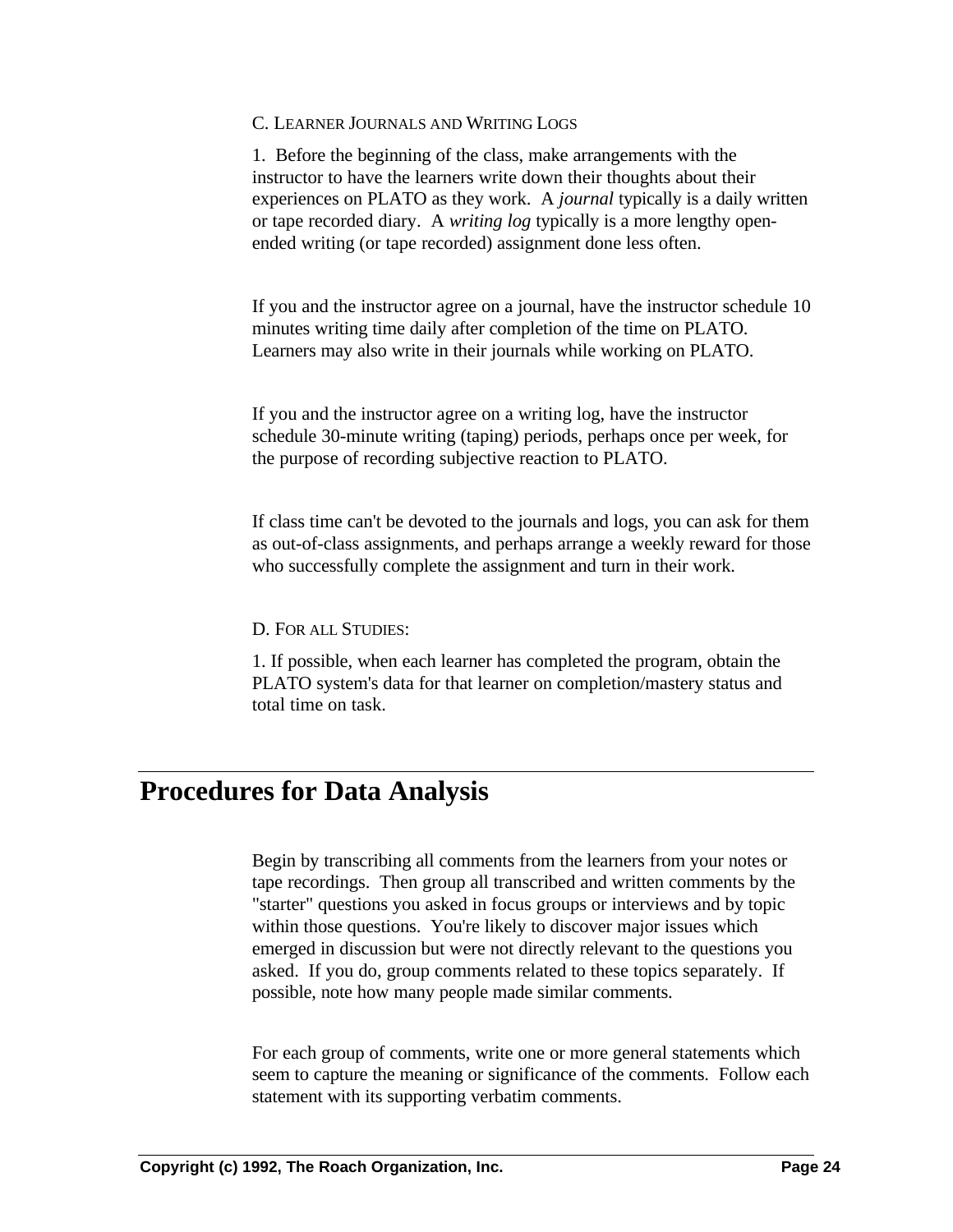Once the statements are written, write a narrative which describes one or more typical learner's experience in the program. Use the learner's own words as much as possible, and make clear which statements are yours and which are the learner's. State your conclusions separately at the end of each section.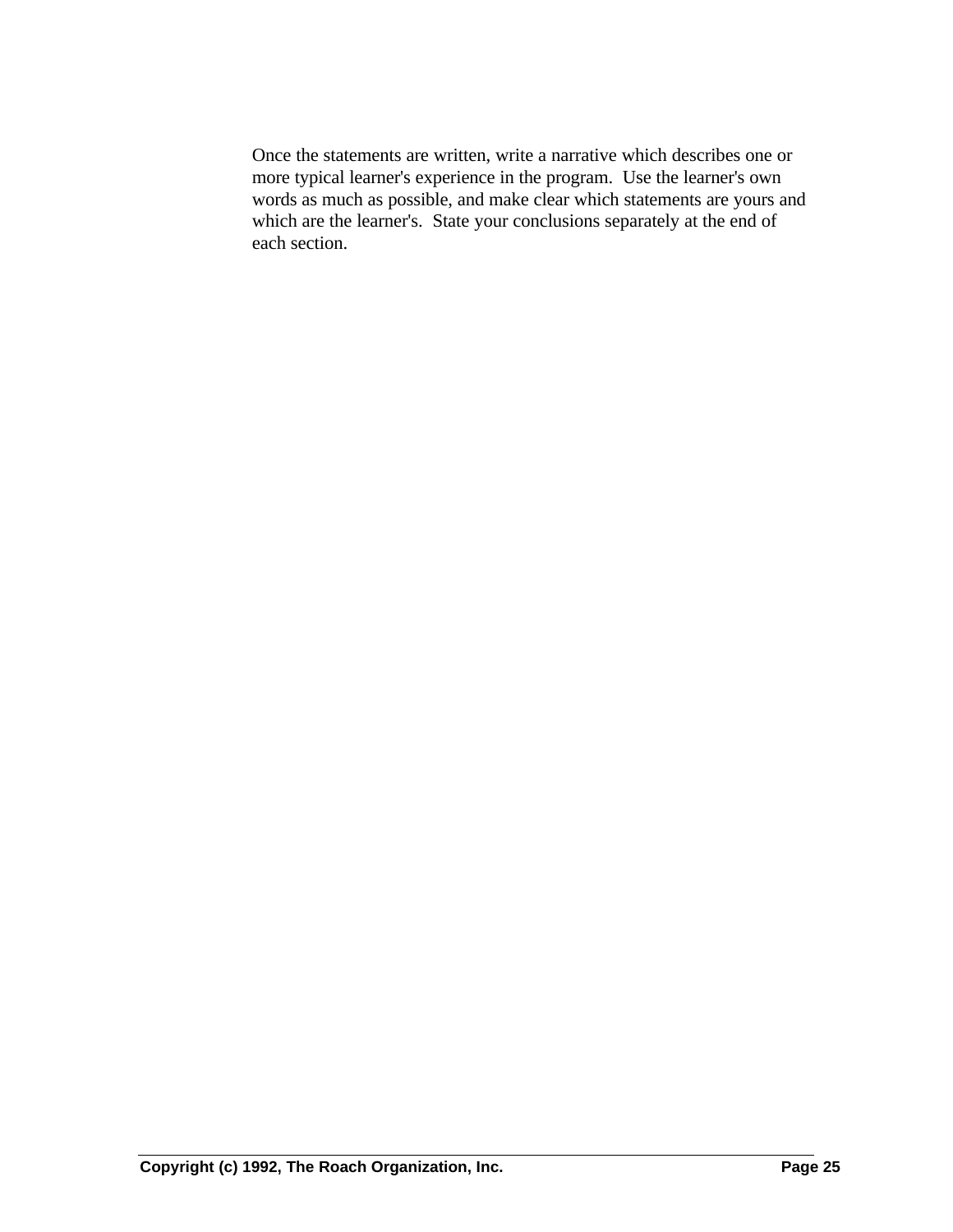# **Program Comparison**

There is over 25 years of research showing that people can learn from computer-based instruction, and that on the whole CBI implementations achieve greater gains in less time than large-group classrooms. However, it is still true that decision makers often want to know if using PLATO is an improvement over whatever is being done now in their program. Unfortunately, meaningful evaluations of this type require carefully controlled "experimental" designs and are very difficult to do well. There are a number of reasons for this:

- "Whatever is being done now" is often imprecisely defined and varies widely from instructor to instructor, class to class and semester to semester.
- It's common to change more than one thing in a program when PLATO is introduced, so it's impossible to attribute specific changes to PLATO.
- An interpretable "experiment" has requirements which are incompatible with many program structures.
- Everyone's performance improves for a while when they know they're "part of an experiment."

### **Questions**

Use this design when you want to ask:

- What learning gains occur under PLATO, when compared to our conventional practice?
- What percentage of learners achieve a predetermined mastery level under PLATO, when compared to our conventional practice?
- What is the longest, shortest and average time to reach mastery level under PLATO, when compared to our conventional practice?
- What are the effects of using PLATO on completion/dropout rate, when compared to our conventional practice?
- Are any of the above comparisons large enough that we can say with confidence that they are not due to chance alone?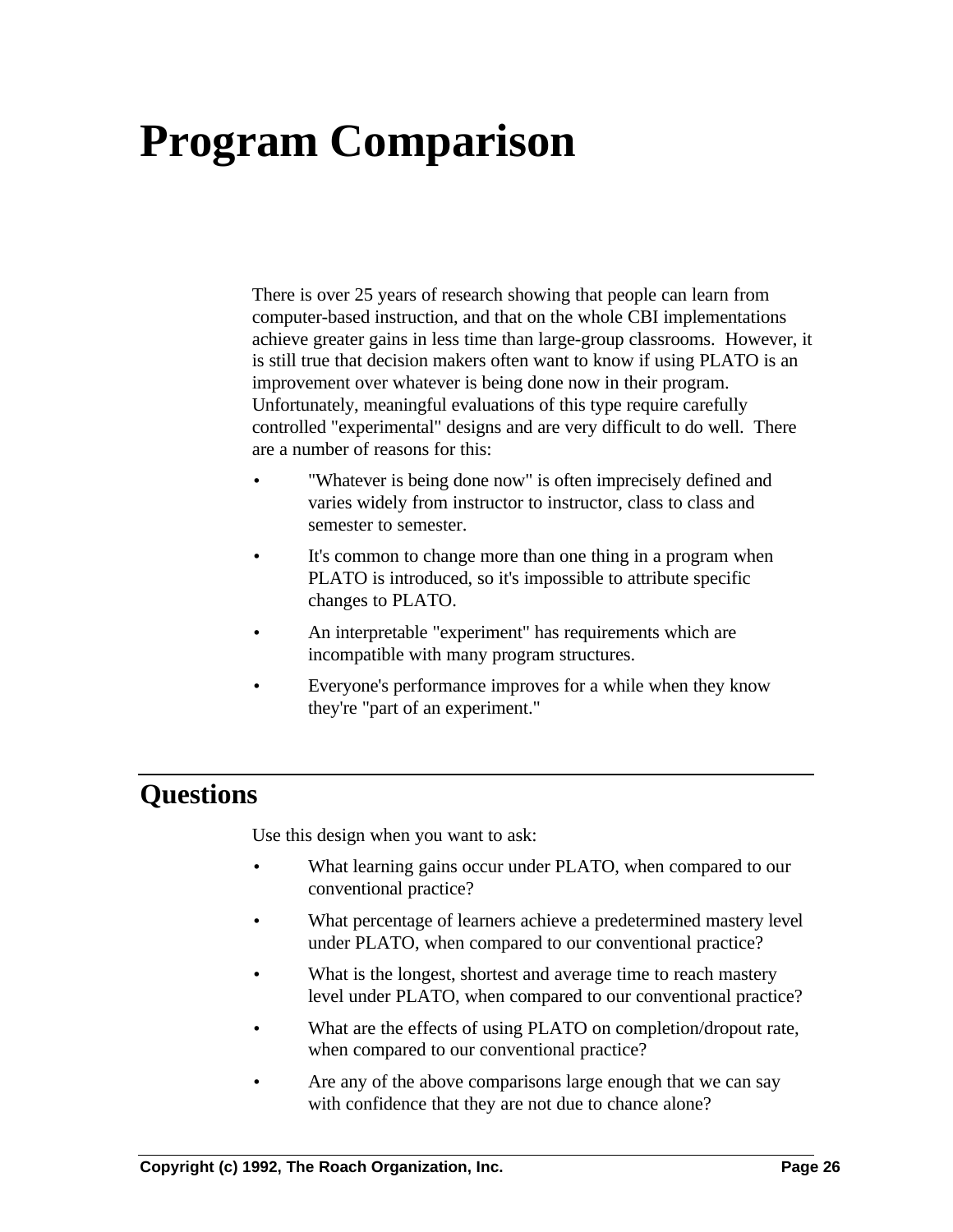### **Requirements**

The comparison must use an "experimental" design in which the "treatment" group uses PLATO and the "control" group does not, but *nothing else differs between the two groups*. Note that this means that if the classroom is fixed-paced but the PLATO group is mastery model, then the comparison is between fixed-paced and mastery-model (self-paced) instruction--not PLATO vs. classroom.

General requirements are:

- Learners match the PLATO target population profile:
	- Young adult or adult
	- 3d grade minimum reading level
	- No major learning disabilities
	- General intelligence within normal limits
- Conventional and PLATO groups must run side-by-side at the same time. Running them sequentially (e.g., in consecutive semesters) is acceptable as long as all the other requirements are met (but this is often very difficult).
- All learners must come from the same general group and be randomly assigned to either treatment (e.g., by using a table of random numbers).
- It is *not* acceptable to attempt to match groups by variables such as age, sex, ethnicity, achievement level, prior schooling, schedule preference, site, work experience or personal goals. There are too many such variables to make a matching system work effectively.
- Learners may *not* select one group or the other.
- Content in both treatments must be identical. This may require constructing custom PLATO routing activities which match the classroom objectives.
- The same pre- and post-tests must be used in both treatments.
- Parallel forms of the same test must be used for pre- and post-tests.
- Tests must be administered at the beginning of the program and within three days of completion.
- The same instructor should teach both treatments. If more than one instructor must be used, each instructor should teach both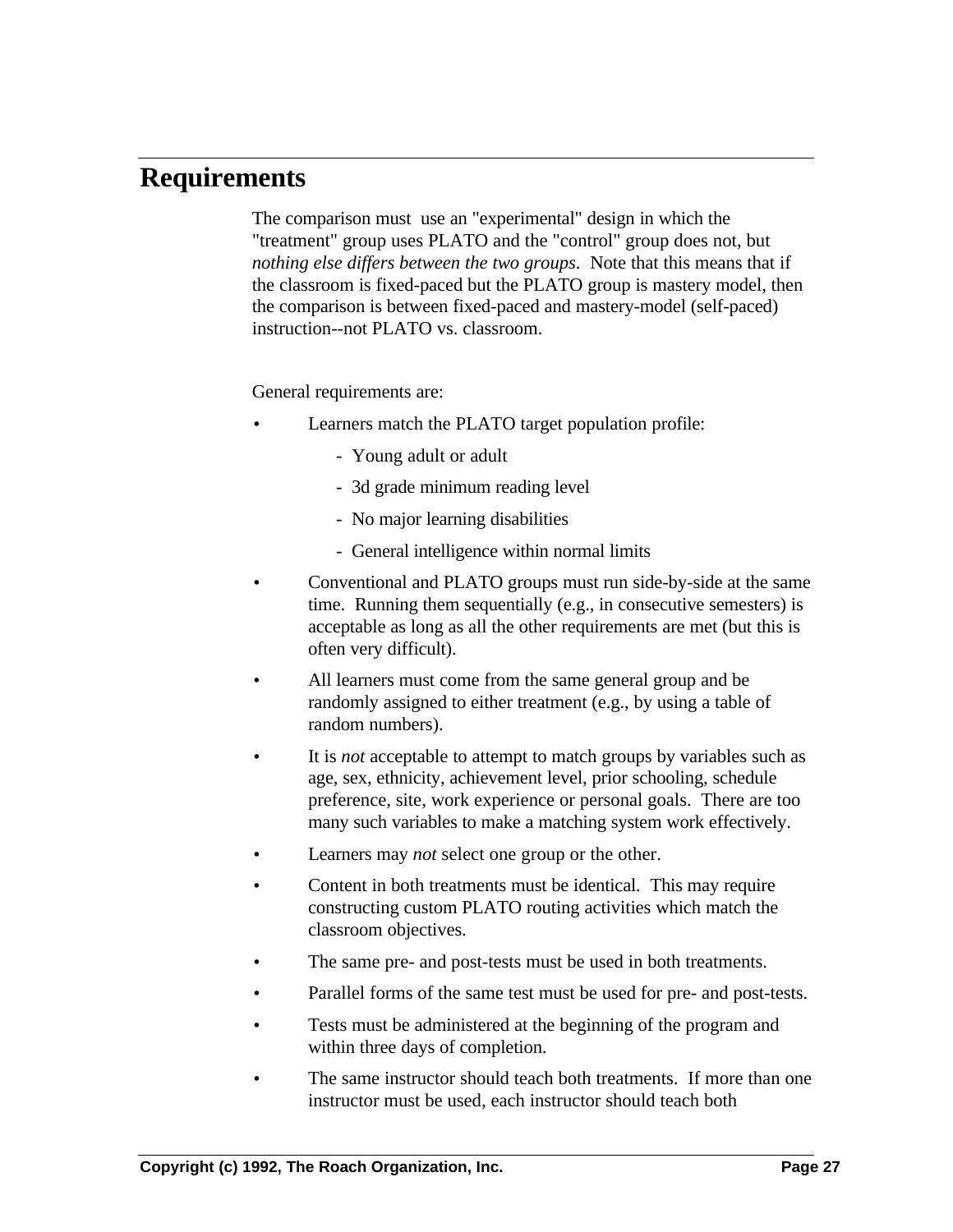treatments and all instructors should attempt to standardize their classroom presentations and techniques. This should be confirmed by periodic classroom observations.

- All classroom treatment segments should work at the same pace, using the same syllabus.
- All classroom treatment segments should use the same assignments, texts, handouts, and other instructional materials.
- Instructor(s) using PLATO must be fully trained. If possible, evaluation should start *after* the instructor has used PLATO for one full iteration of the program (e.g., one semester). This will minimize initial enthusiasm effects and "learning curve" effects.
- There should be no contact between learners in the two treatment groups, and no opportunity for the classroom group to use PLATO.
- The PLATO implementation may use either the mastery (selfpaced) or fixed-paced models. However, if the PLATO implementation uses mastery and the classroom does not, then the evaluation will be primarily a comparison of mastery and conventional practice, and results will not be attributable directly to PLATO.

### **Procedures for Data Gathering**

1. When all learners have been selected for the program, assign each a number. Then use a table of random numbers to assign each learner to either the PLATO or conventional treatment groups. Record these assignments. Then give every learner a unique identifier to be used on all on-line and off-line activities.

If you are comparing a PLATO program with a previous iteration of the program using conventional methods, then all learners who enroll for each program iteration will receive one treatment or the other. In this case, be particularly careful that the learners do not differ over time. For example, it's likely that summer semester learners differ from fall, and that day learners differ from evening. These differences will invalidate the evaluation.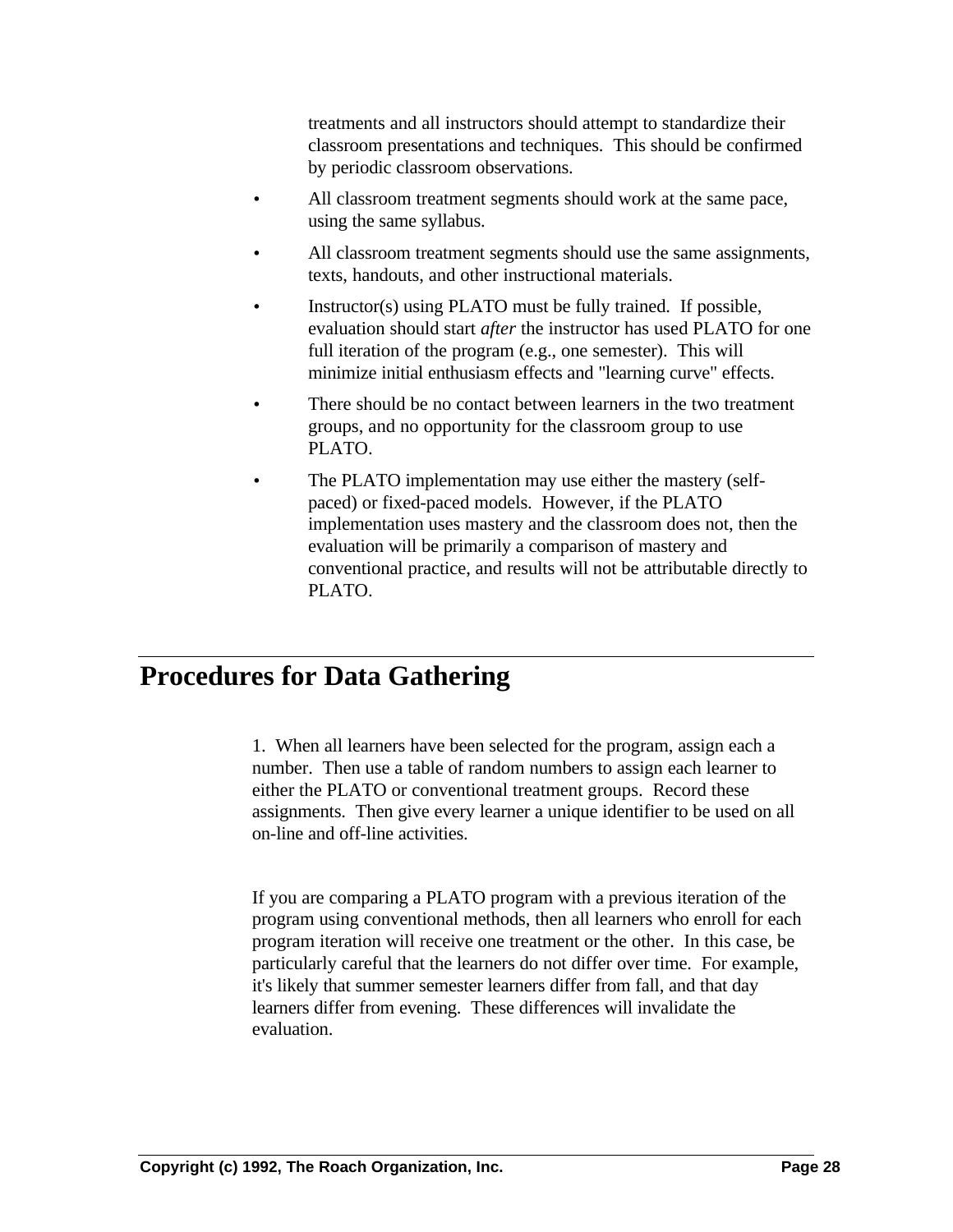2. Administer the pre-test to all learners (if it is different from the screening test used to select learners for the program).

3. Conduct the two treatments according to their designs. Monitor each treatment continuously to verify that all the requirements are being met. Note that for the PLATO group, the requirements listed under "Mastery-Based Program Effectiveness" or "Non-Mastery-Based Program Effectiveness" also apply. If deviations from the requirements are observed, note them.

4. If you want to compare time on task between the two treatments, develop a study time log form for learners in the classroom treatment to maintain. Collect the forms regularly. Monitor the accuracy and completeness of the data entry and provide feedback to learners.

5. At the end of the program, collect time on task data for each course for each learner from the PLATO CMI system. You may also wish to collect completion/mastery data.

6. Administer the post-test to all learners within three days of when they complete the program. Since learners may be taking the test at different times, be sure to take adequate precautions to preserve test security.

### **Procedures for Data Analysis**

A partial sample data analysis is in the Appendix.

1. Record beginning and ending raw test scores separately for each learner in each curriculum (reading, language arts, math) in each treatment group. Use a coding scheme so it's clear which score applies to each learner, curriculum and treatment.

2. If you are using an external norm-referenced test, convert each score into percentiles, stanines or grade level equivalents.

3. Compute a gain score by subtracting each pretest from each post-test score.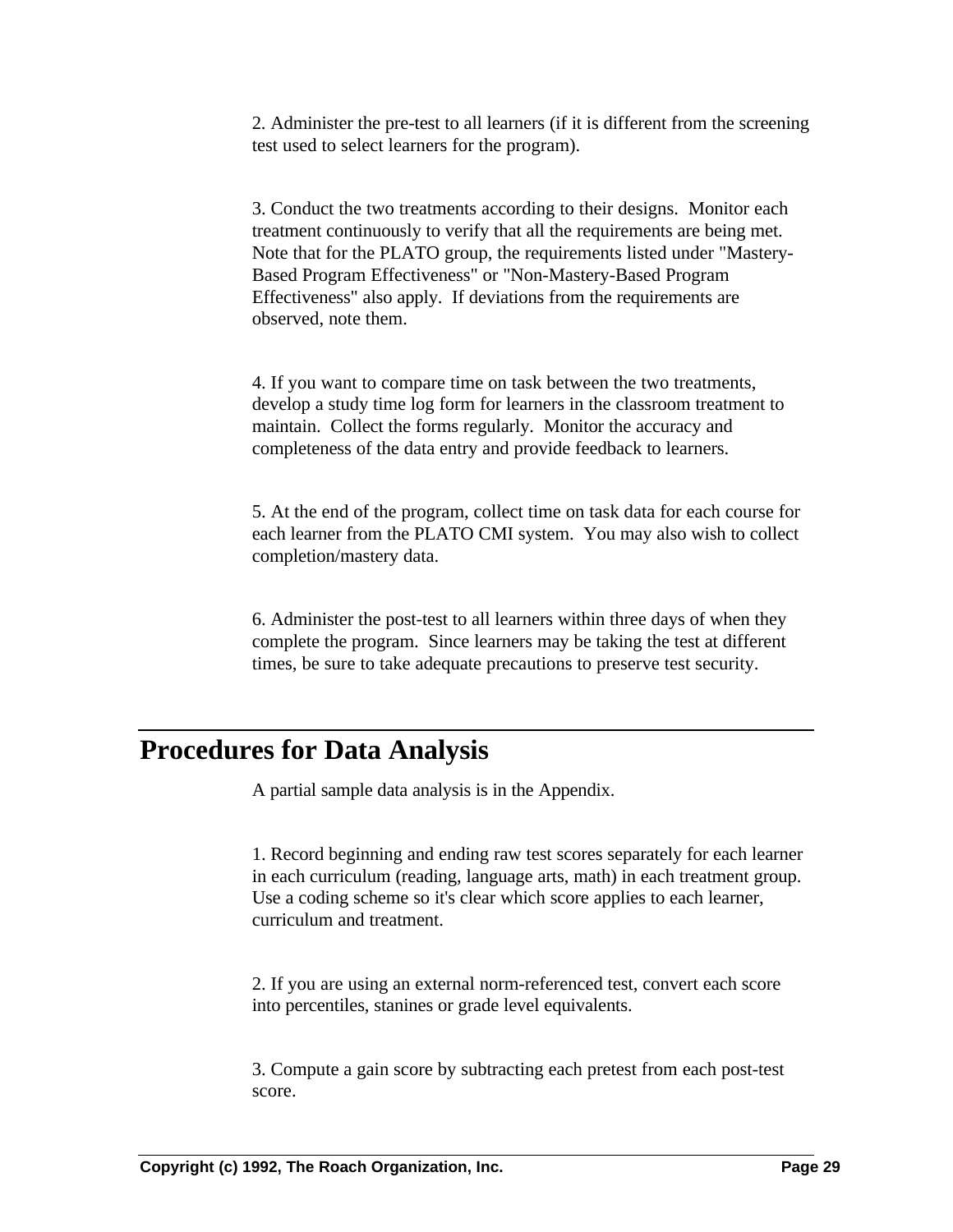4. Regroup the data into not more than 10 ranges, so that the average range has at least 5 learners in it.

5. Plot three paired-bar graphs (for reading, language arts and math) comparing number of learners who scored in each range, with bars for each treatment group side-by-side.

6. If required, compute the average gain and plot a two-bar graph comparing the average gains in the two treatment groups.

7. If required, perform a *t*-test of statistical significance to compare the average gain of each group (the null hypothesis is that the groups differed by chance alone).

8. Using the completion data, prepare separate paired-bar graphs for each treatment group which compare the number of learners in each range of post-test achievement and how many completed the course.

9. On the graphs drawn in Step 5, draw a horizontal line showing gain averages for the two treatments.

10. If you gathered the data on time on task, prepare bar graphs showing time on task for each course, ranging the data so that an average of at least 5 learners are in each bar. Do this for each treatment group.

11. Separate learners who mastered from those who did not, and prepare a bar graph comparing time on task for each group, ranging the data so there is an average of 5 learners per bar. Do this separately for the two treatments, then overlay the graphs for the two treatment groups to create a paired-bar graph.

12. If the data are available, with the above bar graph, mark the longest, shortest and average time to mastery for each treatment group.

13. Prepare line graphs comparing time on task with gain or mastery status in each treatment group.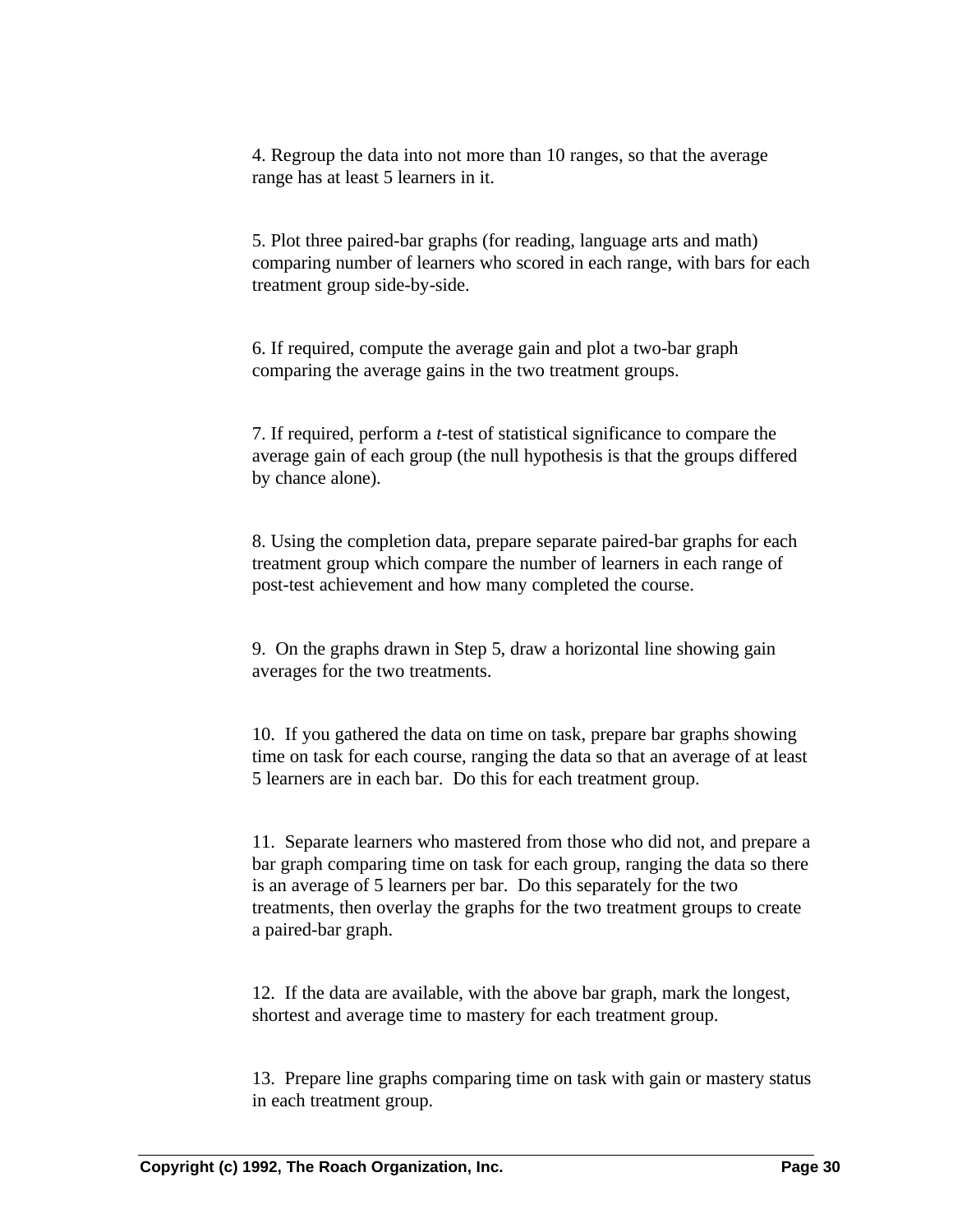# **Cost Analyses**

Program administrators sometimes want to cost-justify use of PLATO on the basis of reduced (or avoided) costs, increased enrollment income, or increased benefit to the host organization. This kind of cost-effectiveness justification is based on a comparison of the results of conventional and PLATO programs arrayed against the cost of each.

Do not confuse a cost-effectiveness study with a simple cost-cost comparison, in which the costs of the conventional and PLATO programs are compared without reference to the effectiveness of the programs.

Also, do not confuse cost-effectiveness with a cost-benefit study. A costbenefit evaluation might be done for a new program to see if it is meeting its projected costs and benefits. To do a cost-benefit study, you would use the "Mastery-Based Program Effectiveness" or "Non-Mastery-Based Program Effectiveness" evaluation models, and collect appropriate cost and enrollment income data as well. If your program is justified on the basis of benefits to a host organization or the general community, then you may also be able to gather cost-avoidance data such as reduced follow-on training time, reduced equipment downtime, reduced plant or process startup, and so on. In either case, there is no comparison in a cost-benefit study with an existing program.

To do a cost-effectiveness study, you must use the "Program Comparison" design. Then you must decide if you want to do the cost analysis on the basis of reduced costs or increased enrollments. If you choose to use reduced costs, then add to the evaluation a costing model for each treatment. If you choose to use increased enrollments, then add to the evaluation design a comparison of enrollments (or retention) in each program.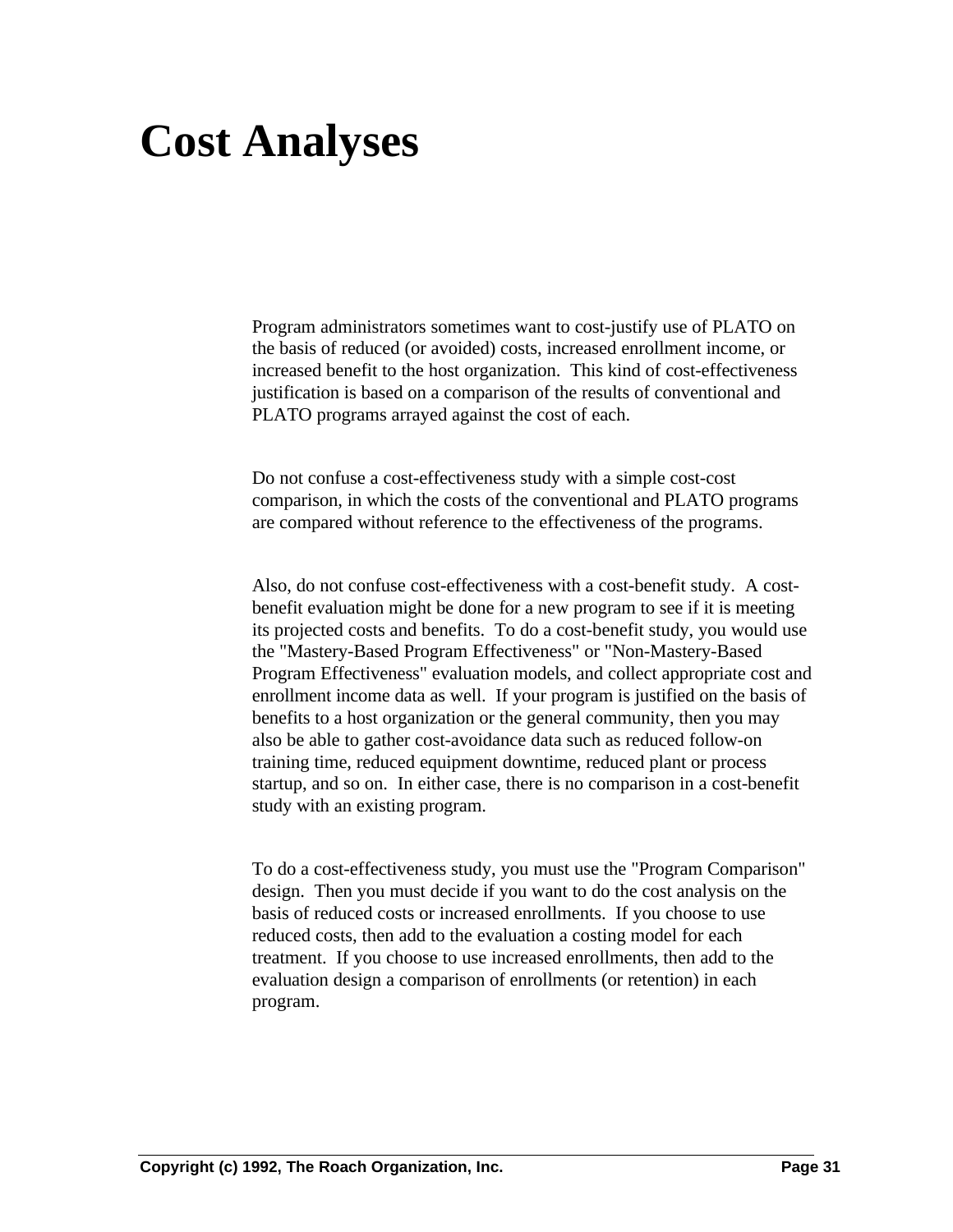### **Requirements**

IF YOU ARE DOING A COST-EFFECTIVENESS COMPARISON EVALUATION:

- You must use the "Program Comparison" evaluation design, above.
- Number of learners in each group must be identical, or costs must be expressed as a "cost per learner."
- Cost models for each treatment group must be comparable in the way they handle fixed costs (overhead), instructor costs, learner costs (such as unemployment benefits, time off work and cost of replacement labor), and other variable costs.
- Some important benefits may not be directly convertible to dollars, but should be included in the model and reported separately from dollars. Examples include attendance, incidence of supervisory problems, incidence of safety violations, and number of learners who go on to other training or obtain employment.
- Be sure to include in your model both direct and indirect costs, and to do so in ways which are comparable for both treatment groups. For example, it would be an error to include the cost of remodeling to set up the PLATO lab (a direct cost) without charging classroom space against the conventional treatment.
- Amortization schedules applied to costs should correspond to the total period of benefit calculation.

It's often difficult to decide the "scale" of the cost model. At one extreme, the model might be limited solely to the program administrator's direct cost budget for the current program iteration. At the other extreme, the model might track costs and benefits to the employer of improved labor force capabilities over a period of five years or more. In general, the larger the "scale" of the model, the more meaningful will be the comparisons--but the harder the data will be to collect. Pick a "scale" for the model which will be of greatest use to your decision-makers, and which corresponds to your organization's mission.

#### IF YOU ARE DOING A COST-BENEFIT EVALUATION:

The same requirements apply but without the need for comparison between the PLATO and non-PLATO implementations. Thus, you can use either of the two "program effectiveness" evaluation designs and build a cost model which applies only to the current (PLATO) program.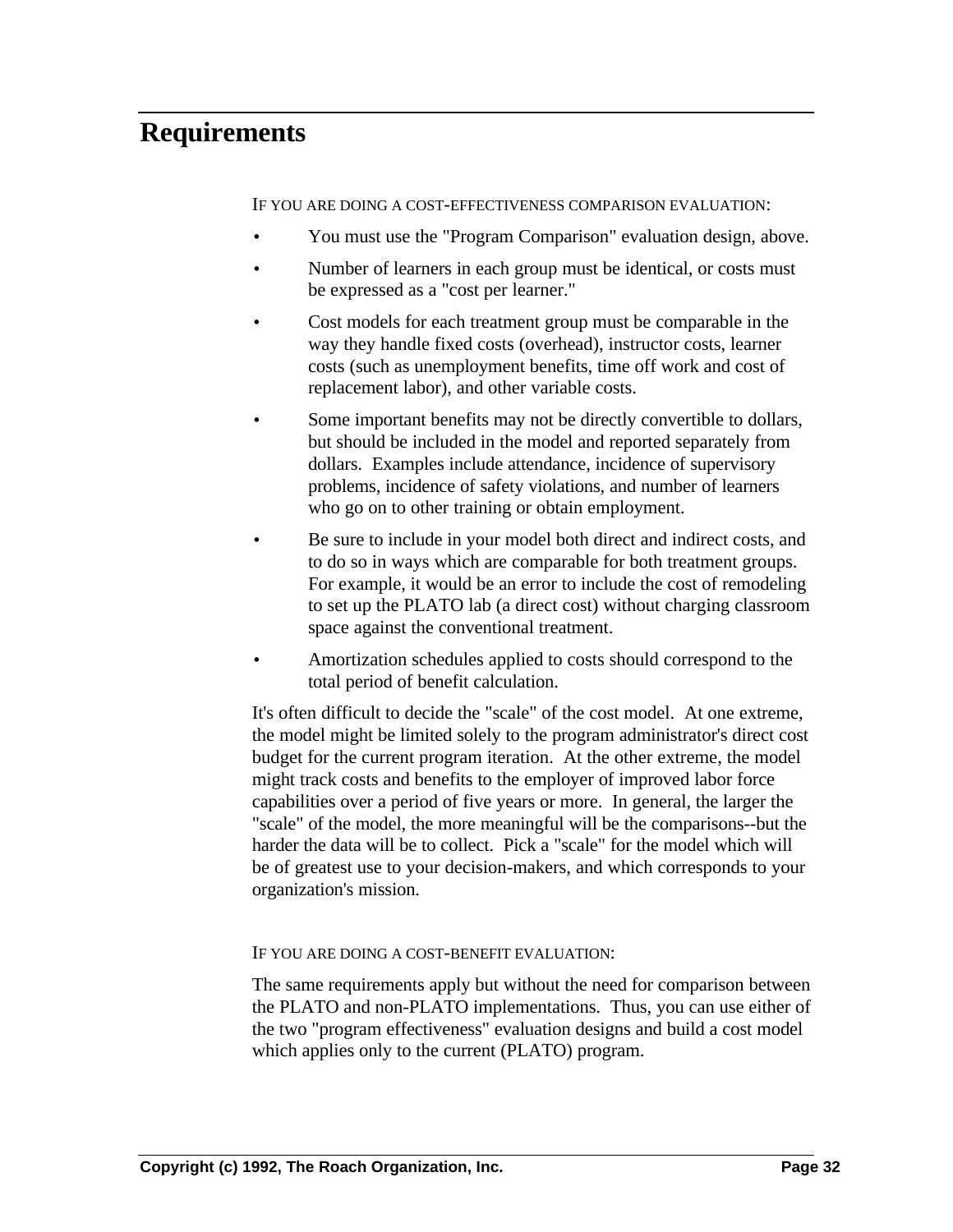### **Procedures for Data Gathering**

1. Gather effectiveness data according to the guidelines for the evaluation model you are using.

2. If your design includes benefits to the host organization or community, contact managers, administrators or supervisors in advance and make arrangements with them on how they will collect the data, the format in which it will be recorded, and when you will contact them to retrieve it. Remember that many of these data will not be in the form of dollars.

3. Direct costs can probably be obtained from your organization's administrative accounting system. Contact your business manager or controller for data on indirect costs required by your model, amortization schedules, and for assistance in converting non-dollar data into dollars (if your evaluation calls for it).

4. If your study is a cost-effectiveness design, you will need to collect cost data "before" and "after," or separately for the two parallel treatment groups at the end of the study period.

### **Procedures for Data Analysis**

1. Analyze program effectiveness data using the procedures included in the appropriate evaluation design.

A. FOR COST-EFFECTIVENESS EVALUATIONS:

1. Display relative cost comparisons for each treatment group by using pairs of bars, one pair for each component of your cost model.

2. Compare relative total program costs of the two treatment groups by using a stacked bar chart with two bars.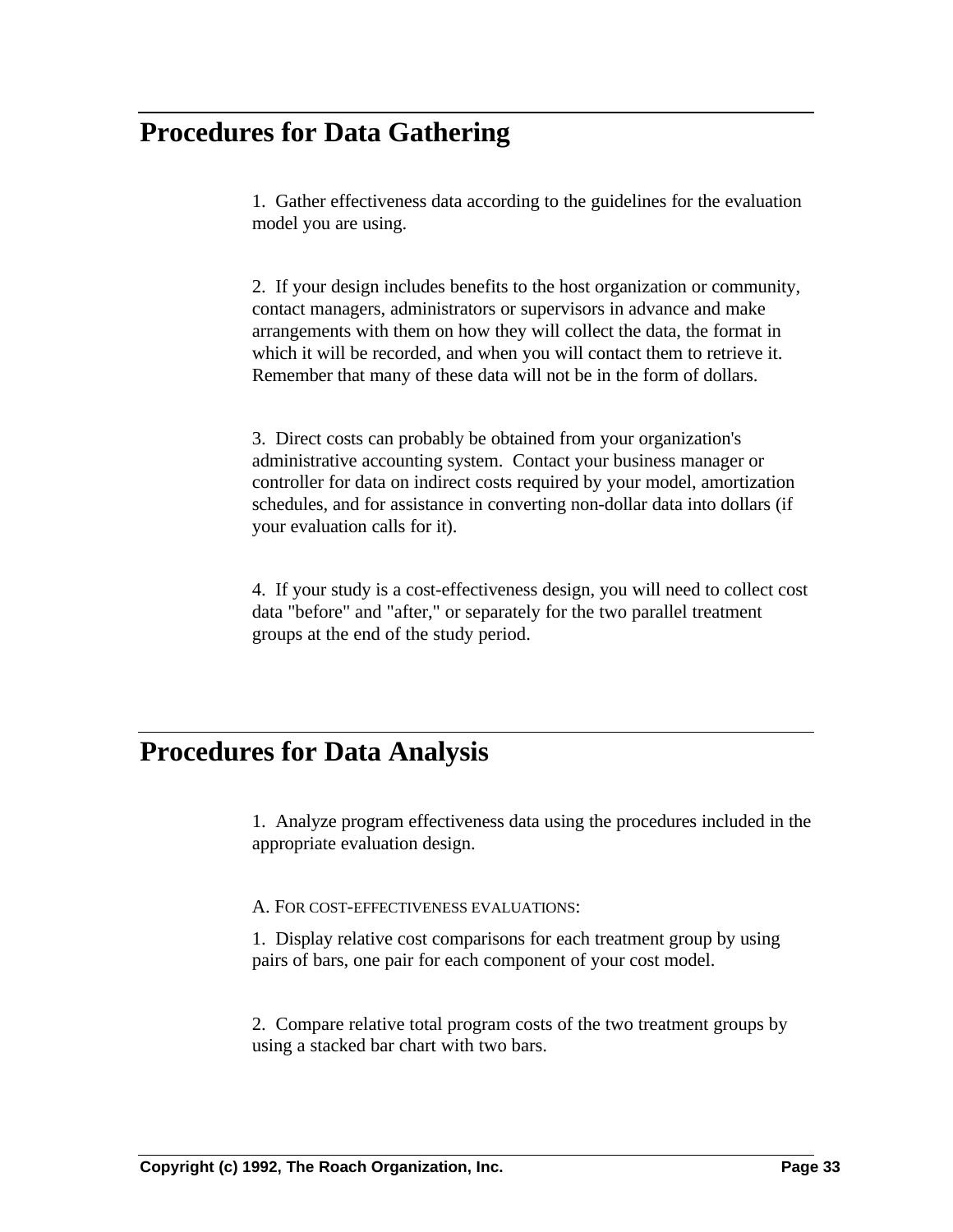3. If the number of learners differs in the two treatment groups, recompute costs on a "per learner" basis and repeat steps (1) and (2), above.

4. Prepare a summary cost-effectiveness display which shows for each treatment group:

- Effectiveness in learning gain or mastery
- Average time on task
- Affective benefits (if included)
- Total indirect benefits to the host organization or community (if included)
- Total dollar cost per learner (using the cost model with amortization projected out over the same period as the benefits)

#### B. FOR COST-BENEFIT EVALUATIONS:

1. Prepare cost summaries for the PLATO implementation, using the model you designed.

2. Prepare benefit summaries for all benefits which can be converted into dollars. Use a stacked bar chart to compare these to the costs, on a total program basis, and again on a per-learner basis.

3. Prepare a table listing all non-dollar benefits.

#### C. FOR ALL STUDIES:

Recheck all cost models to verify that data are complete, that comparability has been preserved in data collection, that correct amortization schedules have been applied, and that all planned for indirect costs have been included.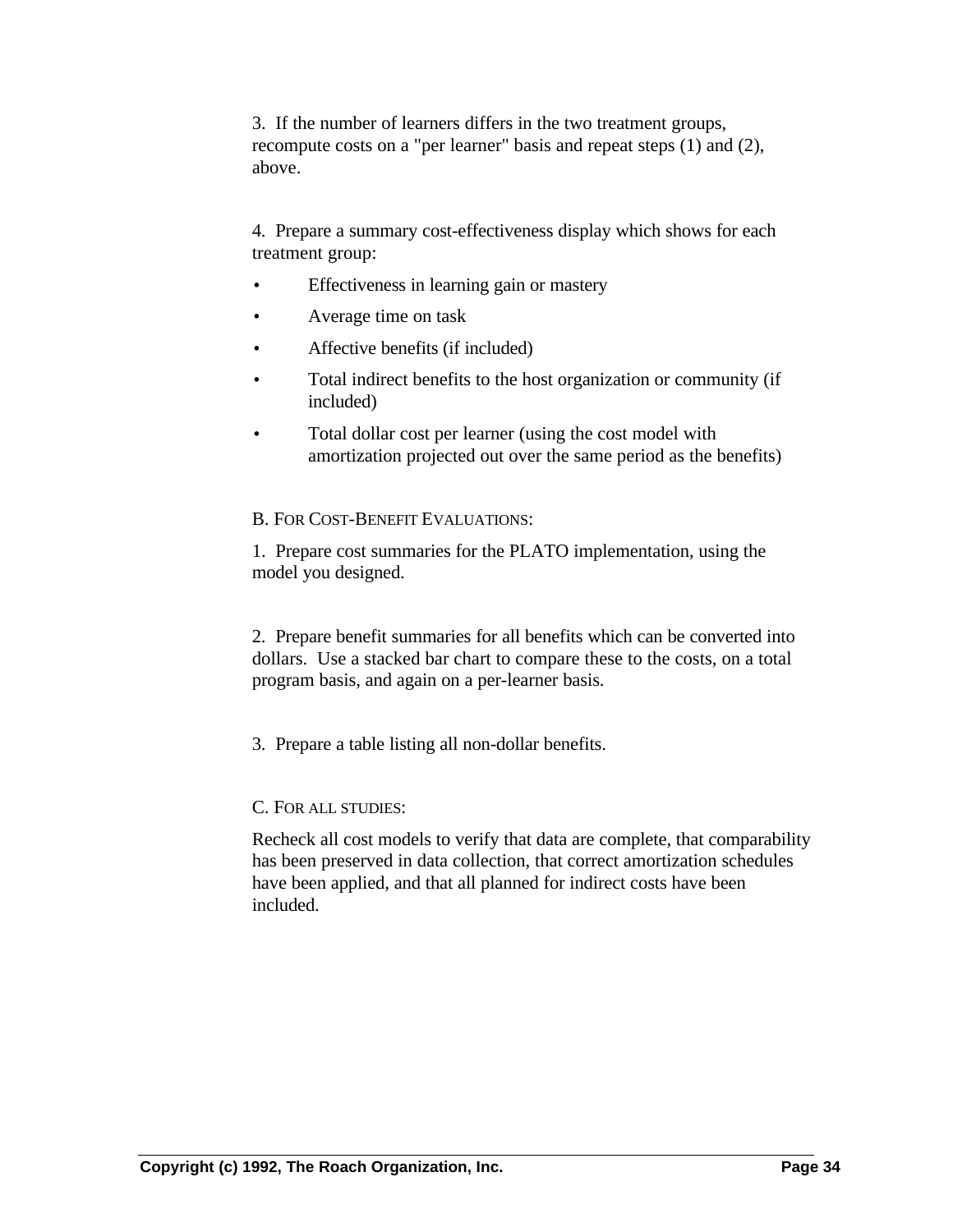# **Evaluation Procedures Summary**

Often, you'll want to combine the evaluation designs. To help, here is a summary of evaluation requirements, data gathering and data analysis procedures for the evaluation designs discussed in this paper.

### **Requirements**

| Require-<br>ments                                | <b>Mastery</b><br>Prog. Eff. | Non-<br><b>Mastery</b><br>Prog. Eff. | <b>Affective</b><br><b>Outcomes</b> | Case/<br>Qualitative | Program<br>Compari-<br>son | Cost<br>Compari-<br>son |
|--------------------------------------------------|------------------------------|--------------------------------------|-------------------------------------|----------------------|----------------------------|-------------------------|
| Learners<br>match<br><b>PLATO</b><br>profile     | $\mathbf X$                  | $\mathbf X$                          | $\mathbf{X}$                        | $\mathbf X$          | $\mathbf X$                | $\mathbf X$             |
| Unlimited<br>access                              | $\mathbf{X}$                 |                                      |                                     |                      | $\mathbf{X}$               |                         |
| Individual<br>placement                          | $\mathbf X$                  |                                      |                                     |                      | $\mathbf X$                |                         |
| Individual<br>routing                            | $\mathbf{X}$                 |                                      |                                     |                      | $\mathbf{X}$               |                         |
| Work @<br>own pace                               | $\mathbf X$                  |                                      |                                     |                      | $\mathbf X$                |                         |
| "Place out"<br>with module<br>tests              | $\mathbf X$                  | $\mathbf X$                          | $\mathbf X$                         | $\mathbf X$          | $\mathbf X$                |                         |
| Pass module<br>test to go on                     | $\mathbf X$                  | $\mathbf X$                          | $\mathbf{X}$                        | $\mathbf X$          | $\mathbf X$                |                         |
| Non-<br><b>PLATO</b><br>tests must<br>be aligned | $\mathbf X$                  | $\mathbf X$                          |                                     |                      | X                          |                         |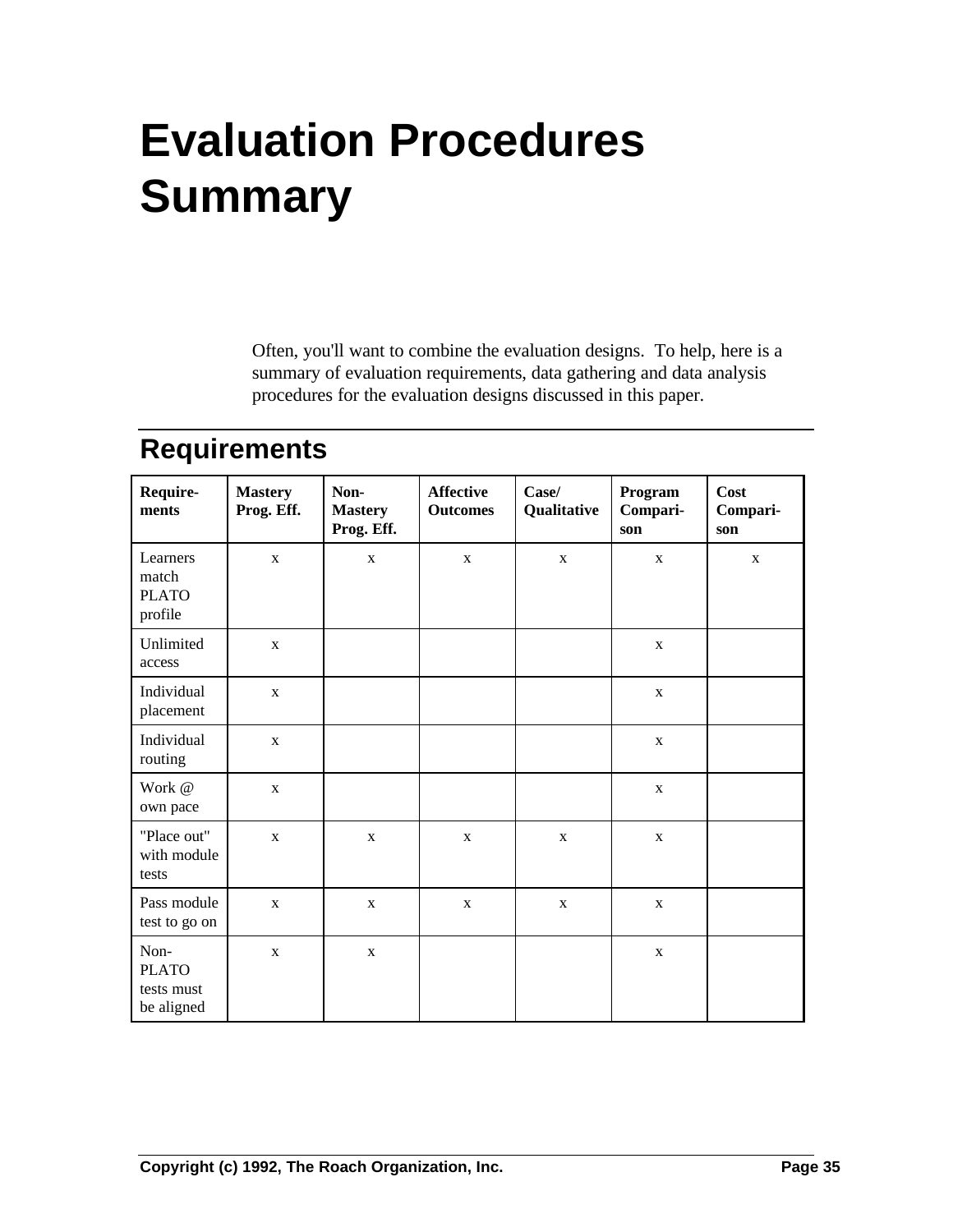| Require-<br>ments                                                                | <b>Mastery</b><br>Prog. Eff. | Non-<br><b>Mastery</b><br>Prog. Eff. | <b>Affective</b><br><b>Outcomes</b> | Case/<br>Qualitative | Program<br>Compari-<br>son | Cost<br>Compari-<br>son |
|----------------------------------------------------------------------------------|------------------------------|--------------------------------------|-------------------------------------|----------------------|----------------------------|-------------------------|
| Non-<br><b>PLATO</b><br>Learning<br>activities<br>aligned &<br>synchron-<br>ized | $\mathbf{X}$                 | $\mathbf X$                          |                                     |                      | $\mathbf{X}$               |                         |
| Random<br>assignment                                                             |                              |                                      |                                     |                      | $\mathbf X$                |                         |
| Parallel<br>content                                                              |                              |                                      |                                     |                      | $\mathbf X$                |                         |
| Post-test in<br>3 days of<br>completion                                          | $\mathbf X$                  | $\mathbf{X}$                         |                                     |                      | $\mathbf X$                |                         |
| Implement-<br>ation<br>training,<br>support $&$<br>monitoring                    | $\mathbf X$                  | $\mathbf X$                          | $\mathbf X$                         | $\mathbf X$          | $\mathbf X$                | $\mathbf X$             |
| No contact<br>between<br>classes                                                 |                              |                                      |                                     |                      | $\mathbf X$                |                         |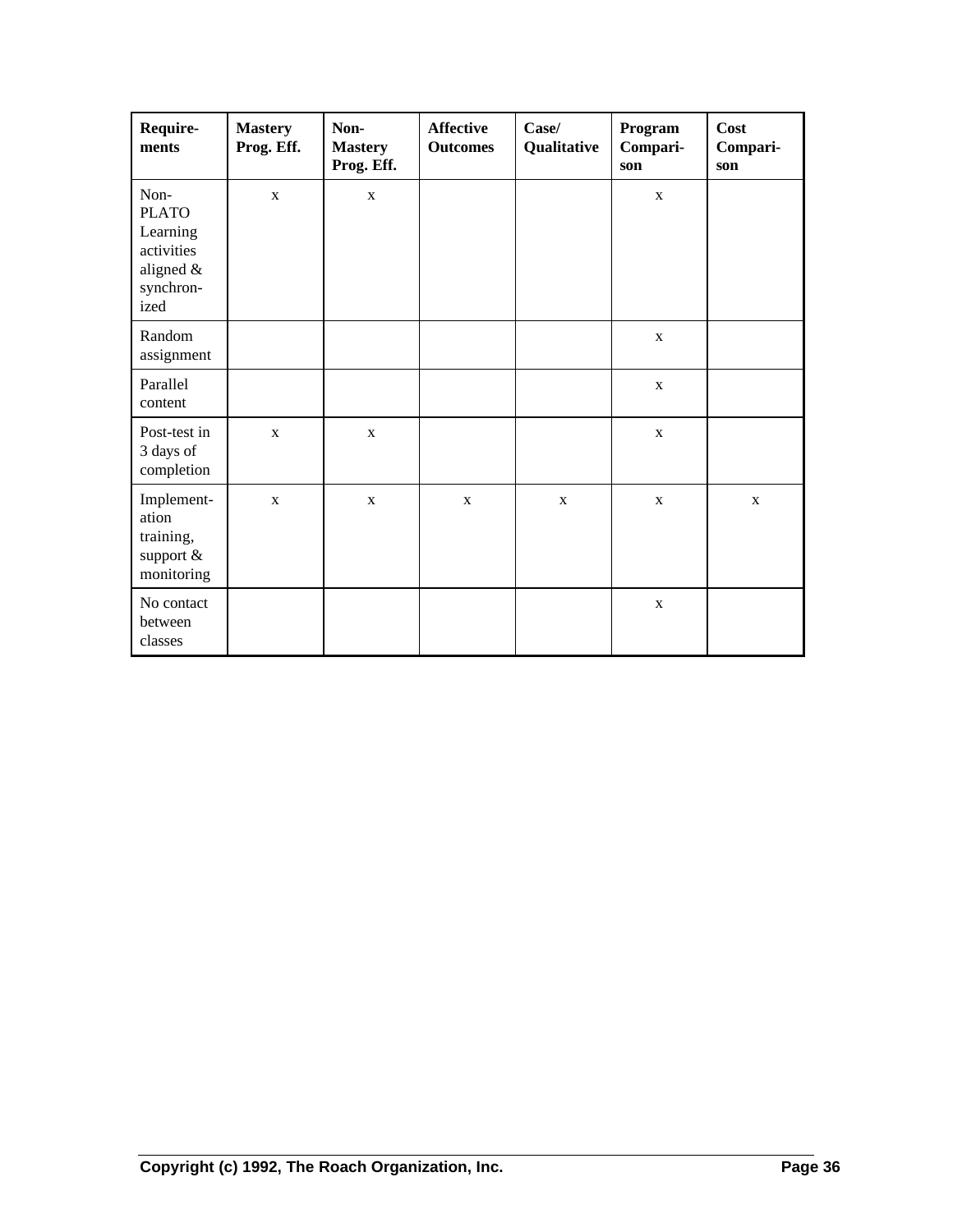## **Data Gathering**

| Require-<br>ments                                              | <b>Mastery</b><br>Prog. Eff. | Non-<br><b>Mastery</b><br>Prog. Eff. | <b>Affective</b><br><b>Outcomes</b> | Case/<br>Program<br>Qualitative<br>Compari-<br>son |              | Cost<br>Compari-<br>son |
|----------------------------------------------------------------|------------------------------|--------------------------------------|-------------------------------------|----------------------------------------------------|--------------|-------------------------|
| Pre-test &<br>prescription                                     | $\mathbf{X}$                 | $\mathbf X$                          |                                     |                                                    | $\mathbf{X}$ | $\mathbf{X}$            |
| Monitor<br>implemen-<br>tation                                 | $\mathbf X$                  | $\mathbf X$                          | $\mathbf X$                         | $\mathbf X$                                        | $\mathbf X$  | $\mathbf X$             |
| Mastery/<br>completion                                         | $\mathbf X$                  | $\mathbf X$                          | $\mathbf X$                         | $\mathbf X$                                        | $\mathbf X$  |                         |
| Time                                                           | $\mathbf X$                  | $\mathbf X$                          |                                     |                                                    | $\mathbf{x}$ | $\mathbf{X}$            |
| Post-test in<br>3 days                                         | $\mathbf{X}$                 | $\mathbf X$                          |                                     |                                                    | $\mathbf X$  | $\mathbf X$             |
| Question-<br>naires                                            |                              |                                      | $\mathbf{X}$                        |                                                    |              |                         |
| Interviews/<br>focus<br>groups<br>before,<br>during &<br>after |                              |                                      | $\mathbf X$                         | $\mathbf X$                                        |              |                         |
| Logs/<br>writing                                               |                              |                                      |                                     | $\mathbf X$                                        |              |                         |
| Cost data                                                      |                              |                                      |                                     |                                                    |              | $\mathbf{X}$            |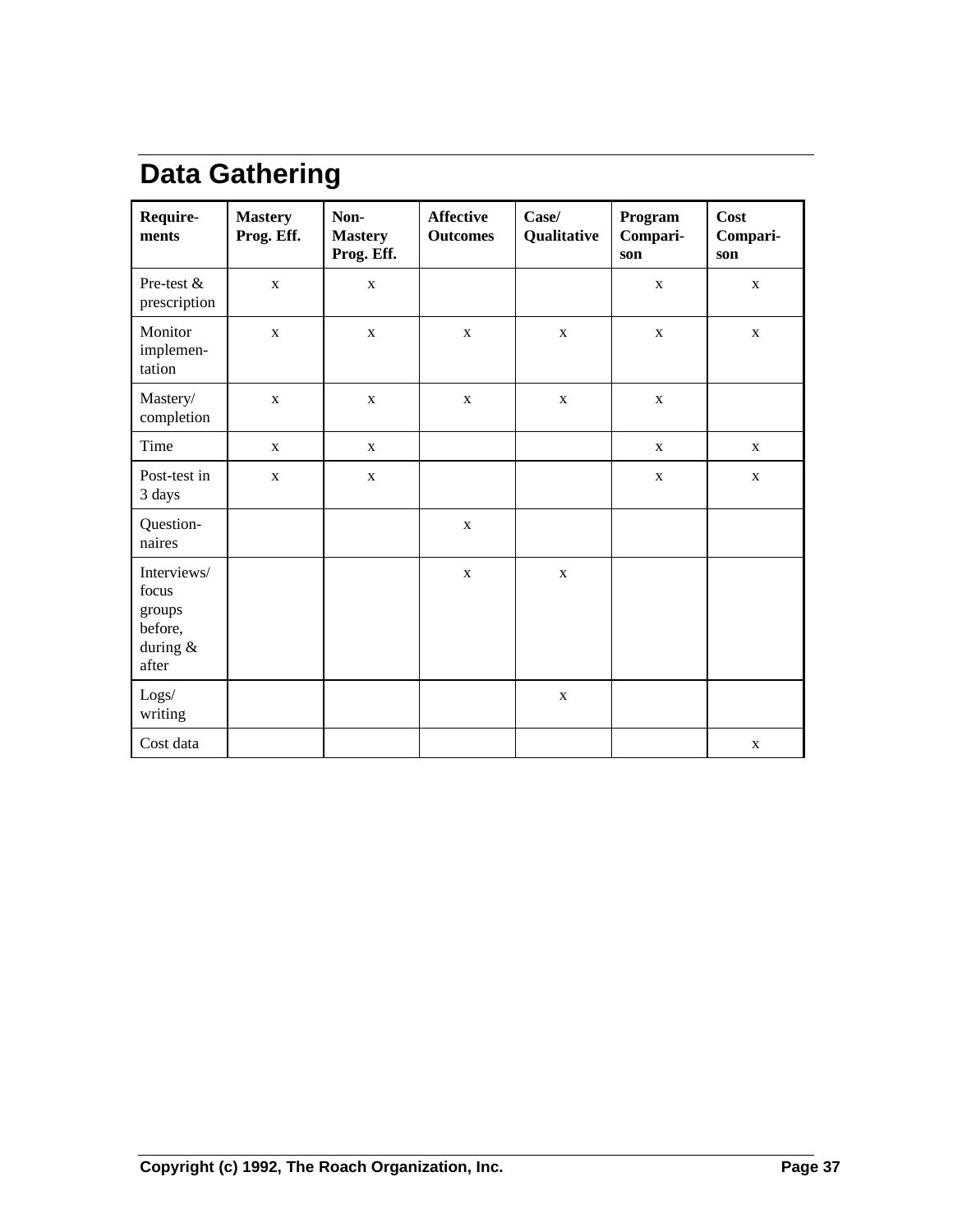## **Data Analysis**

| Require-<br>ments                        | <b>Mastery</b><br>Prog. Eff. | Non-<br><b>Mastery</b><br>Prog. Eff. | <b>Affective</b><br><b>Outcomes</b> | Case/<br>Qualitative | Program<br>Compari-<br>son | <b>Cost</b><br>Compari-<br>son |
|------------------------------------------|------------------------------|--------------------------------------|-------------------------------------|----------------------|----------------------------|--------------------------------|
| Convert<br>pre/post<br>scores            | $\mathbf X$                  | $\mathbf X$                          |                                     |                      | $\mathbf X$                | $\mathbf X$                    |
| Gain scores                              | $\mathbf X$                  | $\mathbf X$                          |                                     |                      | $\mathbf X$                | $\mathbf X$                    |
| Pre-post<br>paired bar<br>graph          | $\mathbf X$                  | $\mathbf X$                          |                                     |                      |                            | $\mathbf X$                    |
| Gain bar<br>graph                        |                              |                                      |                                     |                      | $\mathbf X$                | $\mathbf X$                    |
| $t$ -test                                | $\mathbf X$                  | $\mathbf X$                          |                                     |                      | $\mathbf X$                | $\mathbf X$                    |
| Between<br>groups<br>comparisons         |                              |                                      |                                     |                      | $\mathbf X$                | $\mathbf X$                    |
| Mastery/<br>completion<br>$\%$           | $\mathbf X$                  | $\mathbf X$                          |                                     |                      | $\mathbf X$                | $\mathbf X$                    |
| Time on<br>task                          | $\mathbf X$                  | $\mathbf X$                          |                                     |                      | $\mathbf X$                | $\mathbf X$                    |
| Mastered<br>vs. non-<br>mastered<br>time | $\mathbf X$                  | $\mathbf X$                          |                                     |                      | $\mathbf X$                | $\mathbf X$                    |
| Cost<br>summary/<br>comparison           |                              |                                      |                                     |                      |                            | $\mathbf X$                    |
| \$ Benefit<br>summary/<br>comparison     |                              |                                      |                                     |                      |                            | $\mathbf X$                    |
| Non-\$<br>benefit                        |                              |                                      |                                     |                      |                            | $\mathbf X$                    |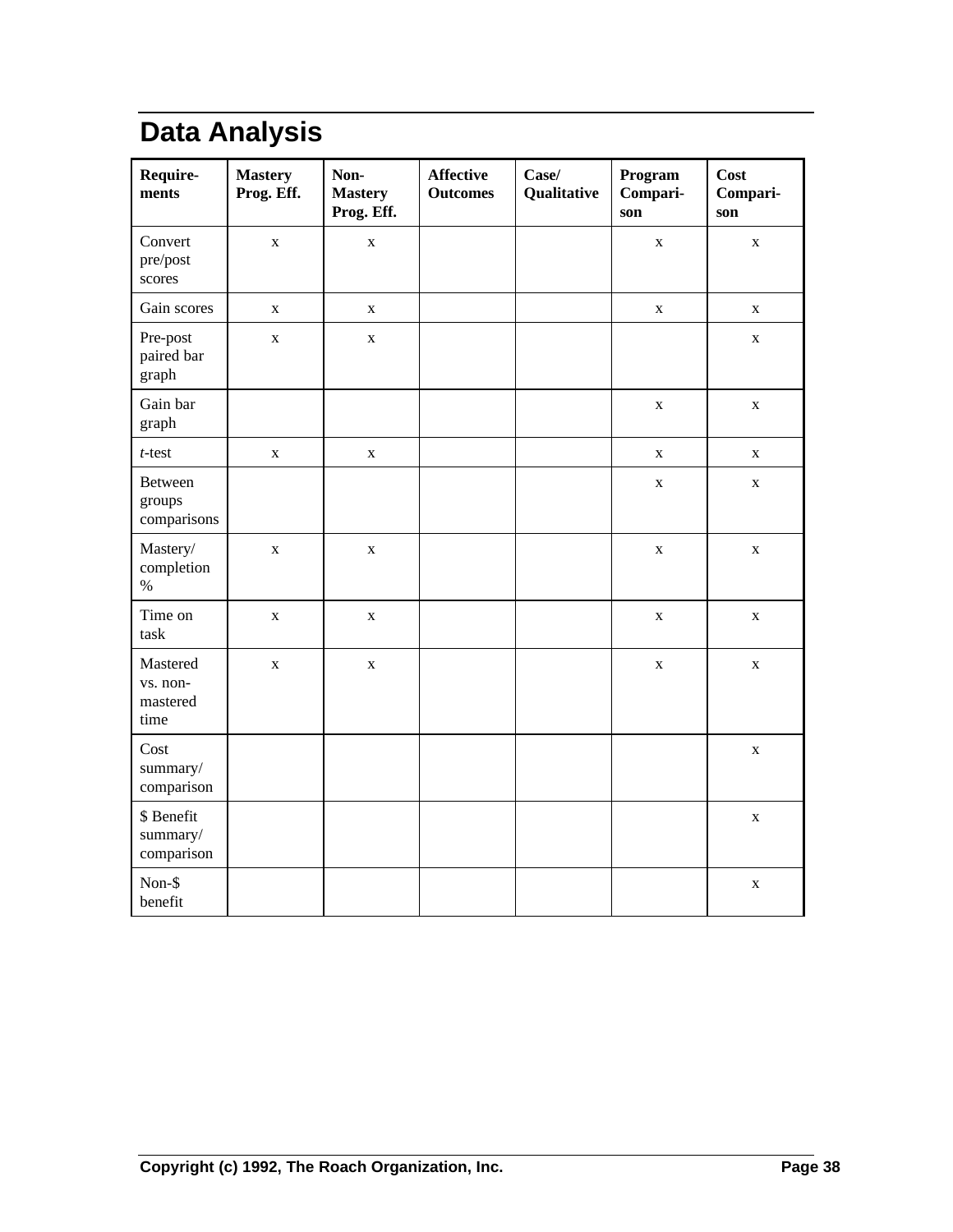# **Writing Your Evaluation Report**

Here is a general outline for a typical evaluation report:

- 1. Program Description
	- a. Location
	- b. Learner characteristics and needs
	- c. Program goals and structure
	- d. Instructor characteristics and role in the program
- 2. PLATO Implementation Description
	- a. Purpose of the implementation: needs and goals
	- b. Installation description
	- c. Implementation procedures and their success
		- 1) hardware/software installation & availability
		- 2) instructor training
		- 3) lab manager training
		- 4) ongoing support from TRO
		- 5) administrative support
	- d. Scheduling and availability
- 3. Evaluation Design
	- a. Description: questions and requirements
	- b. Why chosen
	- c. Decisions to be made based on evaluation outcomes
- 4. Evaluation Implementation
	- a. Procedures used for data collection
	- b. Observed exceptions to / problems of requirements and procedures
	- c. Time of data collection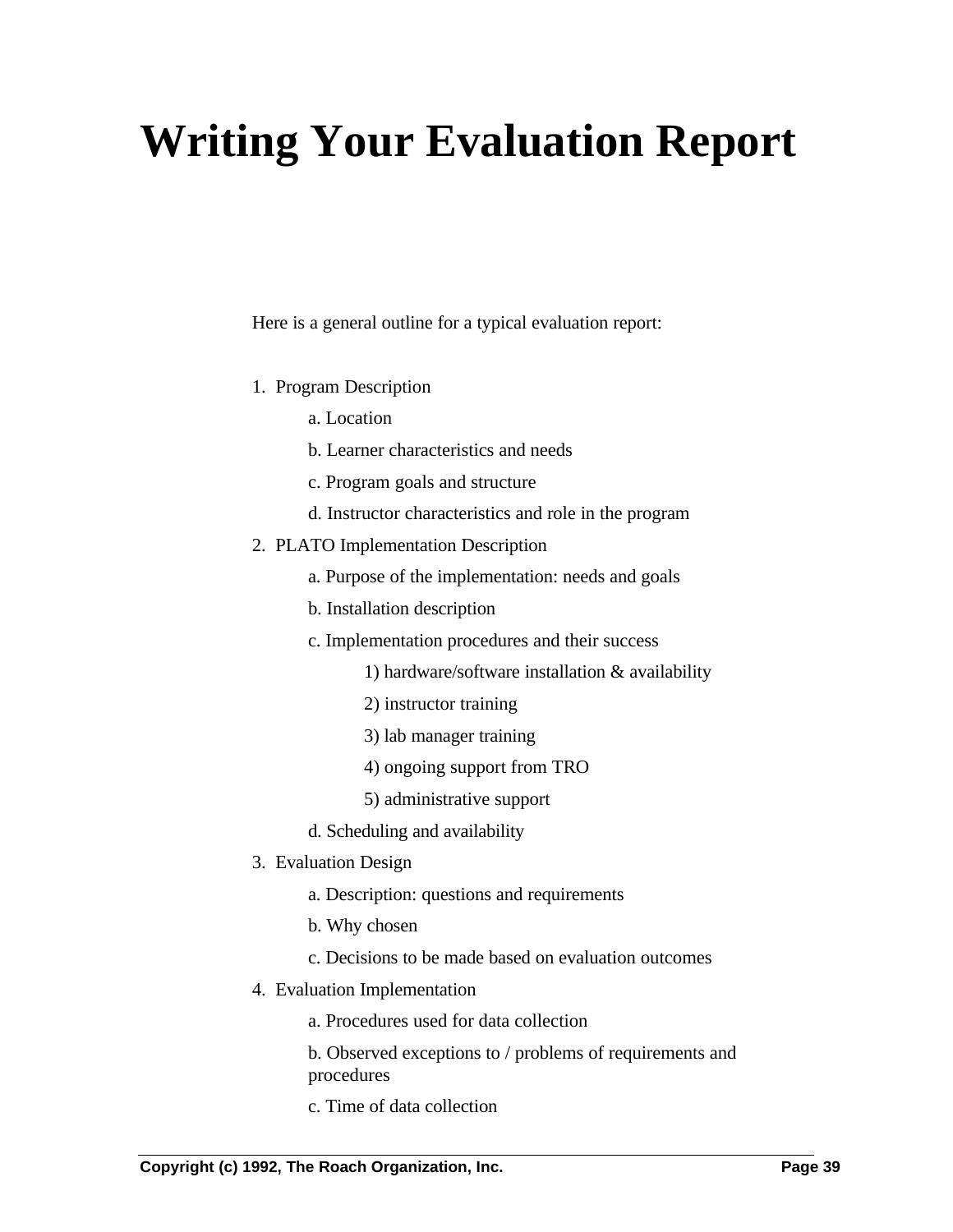5. Evaluation data and outcomes (prepared according to the models in use)

- 6. Recommendations for further evaluation
- 7. Recommendations for decisions
	- a. Program enhancements/ recommendations to instructors
	- b. Program decisions/ recommendations to administrators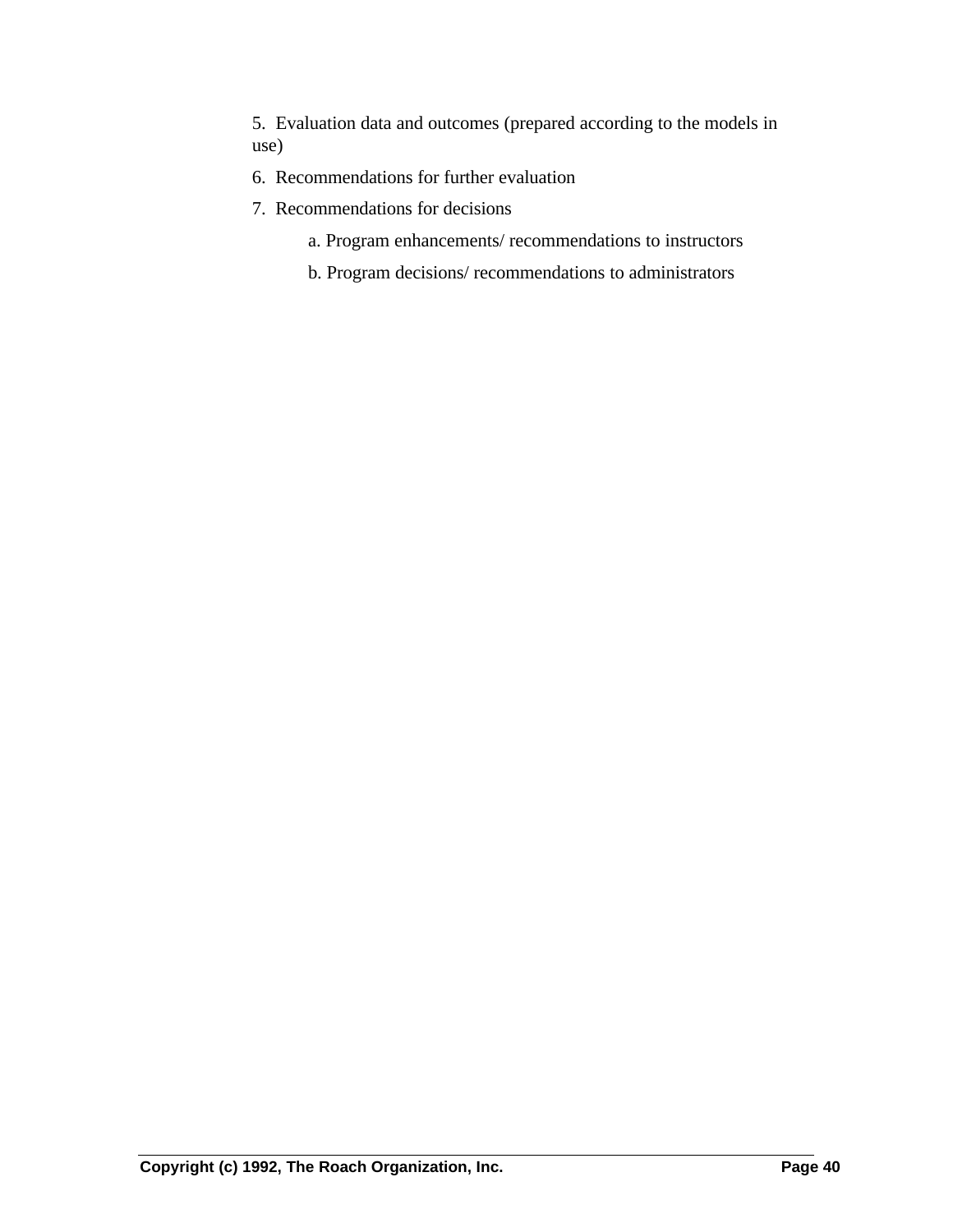# **Appendices**

## **Sample Learner's Questionnaire**

The next page has a sample questionnaire you can adapt to evaluate your learners' assessment of their experience on PLATO.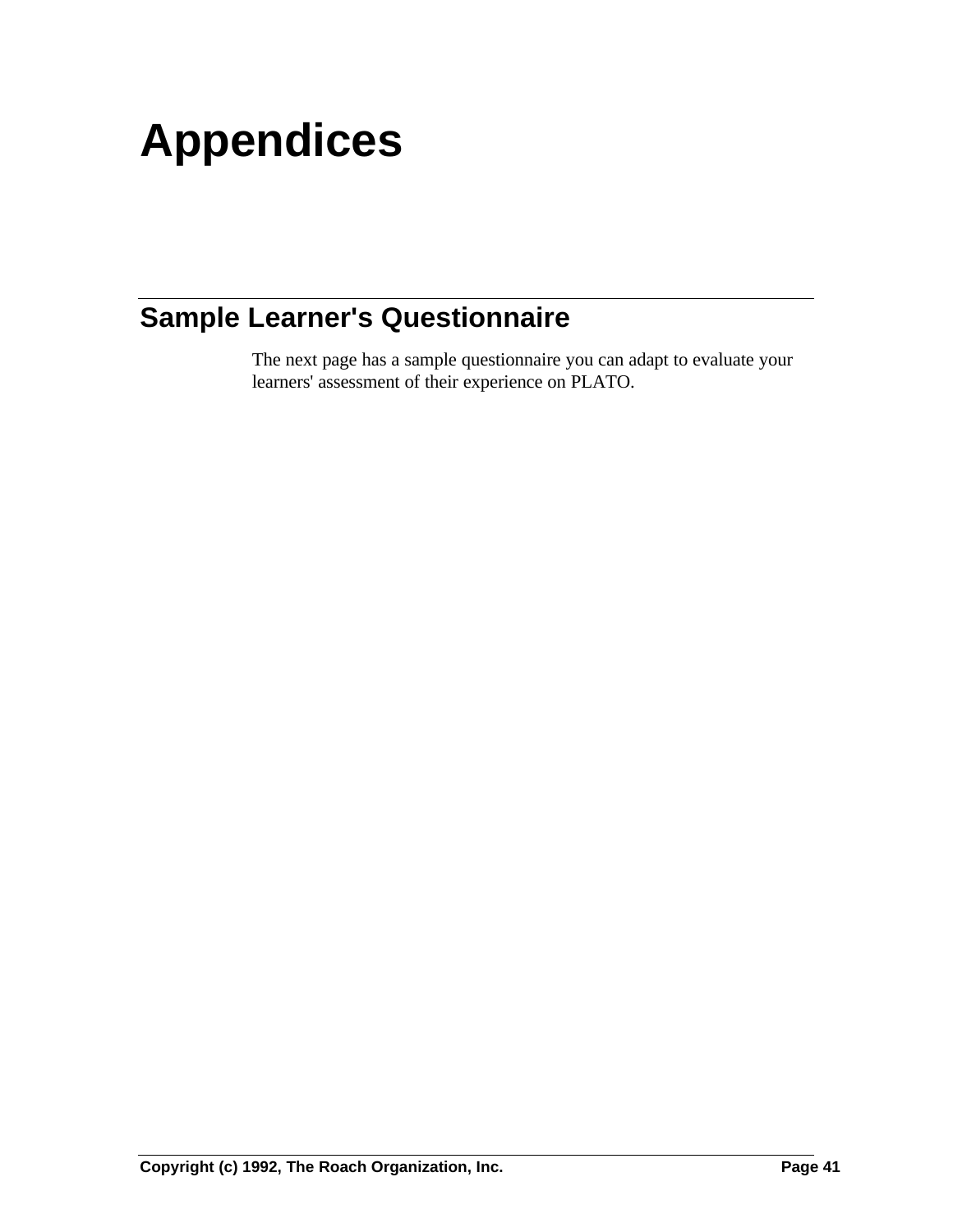### **LEARNER'S SURVEY**

|              | My PLATO LOGON ID is:                                                                                                                                                                                |                                                                                            | <b>Today's Date:</b>     |                          |                |                |           |  |
|--------------|------------------------------------------------------------------------------------------------------------------------------------------------------------------------------------------------------|--------------------------------------------------------------------------------------------|--------------------------|--------------------------|----------------|----------------|-----------|--|
|              | My Instructor:                                                                                                                                                                                       | Location:                                                                                  |                          |                          |                |                |           |  |
|              | <b>Part I Directions:</b> We would like to know how you felt about your experience on the PLATO <sup>®</sup> system.<br>For each of the statements below, please check $(\checkmark)$ the box under: |                                                                                            |                          |                          |                |                |           |  |
|              | <b>SA</b><br>A<br>N<br>D<br><b>SD</b>                                                                                                                                                                |                                                                                            |                          |                          |                |                |           |  |
| Question     |                                                                                                                                                                                                      | if you strongly disagree                                                                   | SA                       | A                        | N              | D              | <b>SD</b> |  |
| 1            | problems.                                                                                                                                                                                            | I am able to sign on to the computer without                                               | 5<br>- 1                 | 4                        | 3<br>l 1       | $\overline{2}$ | $\Box$    |  |
| $\mathbf{2}$ | Getting to my lesson is easy.                                                                                                                                                                        |                                                                                            | $\overline{\phantom{a}}$ |                          | - 1            |                |           |  |
| 3            | The computer is easy to use.                                                                                                                                                                         |                                                                                            | - 1                      | $\overline{\phantom{a}}$ | ❏              |                |           |  |
| 4            |                                                                                                                                                                                                      | I can start and stop a lesson whenever I want.                                             | - 1                      |                          | ∣ 1            |                |           |  |
| 5            | just watch.                                                                                                                                                                                          | The computer lets me answer often and not mainly                                           | ப                        |                          | - 1            |                |           |  |
| 6            |                                                                                                                                                                                                      | I usually can understand what the computer<br>teaches me, without help from my instructor. | - 1                      | l 1                      | $\blacksquare$ |                |           |  |
| 7            |                                                                                                                                                                                                      | The computer gives me help when I need it.                                                 | - 1                      |                          |                |                |           |  |
| 8            |                                                                                                                                                                                                      | I can work at my own pace on the computer.                                                 | $\mathcal{L}$            | l.                       | - 1            |                |           |  |
| 9            |                                                                                                                                                                                                      | I feel I'm studying what I need to on the computer                                         | l 1                      | l 1                      | $\blacksquare$ |                |           |  |
| 10           | people like me.                                                                                                                                                                                      | The lessons on the computer are designed for                                               | - 1                      |                          |                |                |           |  |
| 11           | feel bad about myself.                                                                                                                                                                               | When I give a wrong answer on the computer, I                                              | - 1                      |                          |                |                |           |  |
| 12           |                                                                                                                                                                                                      | I would like more time to study on the computer.                                           |                          |                          |                |                |           |  |
| 13           |                                                                                                                                                                                                      | The computer makes me nervous.                                                             |                          |                          |                |                |           |  |
| 14           | about myself.                                                                                                                                                                                        | Working on the computer makes me feel good                                                 |                          | $\blacksquare$           | $\blacksquare$ |                |           |  |
| 15           |                                                                                                                                                                                                      | I recommend learning from the computer.                                                    |                          |                          |                |                |           |  |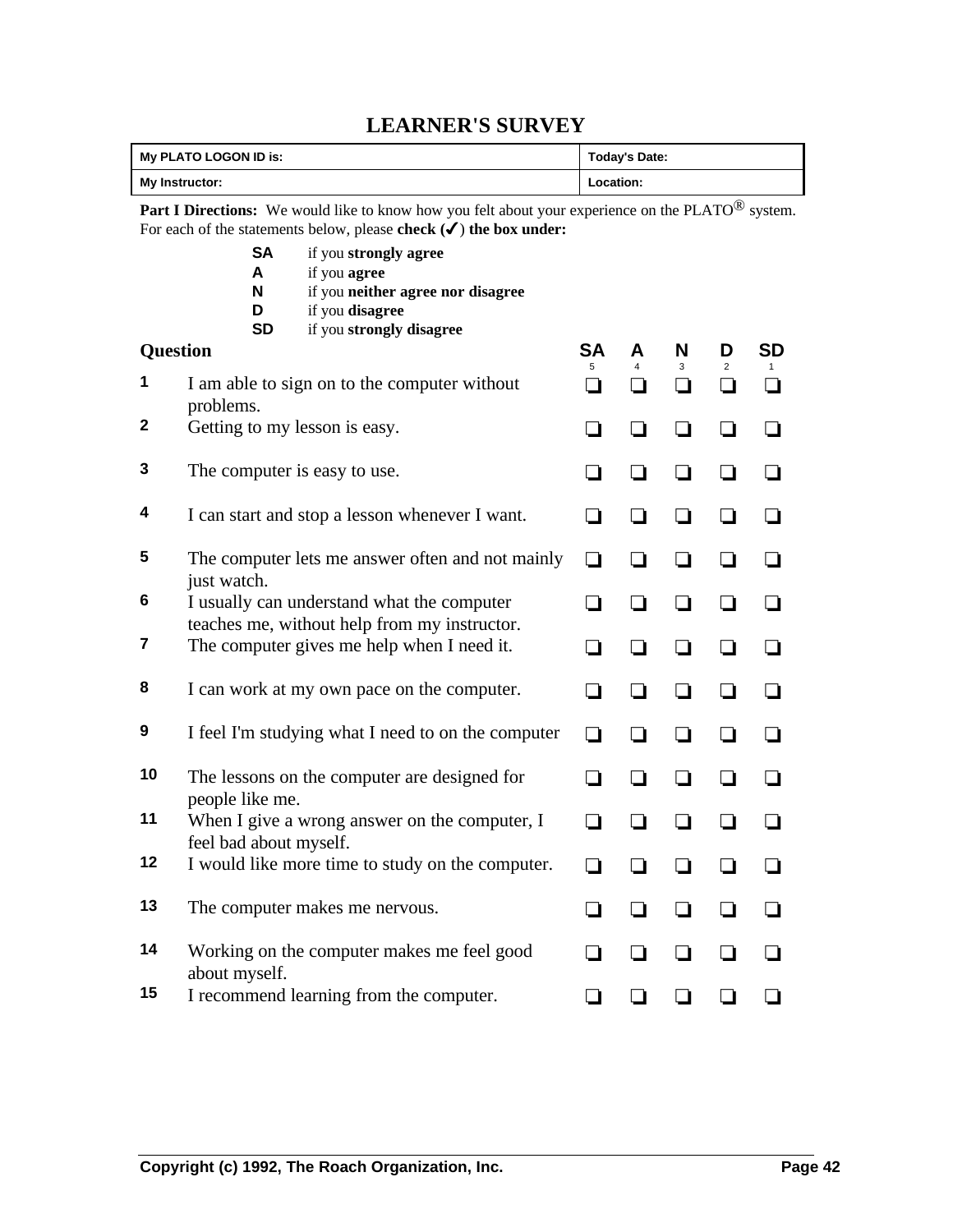Part II Directions: Please write your opinions on each the following questions:

|  |  |  |  |  | 1. What do you like best about learning from the computer? |  |  |
|--|--|--|--|--|------------------------------------------------------------|--|--|
|--|--|--|--|--|------------------------------------------------------------|--|--|

**2.** What do you like **least** about learning from the computer?

**3.** How would you change the computer lessons or the way you use them?

and the control of the control of the control of the control of the control of the control of the control of the

**4.** What other suggestions do you have to improve any part of this course?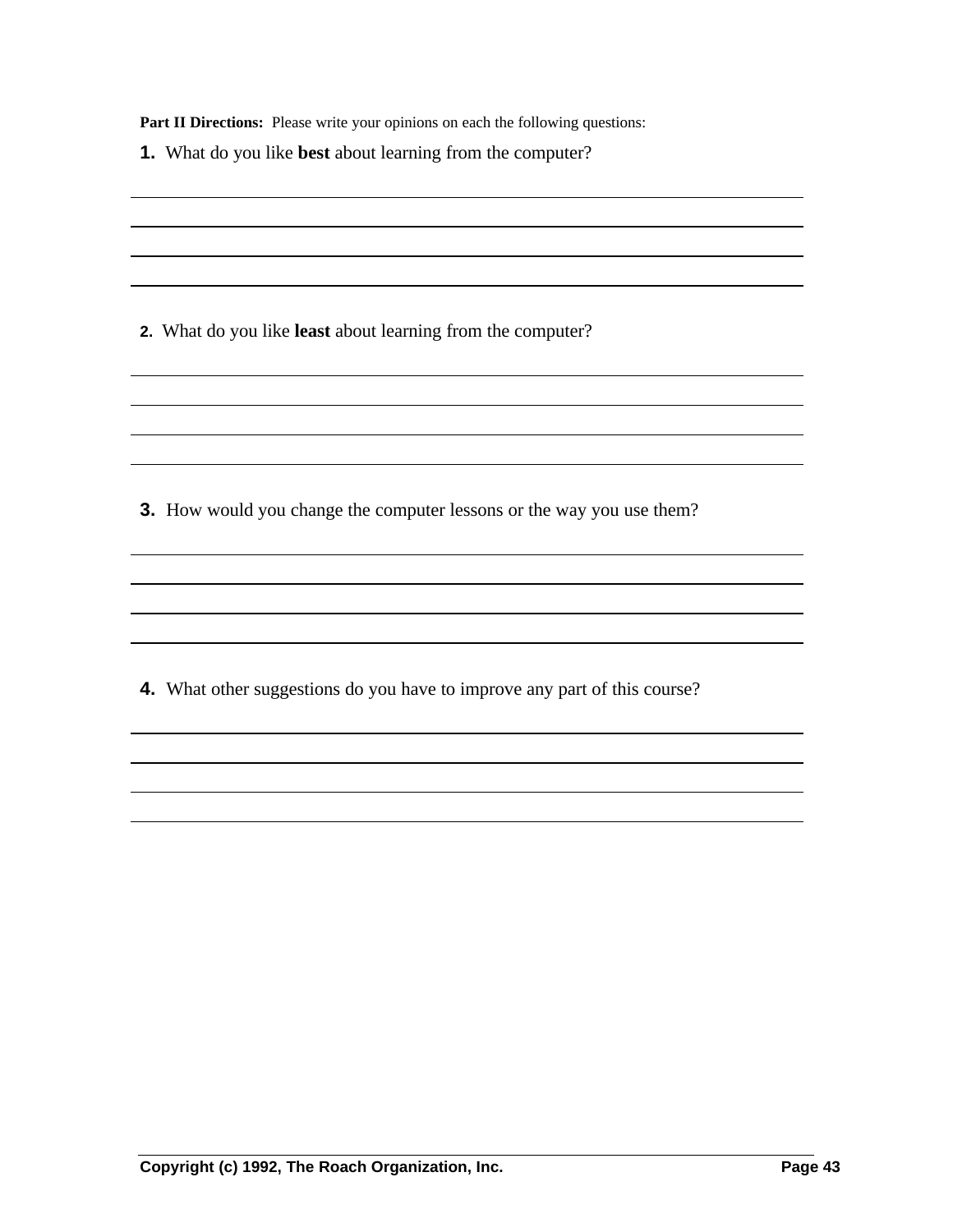## **Sample Instructor's Questionnaire**

The next pages have a sample questionnaire you could adapt for use with your instructors after they have had experience with the PLATO system.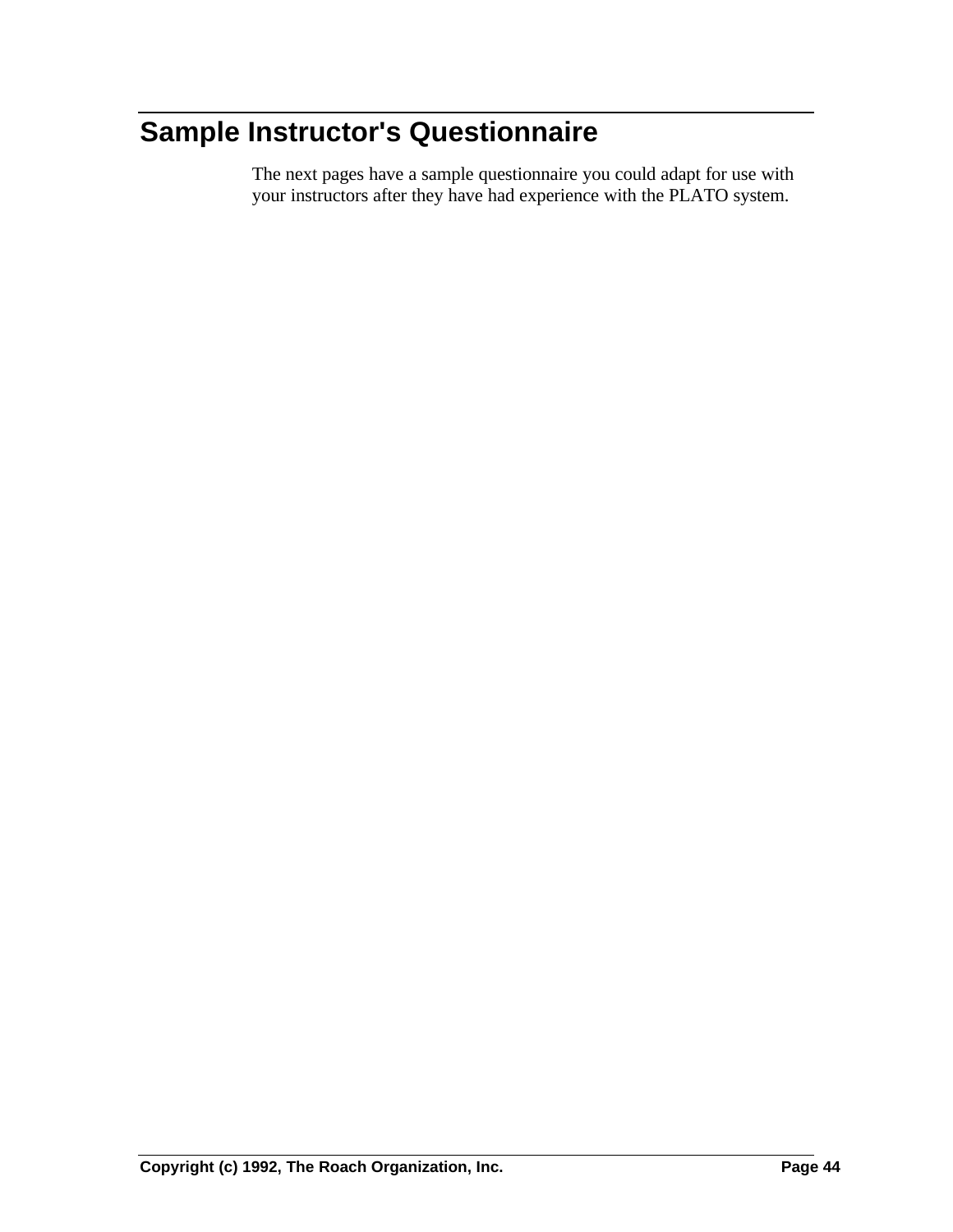#### **INSTRUCTOR'S PLATO® EVALUATION**

| Name:                     | <b>Location:</b>                                                                                 |
|---------------------------|--------------------------------------------------------------------------------------------------|
| <b>Class Using PLATO:</b> | <b>PLATO Curricula Used:</b> $\Box$ Reading<br>$\Box$ Math $\Box$ Language Arts<br>$\Box$ Other: |
| <b>Today's Date:</b>      | How many months have you used<br>any kind of computer for teaching?                              |

**Part I Directions:** We would like to know how you felt about your experience teaching with the PLATO<sup>®</sup> system. For each of the statements below, please **check**  $(\checkmark)$  **the box under:** 

**SA** if you **strongly agree A** if you **agree N** if you **neither agree nor disagree D** if you **disagree SD** if you **strongly disagree Question SA** 5 **A** 4 **N** 3 **D** 2 **SD** 1 **1** The PLATO course content includes what my students need to learn about the topics taught. o o o o o **2** The PLATO course objectives correspond to those for my course. o o o o o **3** The PLATO course content corresponds to the content of the standard end-of-course test we use. o o o o o **4** Content seemed generally free of errors and inaccuracies. o o o o o **5** Content was generally up-to-date.  $\qquad \qquad \Box \qquad \Box \qquad \Box \qquad \Box \qquad \Box$ **6** Quality and style of instruction was consistent throughout the curriculum. o o o o o **7** Students generally understood the explanations.  $\Box$   $\Box$   $\Box$   $\Box$ **8** There was adequate depth in exercises and tests.  $\Box$   $\Box$   $\Box$   $\Box$ **9** Tests, application/drill lessons, and tutorials corresponded to the objectives in the Instructor o o o o o

Guides.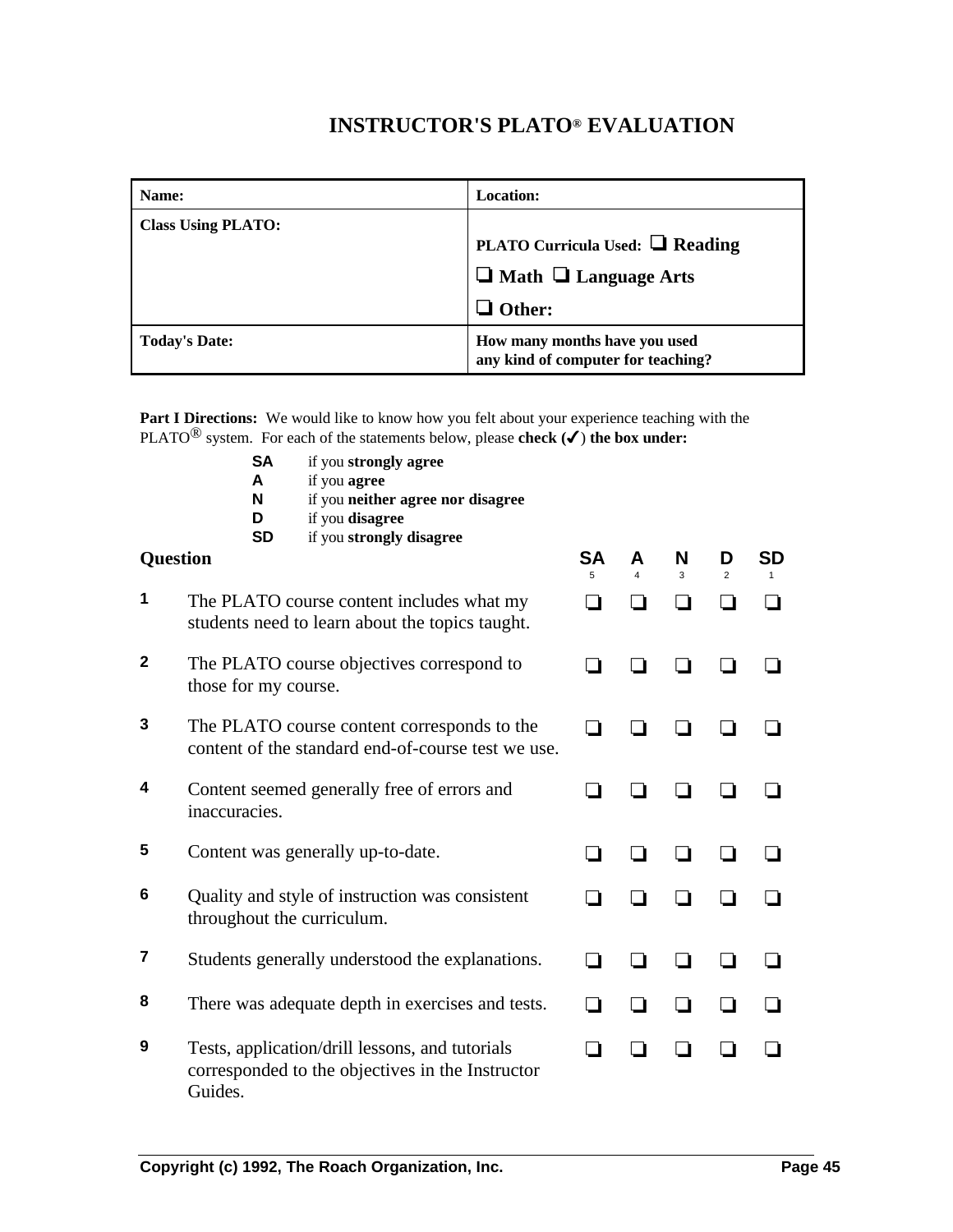| <b>Question</b> |                                                                                                                   | <b>SA</b><br>5 | А<br>4 | N<br>3 | D<br>$\overline{2}$ | <b>SD</b> |
|-----------------|-------------------------------------------------------------------------------------------------------------------|----------------|--------|--------|---------------------|-----------|
| 10              | Tutorials involved the students through frequent<br>questions, answers and feedback, rather than just<br>reading. |                |        |        | - 1                 | - 1       |
| 11              | Software was generally free of bugs and errors.                                                                   |                |        |        |                     |           |
| 12              | All courseware used consistent keystrokes and<br>display style.                                                   |                |        |        |                     |           |
| 13              | Color was used appropriately.                                                                                     |                |        |        |                     |           |
| 14              | Graphics were used appropriately.                                                                                 |                |        |        |                     |           |
| 15              | Screens were consistently readable.                                                                               |                |        |        |                     |           |
| 16              | I was able to use student progress reports to<br>identify students needing my attention.                          |                |        |        |                     |           |
| 17              | I was able to spend time in one-on-one tutoring<br>and counseling while students used PLATO.                      |                |        |        |                     |           |
| 18              | I was able to make appropriate individual student<br>assignments on the system.                                   |                |        |        |                     |           |
| 19              | My students rarely seemed confused or "trapped"<br>by the system.                                                 |                |        |        |                     |           |
| 20              | My students respond well to the PLATO system.                                                                     |                |        |        |                     |           |
| 21              | I find working with the computer is generally a<br>productive, rather than frustrating, experience.               |                |        |        |                     |           |
| 22              | I enjoy working with the PLATO computer<br>system.                                                                |                |        |        |                     |           |
| 23              | The PLATO system plays a useful role in my<br>teaching.                                                           |                |        |        |                     |           |
| 24              | I was adequately trained to operate the PLATO<br>system.                                                          |                |        |        |                     |           |
| 25              | I would like more training on how to use PLATO<br>to best advantage in my teaching.                               |                |        |        |                     |           |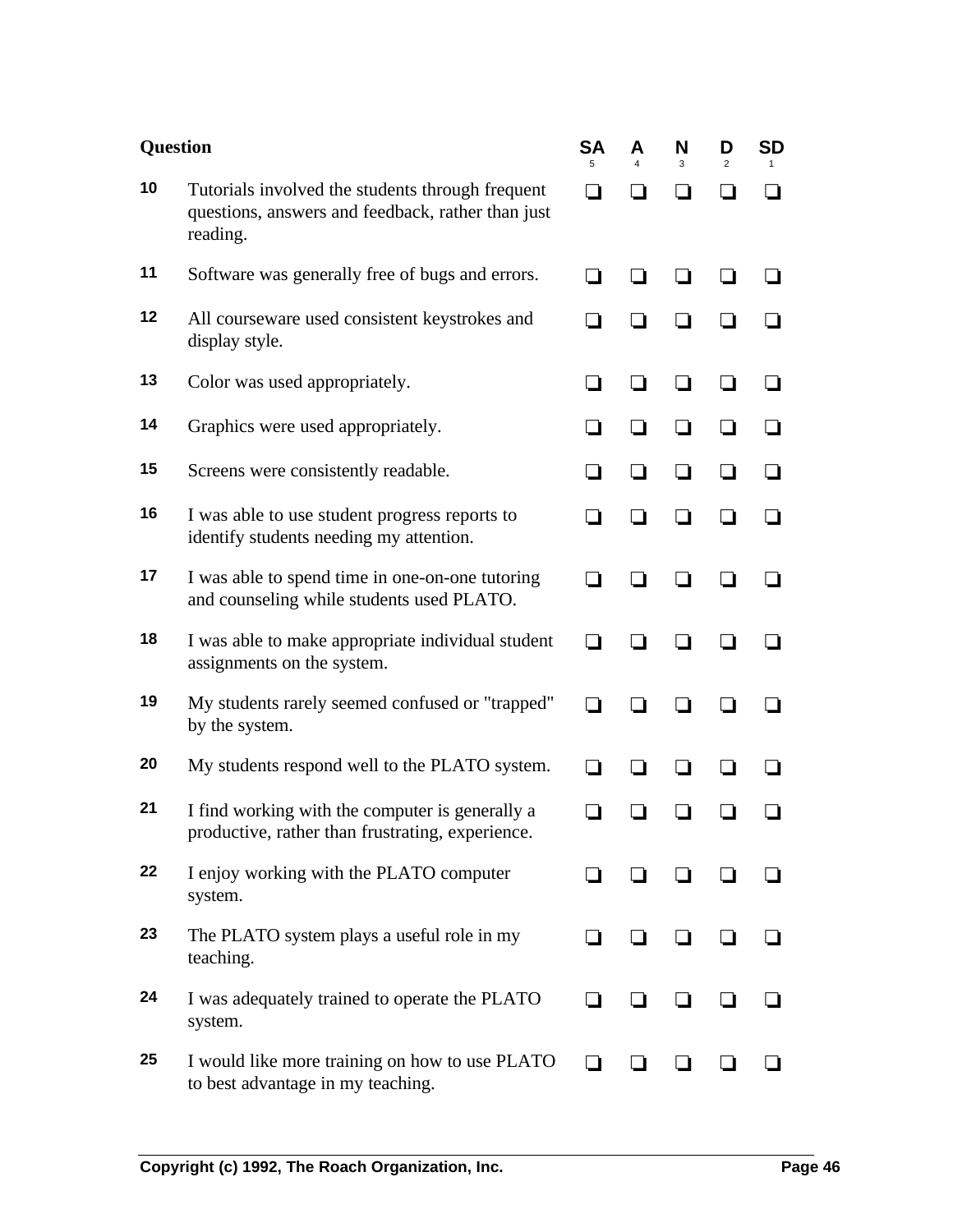**Part II Directions:** Please write your response to each question in the space provided.

| 1. What do you like best about teaching with the PLATO computer?              |  |
|-------------------------------------------------------------------------------|--|
|                                                                               |  |
|                                                                               |  |
|                                                                               |  |
|                                                                               |  |
|                                                                               |  |
| 2. What do you like least about teaching with the PLATO computer?             |  |
|                                                                               |  |
|                                                                               |  |
|                                                                               |  |
|                                                                               |  |
| 3. How would you change the PLATO lessons?                                    |  |
|                                                                               |  |
|                                                                               |  |
|                                                                               |  |
|                                                                               |  |
|                                                                               |  |
| 4. What suggestions do you have to improve the way you use the PLATO system?  |  |
|                                                                               |  |
|                                                                               |  |
|                                                                               |  |
|                                                                               |  |
|                                                                               |  |
| 5. What other comments or suggestions do you have on the PLATO system or this |  |
| course?                                                                       |  |
|                                                                               |  |
|                                                                               |  |
|                                                                               |  |
|                                                                               |  |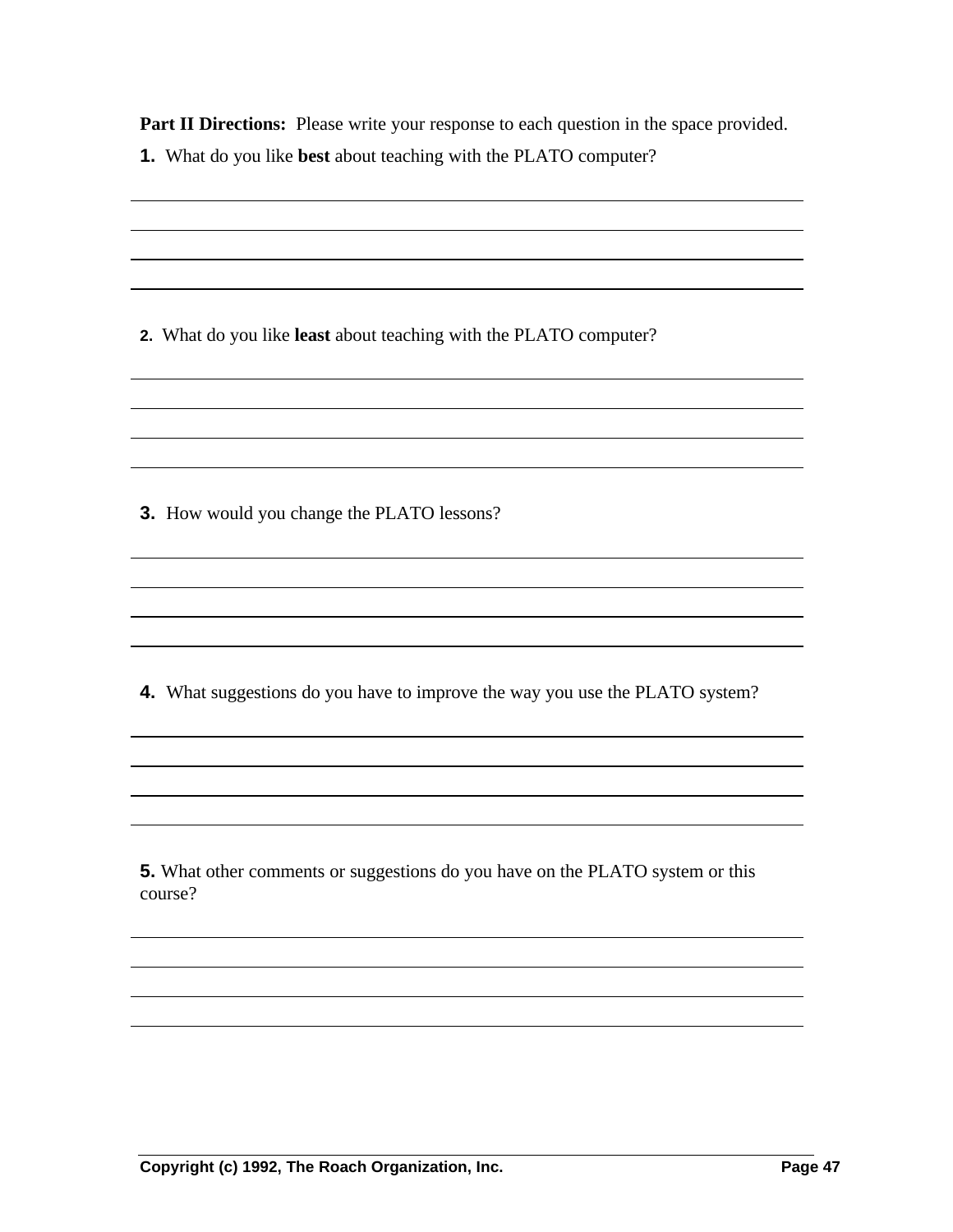## **Example Data Analysis**

The examples below show two kinds of data analysis used in these evaluation designs.

First, here is an example of how to tabulate the data from an external test. This is a competency-based test, so the numbers are absolute scores rather than grade level equivalents. The table shows data for a Program Comparison design comparing a classroom (ILT) to a PLATO (CAI) program. The ILT group had complete data for 45 learners, and the CAI group had complete data for 36 learners. However, only the data for 15 learners are shown here.

| Learner#             |    | 2  | 3  | 4  | 5  | 6  |    | 8  | 9  | 10 | 11 | 12 | 13 | 14   | 15       |
|----------------------|----|----|----|----|----|----|----|----|----|----|----|----|----|------|----------|
| Pretest:ILT          | 6  | 8  | 9  | 9  | 9  | 10 | 10 | 10 | 1  |    | 12 | 12 | 12 | 13   | 13       |
| Posttest:ILT         | 21 | 27 | 12 | 20 | 22 | 10 | 24 | 15 | 13 | 23 | 23 | 11 | 22 | 11   | 13       |
| Gain:ILT             | 15 | 19 | 3  | 11 | 13 |    | 14 | 5  | っ  | 12 | 11 | -1 | 10 | $-2$ | $\Omega$ |
| <b>Pretest:PLATO</b> | 6  |    |    | 9  | 10 | 10 | 10 | 11 | 12 | 12 | 13 | 13 | 13 | 13   | 14       |
| Posttest:PLATO       | 16 | 21 | 24 | 14 | 10 | 12 | 19 | 25 | 20 | 32 | 17 | 27 | 28 | 33   | 12       |
| Gain:PLATO           | 10 | 14 | 17 | 5  | 0  | ົ  | 9  | 14 | 8  | 20 | 4  | 14 | 15 | 20   | $-2$     |

**Average Math Test Gains: Instructor-Led (ILT) vs. PLATO (CAI)**

Here are the averages (computed for the entire data set):

| Pre: CAI  | Pre: ILT | Post: CAI | Post: ILT | Avg Gain:CAI | .9722222  |
|-----------|----------|-----------|-----------|--------------|-----------|
| 15.055556 | 4.888889 | 23.027778 | 19.866667 | Avg.Gain:ILT | 4.9777778 |



The averages may be charted like this: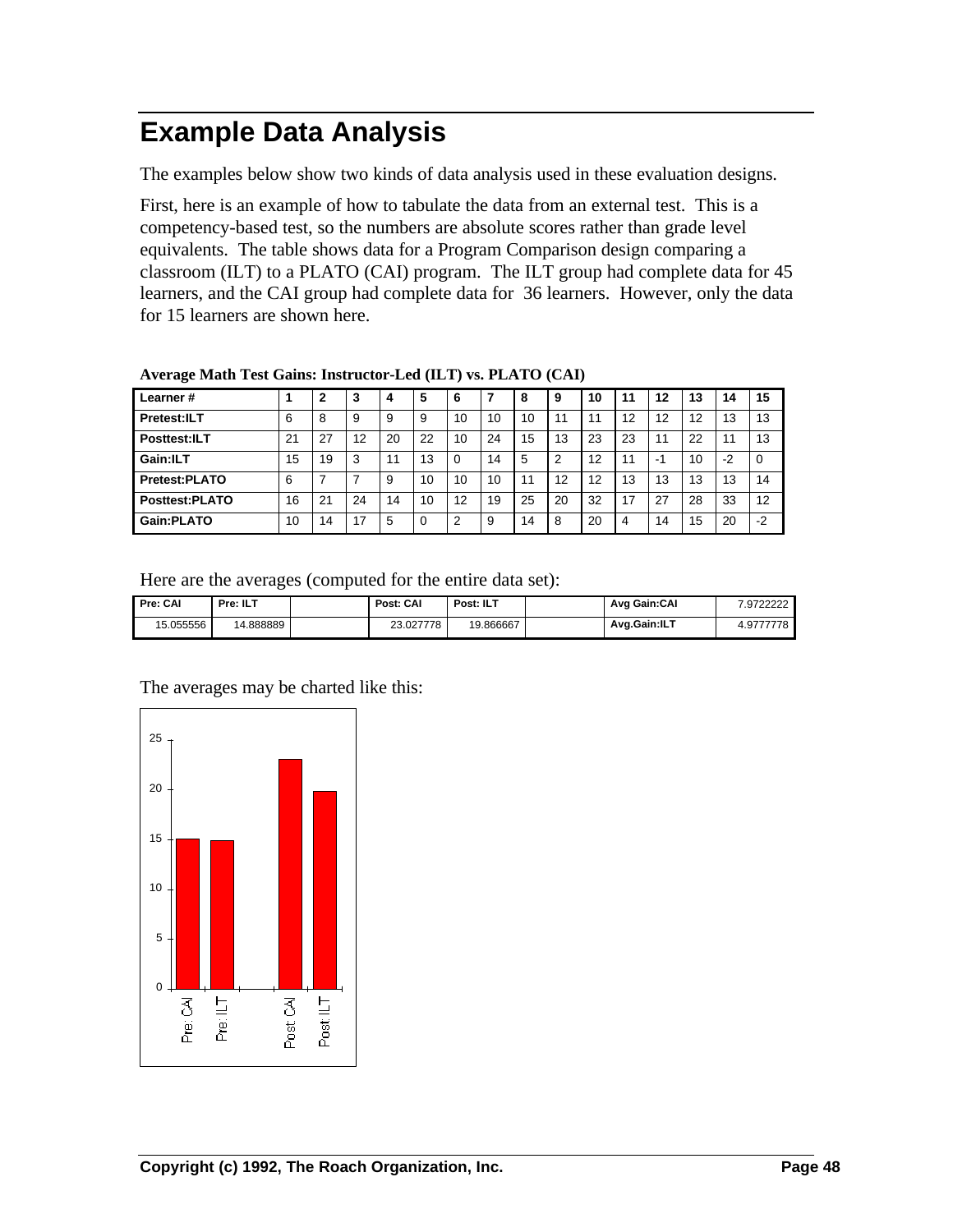The kind of analysis most commonly recommended in the evaluation designs calls for comparisons of paired series of bars. This is an example, based on the data above. The pretest and post-test scores (not gains or averages) have been grouped by 5's and then are plotted together. This is more informative than simply showing the averages as above.

|                 | 6 to 10 | 11 to 15 | 16 to 20 | 21 to 24 | 25 to 29  | 30 to 34 | 35 to 39 |
|-----------------|---------|----------|----------|----------|-----------|----------|----------|
| <b>Pretest</b>  |         |          | 12<br>ٮ  |          |           |          |          |
| <b>Posttest</b> |         | ື        | ∽<br>ັ   | v        | 12<br>ں ا | ບ        |          |